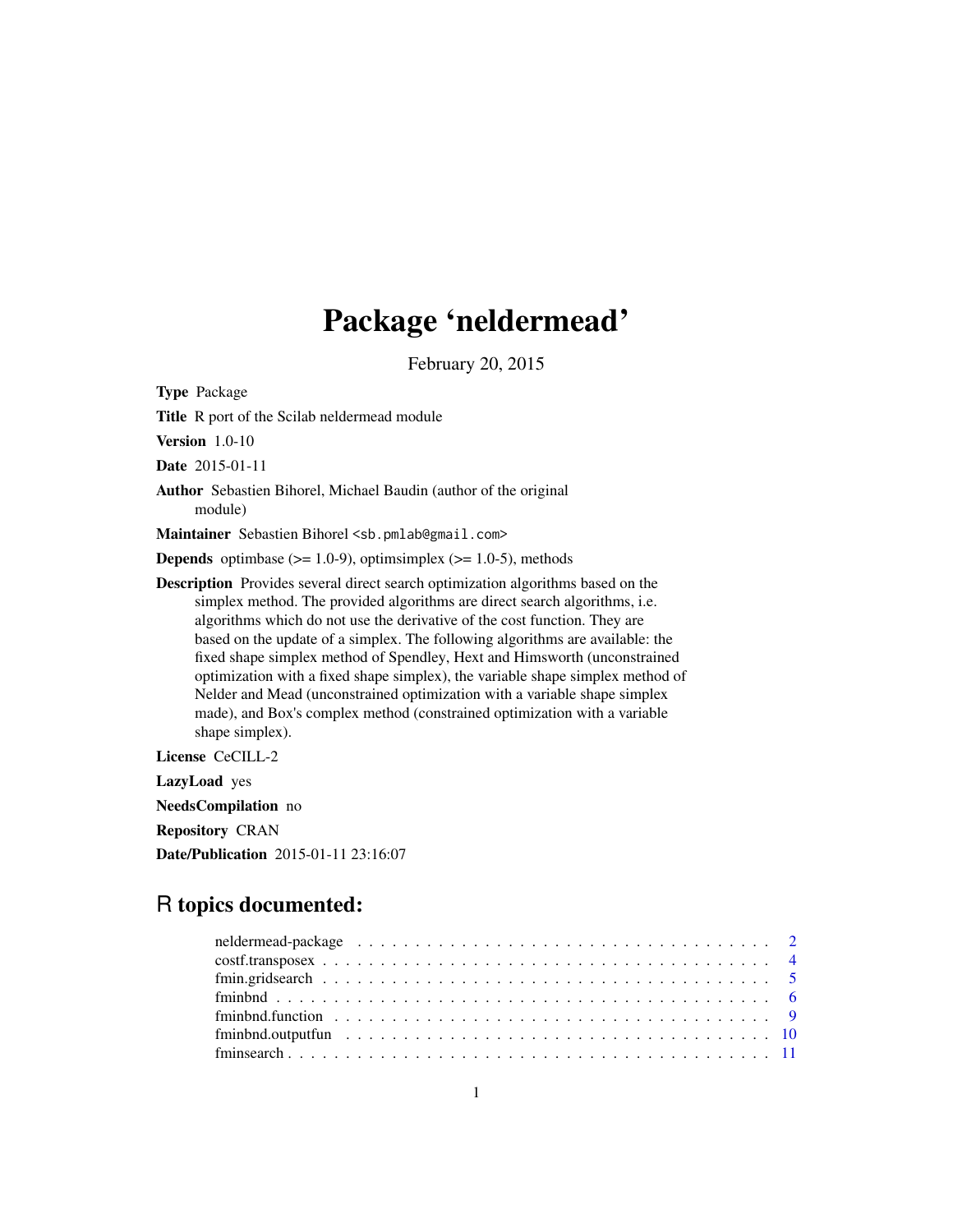# <span id="page-1-0"></span>2 neldermead-package

| Index | 42 |
|-------|----|
|       |    |

neldermead-package *R port of the Scilab neldermead module*

# Description

The goal of this package is to provide a Nelder-Mead direct search optimization method. That Nelder-Mead algorithm may be used in the following optimization context:

- there is no need to provide the derivatives of the objective function,
- the number of parameters is small (up to 10-20),
- there are bounds and/or non linear constraints.

# Design

This package provides the following components:

- neldermead provides various Nelder-Mead variants and manages for Nelder-Mead specific settings, such as the method to compute the initial simplex, the specific termination criteria,
- fminsearch provides a simplified Nelder-Mead algorithm. Specific termination criteria, initial simplex and auxiliary settings are automatically configured.
- fminbnd provides a simplified Box algorithm, ie the equivalent of fminsearch for unconstrained search.
- optimset, optimget provide commands to emulate their Scilab counterparts.
- optimplotfunccount, optimplotx and optimplotfval provide plotting features for the fminsearch function (Not implemented yet).
- nmplot provides a high-level component which provides directly output pictures for Nelder-Mead algorithm. (Not implemented yet).

The current component is based on the following packages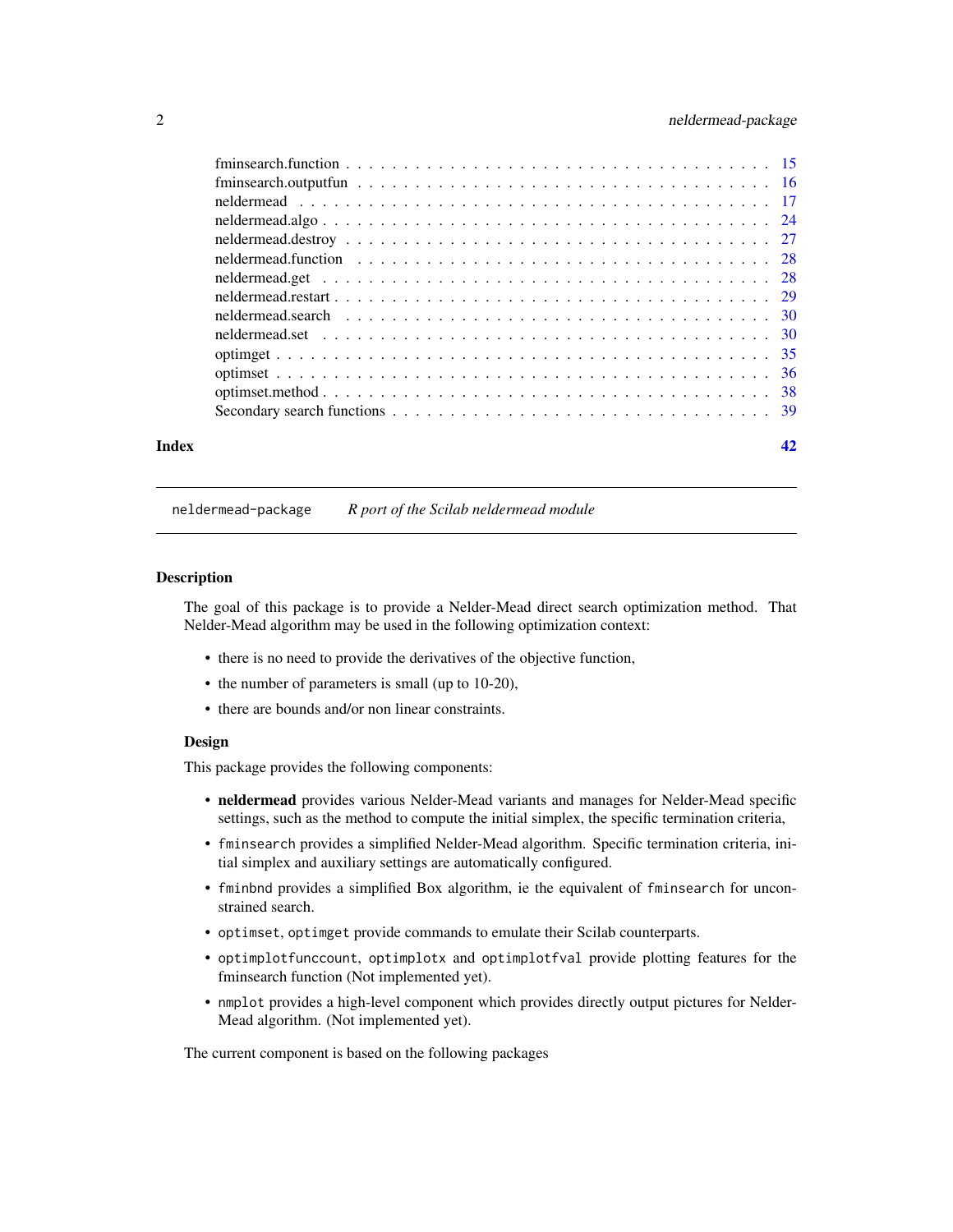- optimbase: provides an abstract class for a general optimization component, including the number of variables, the minimum and maximum bounds, the number of non linear inequality constraints, the loggin system, various termination criteria, the cost function, etc...
- optimsimplex: provides a class to manage a simplex made of an arbitrary number of vertices, including the computation of a simplex by various methods (axes, regular, Pfeffer's, randomized bounds), the computation of the size by various methods (diameter, sigma+, sigma-, etc...),

# Features

The following is a list of features the Nelder-Mead prototype algorithm currently provides:

- Provides 3 algorithms, including
	- the fixed shape algorithm of Spendley et al.,
	- the variable shape algorithm of Nelder and Mead,
	- Box's 'complex' algorithm managing bounds and nonlinear inequality constraints based on arbitrary number of vertices in the simplex.
- Manage various simplex initializations:
	- initial simplex given by user,
	- initial simplex computed with a length and along the coordinate axes,
	- initial regular simplex computed with formula of Spendley et al.,
	- initial simplex computed by a small perturbation around the initial guess point.
- Manage cost function:
	- optional additional argument,
	- direct communication of the task to perform: cost function or inequality constraints.
- Manage various termination criteria, including maximum number of iterations, tolerance on function value (relative or absolute):
	- tolerance on x (relative or absolute),
	- tolerance on standard deviation of function value (original termination criteria in Box 1965),
	- maximum number of evaluations of cost function,
	- absolute or relative simplex size.
- Manage the history of the convergence, including:
	- history of function values,
	- history of optimum point,
	- history of simplices,
	- history of termination criteria.
- Provide a plot command which allows to graphically see the history of the simplices toward the optimum (Not yet implemented).
- Provide query features for the status of the optimization process: number of iterations, number of function evaluations, status of execution, function value at initial point, function value at optimal point, etc...
- Kelley restart based on simplex gradient.
- O'Neill restart based on factorial search around optimum.

#### Details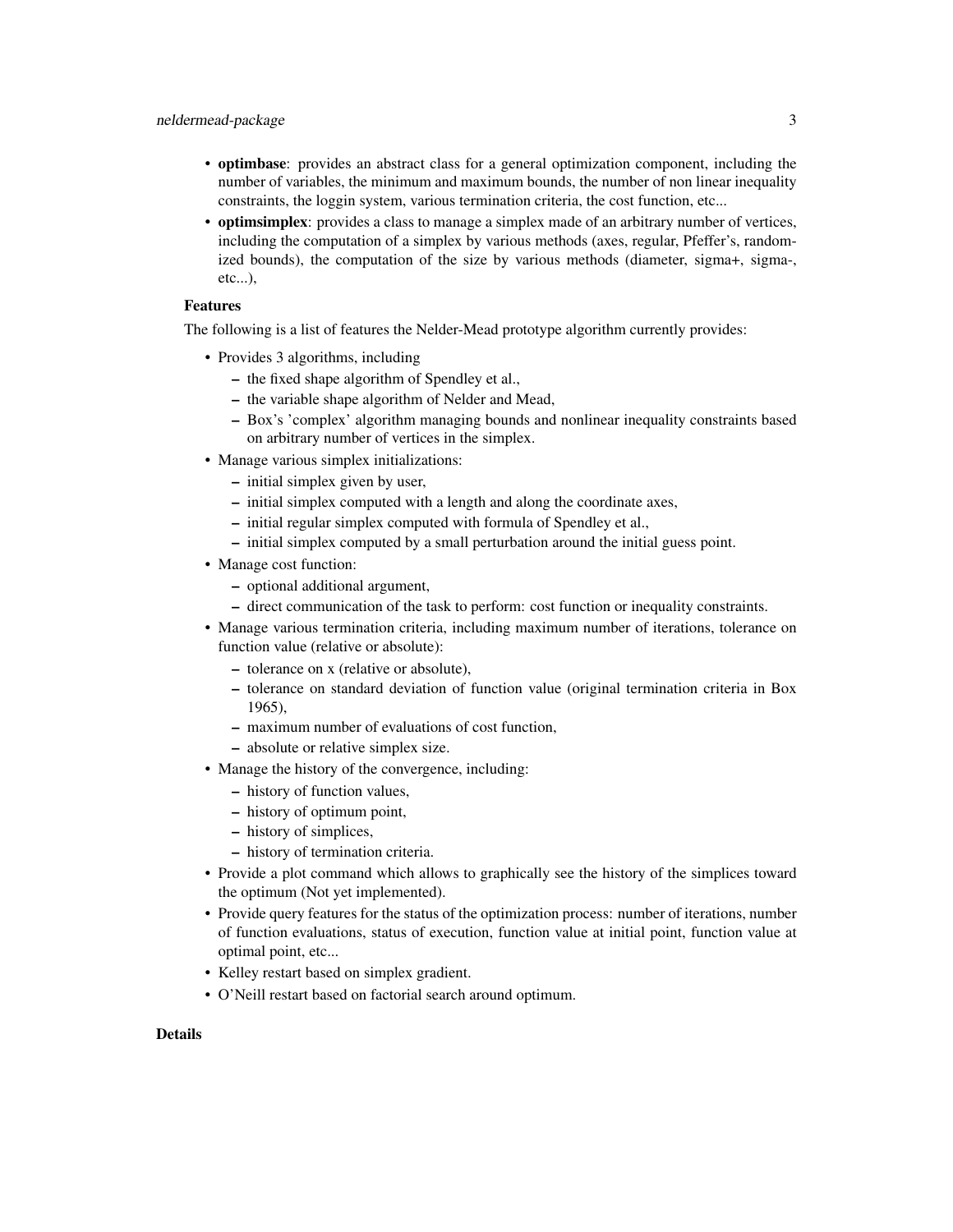| Package:  | neldermead       |
|-----------|------------------|
| Type:     | Package          |
| Version:  | $1.0 - 10$       |
| Date:     | $2015 - 01 - 11$ |
| License:  | CeCILL-2         |
| LazyLoad: | yes              |

<span id="page-3-0"></span>See vignette('neldermead',package='neldermead') for more information.

#### Author(s)

Author of Scilab neldermead module: Michael Baudin (INRIA - Digiteo)

Author of R adaptation: Sebastien Bihorel (<sb.pmlab@gmail.com>)

#### References

'Sequential Application of Simplex Designs in Optimisation and Evolutionary Operation', Spendley, W. and Hext, G. R. and Himsworth, F. R., American Statistical Association and American Society for Quality, 1962

'A Simplex Method for Function Minimization', Nelder, J. A. and Mead, R., The Computer Journal, 1965

'A New Method of Constrained Optimization and a Comparison With Other Methods', M. J. Box, The Computer Journal 1965 8(1):42-52, 1965 by British Computer Society

'Discussion and correspondence: modification of the complex method of constrained optimization', J. A. Guin, The Computer Journal, 1968

'Detection and Remediation of Stagnation in the Nelder–Mead Algorithm Using a Sufficient Decrease Condition', Kelley C. T., SIAM J. on Optimization, 1999

'Iterative Methods for Optimization', C. T. Kelley, SIAM Frontiers in Applied Mathematics, 1999

'Algorithm AS47 - Function minimization using a simplex procedure', O'Neill, R., Applied Statistics, 1971

# See Also

[optimbase](#page-0-0) [optimsimplex](#page-0-0)

costf.transposex *Cost Function Call*

#### Description

Call the cost function after transposition of the value of the point estimate x, so that the input row vector, given by optimsimplex, is transposed into a column vector as required by the cost function.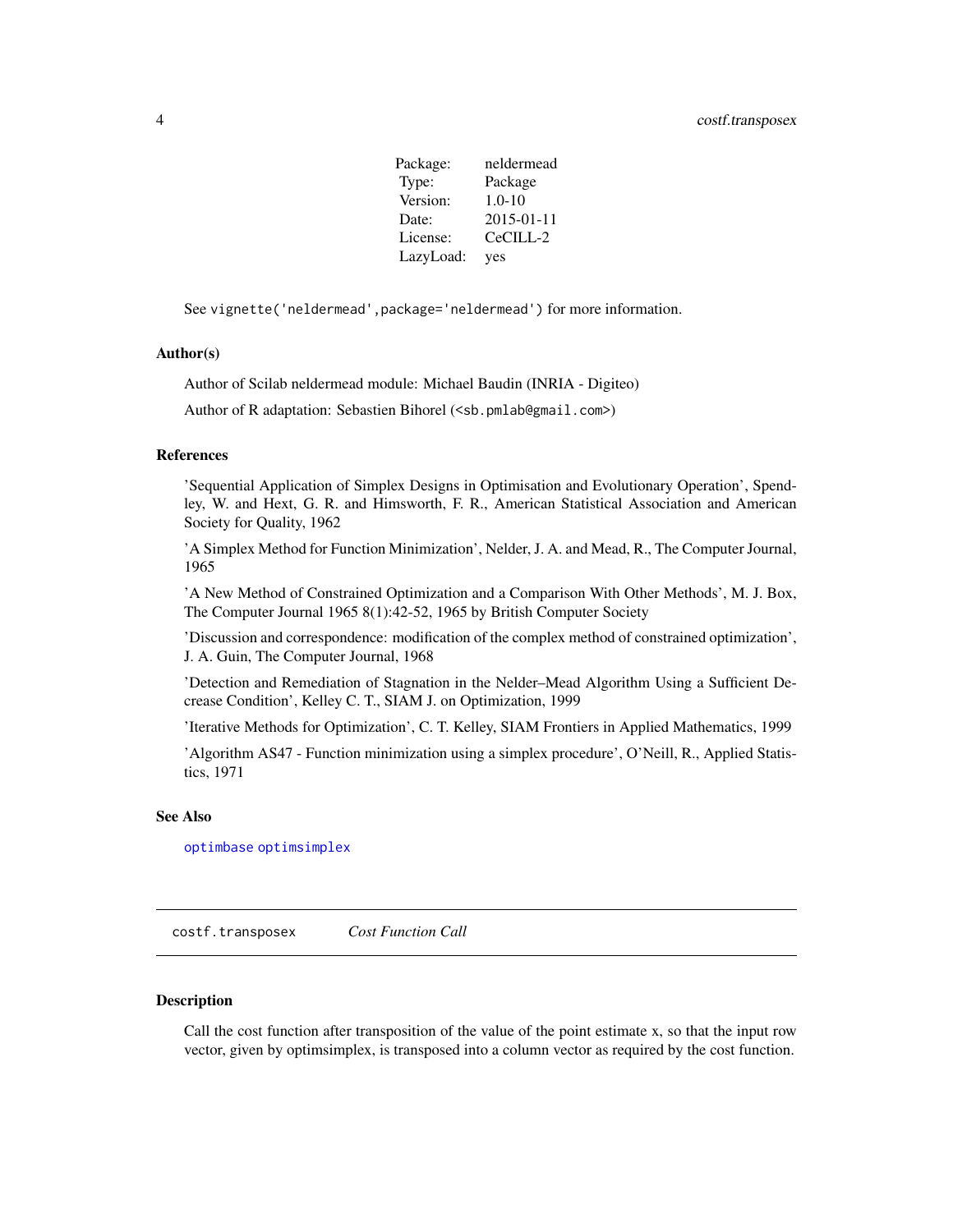# <span id="page-4-0"></span>fmin.gridsearch 5

# Usage

 $costf.transpose(x = NULL, this = NULL)$ 

# Arguments

|      | The point estimate provide as a row matrix. |
|------|---------------------------------------------|
| this | A neldermead object.                        |

# Value

Return the value of the cost function (called by neldermead.costf.)

#### Author(s)

Author of Scilab neldermead module: Michael Baudin (INRIA - Digiteo) Author of R adaptation: Sebastien Bihorel (<sb.pmlab@gmail.com>)

# See Also

[neldermead.costf](#page-38-1)

fmin.gridsearch *Grid evaluation of an unconstrained cost function*

# Description

Evaluate an unconstrained cost function on a grid of points around a given initial point estimate.

# Usage

fmin.gridsearch(fun = NULL, x0 = NULL, xmin = NULL,  $x$ max = NULL, npts = 3, alpha = 10)

# Arguments

| fun   | An unconstrained cost function returning a numeric scalar, similar to those used<br>in the fminsearch function.                                                                                                                                                                                         |
|-------|---------------------------------------------------------------------------------------------------------------------------------------------------------------------------------------------------------------------------------------------------------------------------------------------------------|
| x0    | The initial point estimate, provided as a numeric vector.                                                                                                                                                                                                                                               |
| xmin  | Optional: a vector of lower bounds.                                                                                                                                                                                                                                                                     |
| xmax  | Optional: a vector of upper bounds.                                                                                                                                                                                                                                                                     |
| npts  | An integer scalar greater than 2, indicating the number of evaluation points will<br>be used on each dimension to build the search grid.                                                                                                                                                                |
| alpha | A vector of numbers greater than 1, which give the factor(s) used to calculate<br>the evaluation range of each dimension of the search grid (see Details). If alpha<br>length is lower than that of x0, elements of alpha are recycled. If its length is<br>higher than that of x0, alpha is truncated. |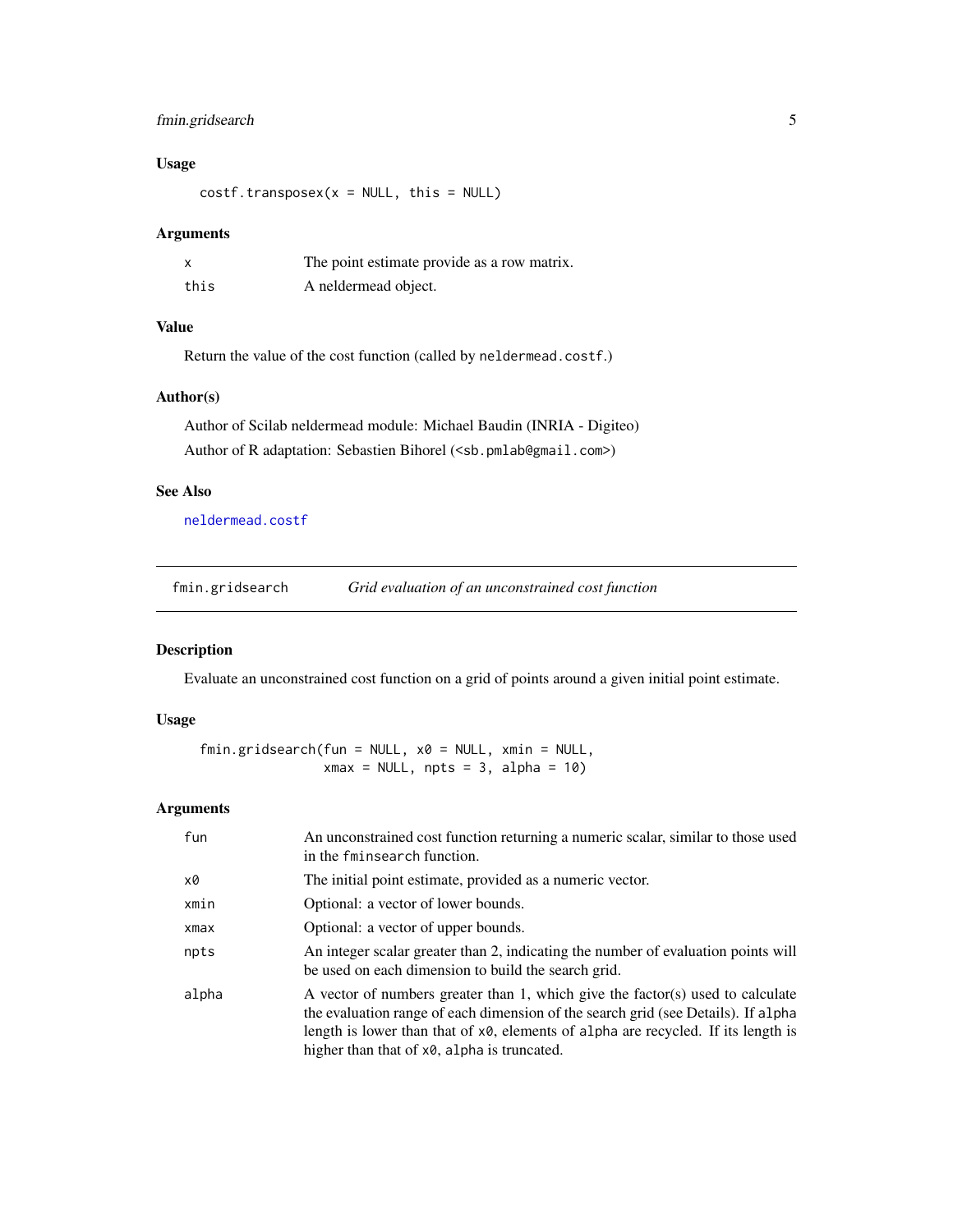#### <span id="page-5-0"></span>Details

fmin.gridsearch evaluates the cost function at each point of a grid of npts $\text{`length}(x0)$  points. If lower (xmin) and upper (xmax) bounds are provided, the range of evaluation points is limited by those bounds and alpha is not used. Otherwise, the range of evaluation points is defined as [x0/alpha,x0\*alpha].

The actual evaluation of the cost function is delegated to optimbase.gridsearch.

#### Value

Return a data.frame with the coordinates of the evaluation point, the value of the cost function and its feasibility. Because the cost function is unconstrained, it is always feasible. The data.frame is ordered by feasibility and increasing value of the cost function.

#### Author(s)

Sebastien Bihorel (<sb.pmlab@gmail.com>)

# See Also

[fminsearch](#page-10-1), [optimbase.gridsearch](#page-0-0)

<span id="page-5-1"></span>fminbnd *Computation of the constrained minimimum of given function with the Nelder-Mead algorithm.*

# Description

#### EXPERIMENTAL.

This function searches for the constrained minimum of a given cost function. The provided algorithm is a direct search algorithm, i.e. an algorithm which does not use the derivative of the cost function. It is based on the update of a simplex, which is a set of  $k>=n+1$  vertices, where each vertex is associated with one point, which coordinates are constrained within user-defined boundaries, and with one function value. This algorithm corresponds to a version of the Box algorithm, based on bounds and no non-linear constraints. This function is based on a specialized use of the more general neldermead function bundle. Users who want to have a more flexible solution based on direct search algorithms should consider using the neldermead functions instead of the fminbnd function.

#### Usage

fminbnd(fun=NULL, x0=NULL, xmin=NULL, xmax=NULL, options=NULL, verbose=FALSE)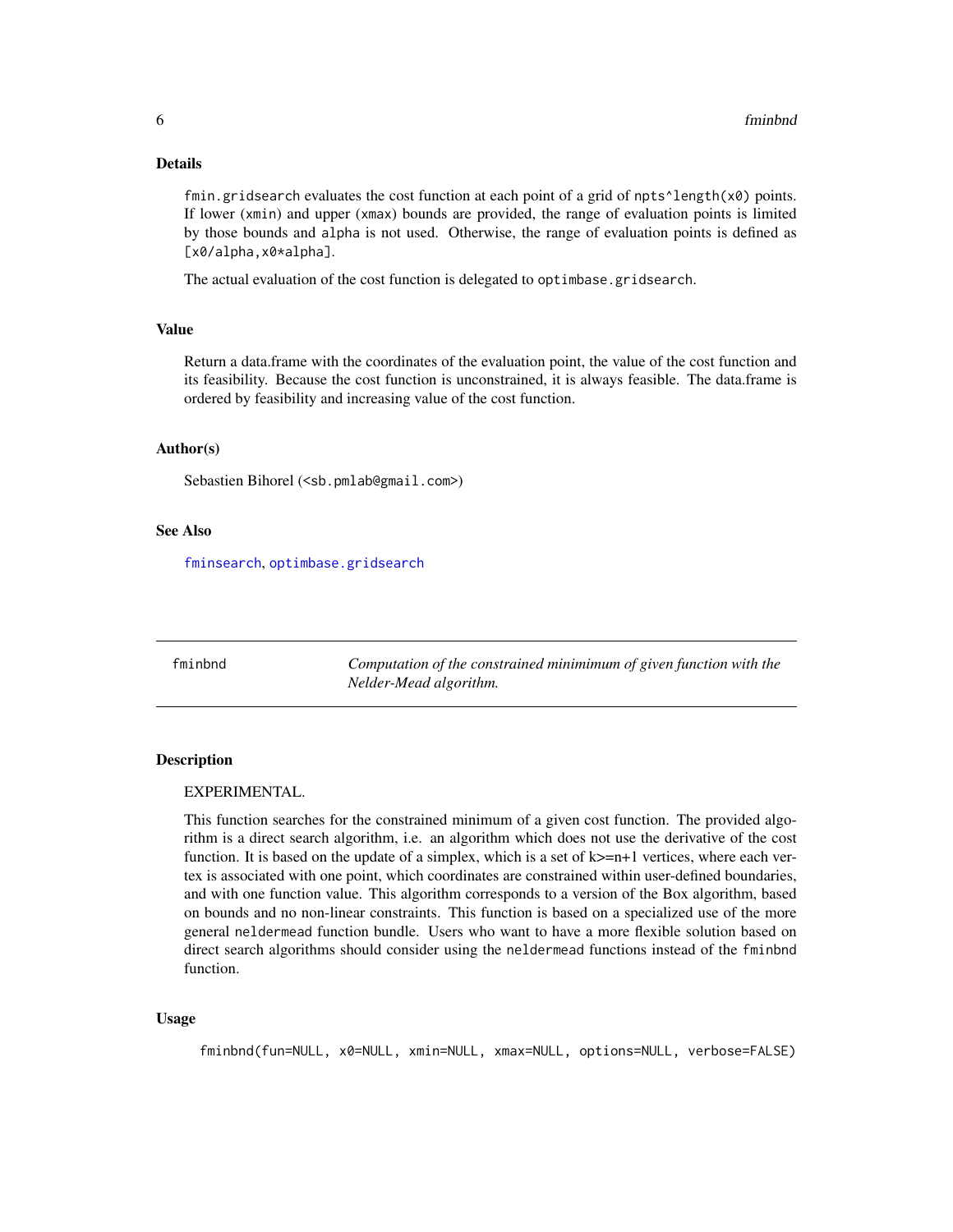#### fminbnd 7

#### Arguments

| fun     | A cost function return a numeric scalar.                                                                                                                                                            |
|---------|-----------------------------------------------------------------------------------------------------------------------------------------------------------------------------------------------------|
| x0      | A numerical vector of initial guesses (length n).                                                                                                                                                   |
| xmin    | A numerical vector of lower bounds for $x\theta$ (length n).                                                                                                                                        |
| xmax    | A numerical vector of upper bounds for $x \theta$ (length n).                                                                                                                                       |
| options | A list of optimization options, which drives the behaviour of fminbnd. These<br>options must be set with the optimset function (see ?optimset) which returns<br>a list with the following elements: |
|         | <b>MaxIter</b> The maximum number of iterations. The default is $200 * n$ .                                                                                                                         |
|         | <b>MaxFunEvals</b> The maximum number of evaluations of the cost function. The<br>default is $200 * n$ .                                                                                            |
|         | <b>BoxTolFun</b> The absolute tolerance on function value. The default value is 1.e-<br>4.                                                                                                          |
|         | <b>TolFun</b> The absolute tolerance on function value. The default value is 1.e-4.                                                                                                                 |
|         | <b>TolX</b> The absolute tolerance on simplex size. The default value is 1.e-4.                                                                                                                     |
|         | <b>Display</b> The verbose level.                                                                                                                                                                   |
|         | <b>OutputFen</b> The output function, or a list of output functions called at the end<br>of each iteration. The default value is NULL.                                                              |
|         | <b>PlotForm</b> The plot function, or a list of plotput functions called at the end of<br>each iteration. The default value is empty.                                                               |
| verbose | The verbose option, controlling the amount of messages.                                                                                                                                             |

#### **Details**

# Termination criteria

In this section, we describe the termination criteria used by fminbnd. The criteria is based on the following variables:

boxkount the current number of time the tolerance on the cost function was met, and

shiftfy the absolute value of the difference of function value between the highest and lowest vertices.

If both shiftfv < options\$TolFun and boxkount < options\$nbMatch conditions are true, then the iterations stop.

#### The initial simplex

The fminbnd algorithm uses a special initial simplex, which is an heuristic depending on the initial guess. The strategy chosen by fminbnd corresponds to the content of simplex0method element of the neldermead object (set to 'randbounds'). It is applied using the content of the boundsmin and boundsmin elements to generate a simplex with random vertices within the boundaries defined by the user (ie, xmin, and xmax). This method is an heuristic which is presented in 'A New Method of Constrained Optimization and a Comparison With Other Methods' by M.J. Box. See in the help of optimsimplex for more details.

# The number of iterations

In this section, we present the default values for the number of iterations in fminbnd.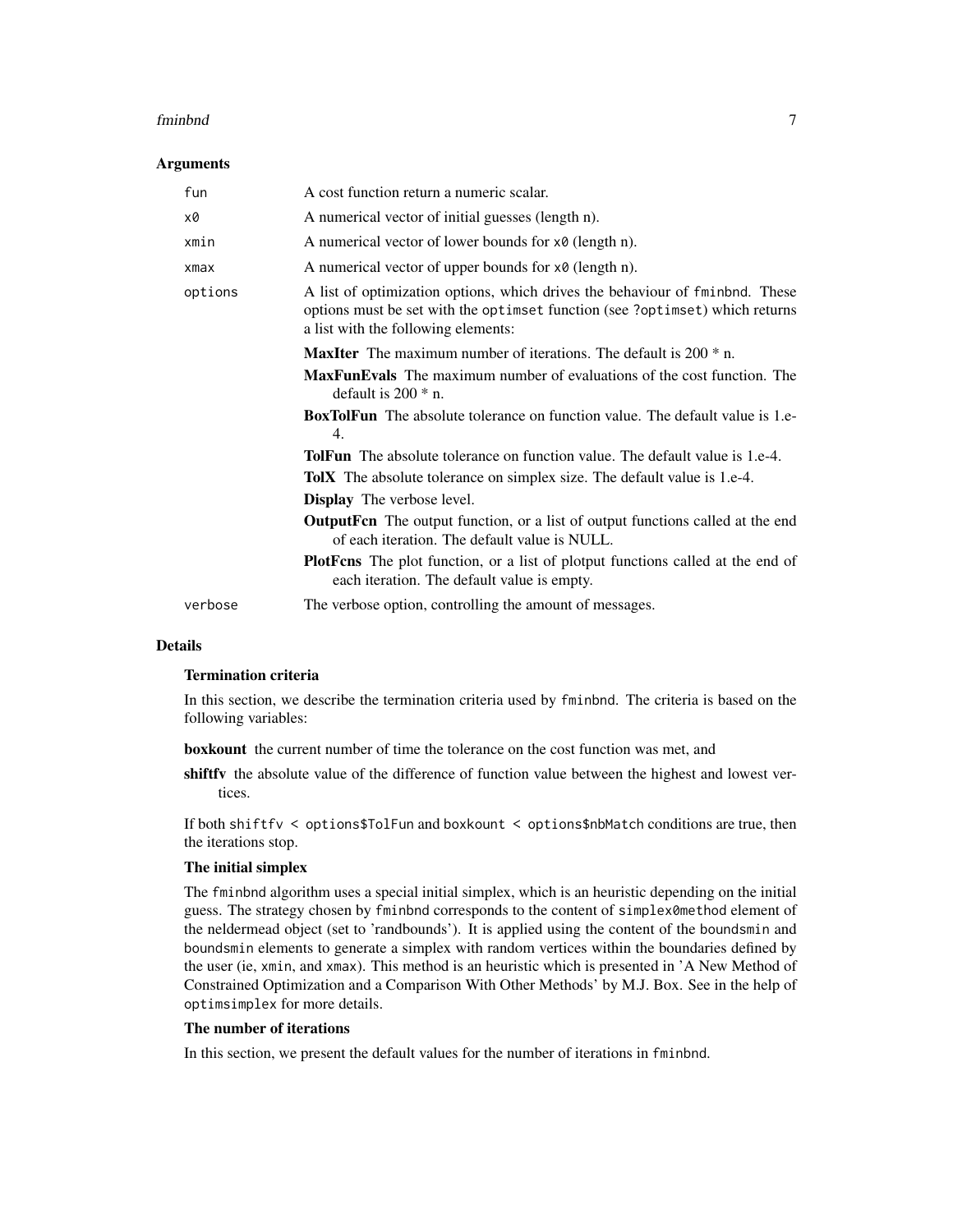The options input argument is an optional list which can contain the MaxIter field, which stores the maximum number of iterations. The default value is 200n, where n is the number of variables. The factor 200 has not been chosen by chance, but is the result of experiments performed against quadratic functions with increasing space dimension. This result is presented in 'Effect of dimensionality on the Nelder-Mead simplex method' by Lixing Han and Michael Neumann. This paper is based on Lixing Han's PhD, 'Algorithms in Unconstrained Optimization'. The study is based on numerical experiments with a quadratic function where the number of terms depends on the dimension of the space (i.e. the number of variables). Their study showed that the number of iterations required to reach the tolerance criteria is roughly 100n. Most iterations are based on inside contractions. Since each step of the Nelder-Mead algorithm only require one or two function evaluations, the number of required function evaluations in this experiment is also roughly 100n.

#### Output and plot functions

The optimset function can be used to configure one or more output and plot functions. The output or plot function is expected to have the following definition:

```
myfun <- function(x , optimValues , state)
```
The input arguments x, optimValues and state are described in detail in the optimset help page. The optimValues\$procedure field represents the type of step performed at the current iteration and can be equal to one of the following strings:

- " (the empty string),
- 'initial simplex',
- 'reflect (Box)'.

# Value

Return a object of class neldermead. Use the neldermead.get to extract the following element from the returned object:

**xopt** The vector of n numeric values, minimizing the cost function.

fopt The minimum value of the cost function.

exitflag The flag associated with exist status of the algorithm. The following values are available:

- -1 The maximum number of iterations has been reached.
- 0 The maximum number of function evaluations has been reached.
- 1 The tolerance on the simplex size and function value delta has been reached. This signifies that the algorithm has converged, probably to a solution of the problem.
- output A list which stores detailed information about the exit of the algorithm. This list contains the following fields:
	- algorithm A string containing the definition of the algorithm used, i.e. 'Nelder-Mead simplex direct search'.

funcCount The number of function evaluations.

iterations The number of iterations.

message A string containing a termination message.

#### Author(s)

Author: Sebastien Bihorel (<sb.pmlab@gmail.com>)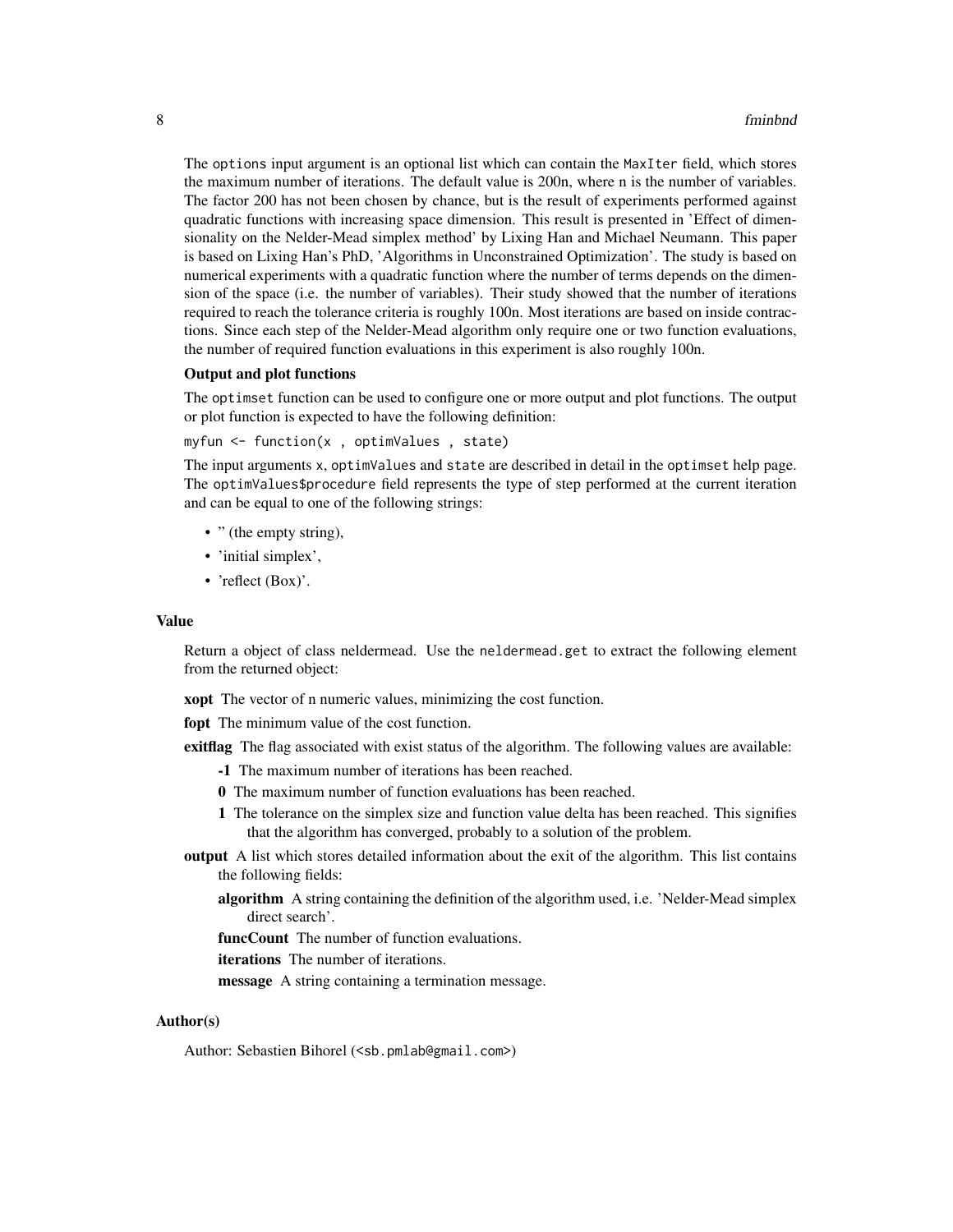# <span id="page-8-0"></span>fminbnd.function 9

# See Also

[optimset](#page-35-1)

# Examples

```
#In the following example, we use the fminbnd function to compute the minimum
#of a quadratic function. We first define the function 'quad', and then use
#the fminbnd function to search the minimum, starting with the initial guess
\#(1.2, 1.9) and bounds of (1, 1) and (2, 2). In this particular case, 11
#iterations are performed with 20 function evaluations
 quad <- function(x){
   y \le -x[1]^2 + x[2]^2}
 sol <- fminbnd(quad, c(1.2, 1.9), c(1, 1), c(2, 2))
 summary(sol)
```
fminbnd.function *fminbnd Cost Function Call*

#### Description

This function calls the cost function and makes it match neldermead requirements. It is used in the fminbnd function as the function element of the neldermead object (see ?neldermead and ?neldermead.set).

# Usage

```
fminbnd.function(x = NULL, index = NULL, fmsfundata = NULL)
```
#### Arguments

| x.         | A single column vector of parameter estimates.                                                                                   |
|------------|----------------------------------------------------------------------------------------------------------------------------------|
| index      | An integer variable set to 2, indicating that only the cost function is to be com-<br>puted by the algorithm.                    |
| fmsfundata | An object of class 'optimbase.functionargs' and with (at least) a fun element,<br>which contains the user-defined cost function. |

# Value

Returns a list with the following elements:

f The value of the cost function at the current point estimate.

index The same index variable.

this A list with a single element costargument which contains fmsfundata.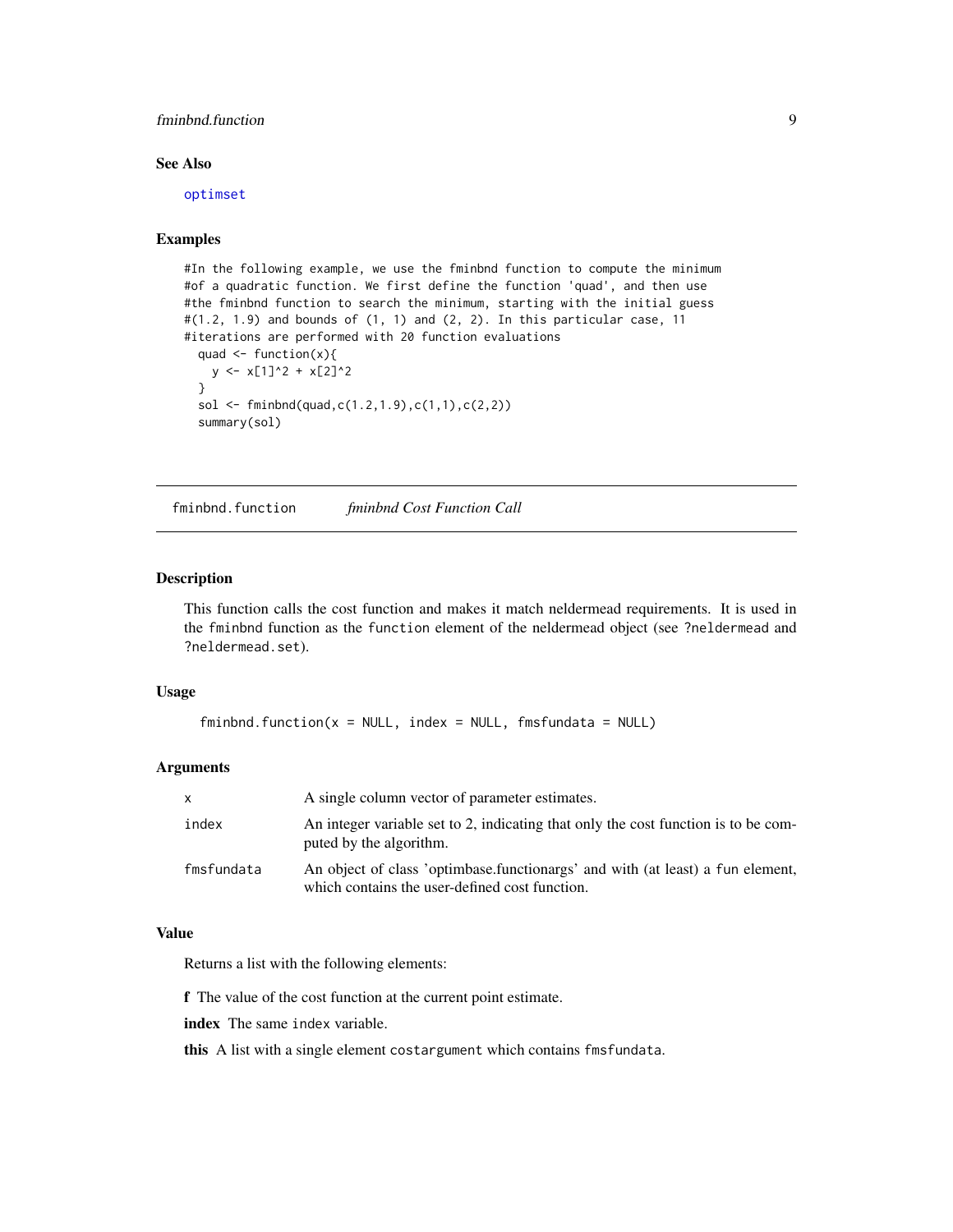# <span id="page-9-0"></span>Author(s)

Author of Scilab neldermead module: Michael Baudin (INRIA - Digiteo) Author of R adaptation: Sebastien Bihorel (<sb.pmlab@gmail.com>)

# See Also

[fminbnd](#page-5-1), [neldermead](#page-16-1), [neldermead.set](#page-29-1),

fminbnd.outputfun *fminbnd Output Function Call*

# Description

This function calls the output function and make it match neldermead requirements. It is used in the fminbnd function as the outputcommand element of the neldermead object (see ?neldermead and ?neldermead.set).

# Usage

fminbnd.outputfun(state = NULL, data = NULL, fmsdata = NULL)

#### Arguments

| state   | The current state of the algorithm either 'init', 'iter' or 'done'.                                                      |
|---------|--------------------------------------------------------------------------------------------------------------------------|
| data    | The data at the current state. This is an object of class 'neldermead.data', i.e. a<br>list with the following elements: |
|         | x The current parameter estimates.                                                                                       |
|         | fval The current value of the cost function.                                                                             |
|         | simplex The current simplex object.                                                                                      |
|         | <b>iteration</b> The number of iterations performed.                                                                     |
|         | <b>funceount</b> The number of function evaluations.                                                                     |
|         | step The type of step in the previous iteration.                                                                         |
| fmsdata | This is an object of class 'optimbase.functionargs' which contains specific data<br>of the fminbod algorithm:            |
|         | <b>Display</b> what to display                                                                                           |
|         | <b>OutputFen</b> the array of output functions                                                                           |
|         | <b>PlotFens</b> the array of plot functions                                                                              |

# Value

This function does not return any data, but execute the output function(s).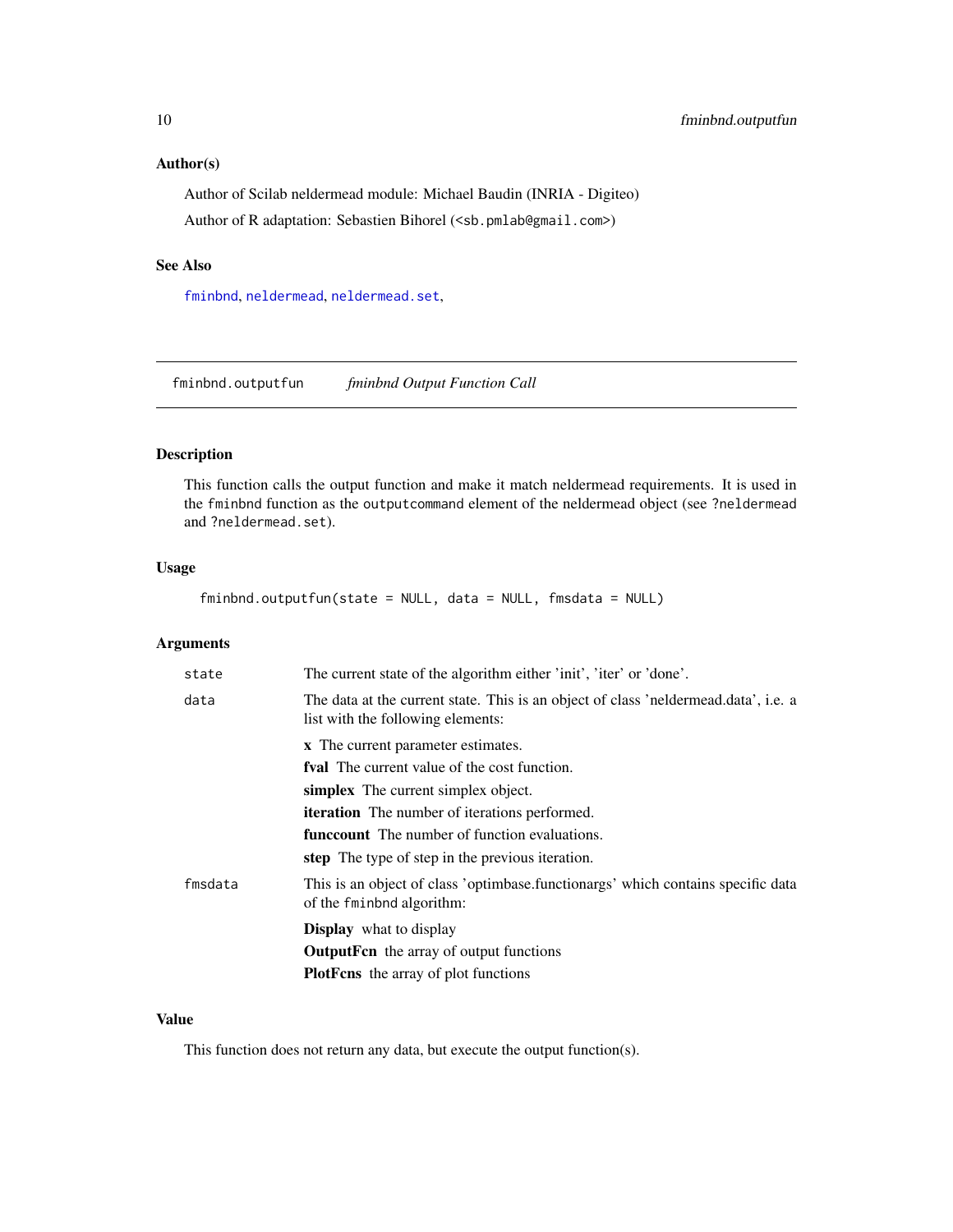#### <span id="page-10-0"></span>fminsearch 11

#### Author(s)

Author of Scilab neldermead module: Michael Baudin (INRIA - Digiteo) Author of R adaptation: Sebastien Bihorel (<sb.pmlab@gmail.com>)

#### See Also

[fminbnd](#page-5-1), [neldermead](#page-16-1), [neldermead.set](#page-29-1),

<span id="page-10-1"></span>

| fminsearch | Computation of the unconstrained minimum of given function with the |
|------------|---------------------------------------------------------------------|
|            | Nelder-Mead algorithm.                                              |

# Description

This function searches for the unconstrained minimum of a given cost function. The provided algorithm is a direct search algorithm, i.e. an algorithm which does not use the derivative of the cost function. It is based on the update of a simplex, which is a set of  $k>=n+1$  vertices, where each vertex is associated with one point and one function value. This algorithm is the Nelder-Mead algorithm. This function is based on a specialized use of the more general neldermead function bundle. Users who want to have a more flexible solution based on direct search algorithms should consider using the neldermead functions instead of the fminsearch function.

#### Usage

fminsearch(fun = NULL, x0 = NULL, options = NULL, verbose=FALSE)

#### Arguments

| fun     | A cost function return a numeric scalar.                                                                                                                                                               |
|---------|--------------------------------------------------------------------------------------------------------------------------------------------------------------------------------------------------------|
| x0      | A numerical vector of initial guesses (length n).                                                                                                                                                      |
| options | A list of optimization options, which drives the behaviour of fminsearch. These<br>options must be set with the optiment function (see ?optiment) which returns<br>a list with the following elements: |
|         | <b>MaxIter</b> The maximum number of iterations. The default is $200 * n$ .                                                                                                                            |
|         | <b>MaxFunEvals</b> The maximum number of evaluations of the cost function. The<br>default is $200 * n$ .                                                                                               |
|         | <b>TolFun</b> The absolute tolerance on function value. The default value is 1.e-4.                                                                                                                    |
|         | <b>TolX</b> The absolute tolerance on simplex size. The default value is 1.e-4.                                                                                                                        |
|         | <b>Display</b> The verbose level.                                                                                                                                                                      |
|         | <b>OutputFen</b> The output function, or a list of output functions called at the end<br>of each iteration. The default value is NULL.                                                                 |
|         | <b>PlotFens</b> The plot function, or a list of plotput functions called at the end of<br>each iteration. The default value is empty.                                                                  |
| verbose | The verbose option, controlling the amount of messages.                                                                                                                                                |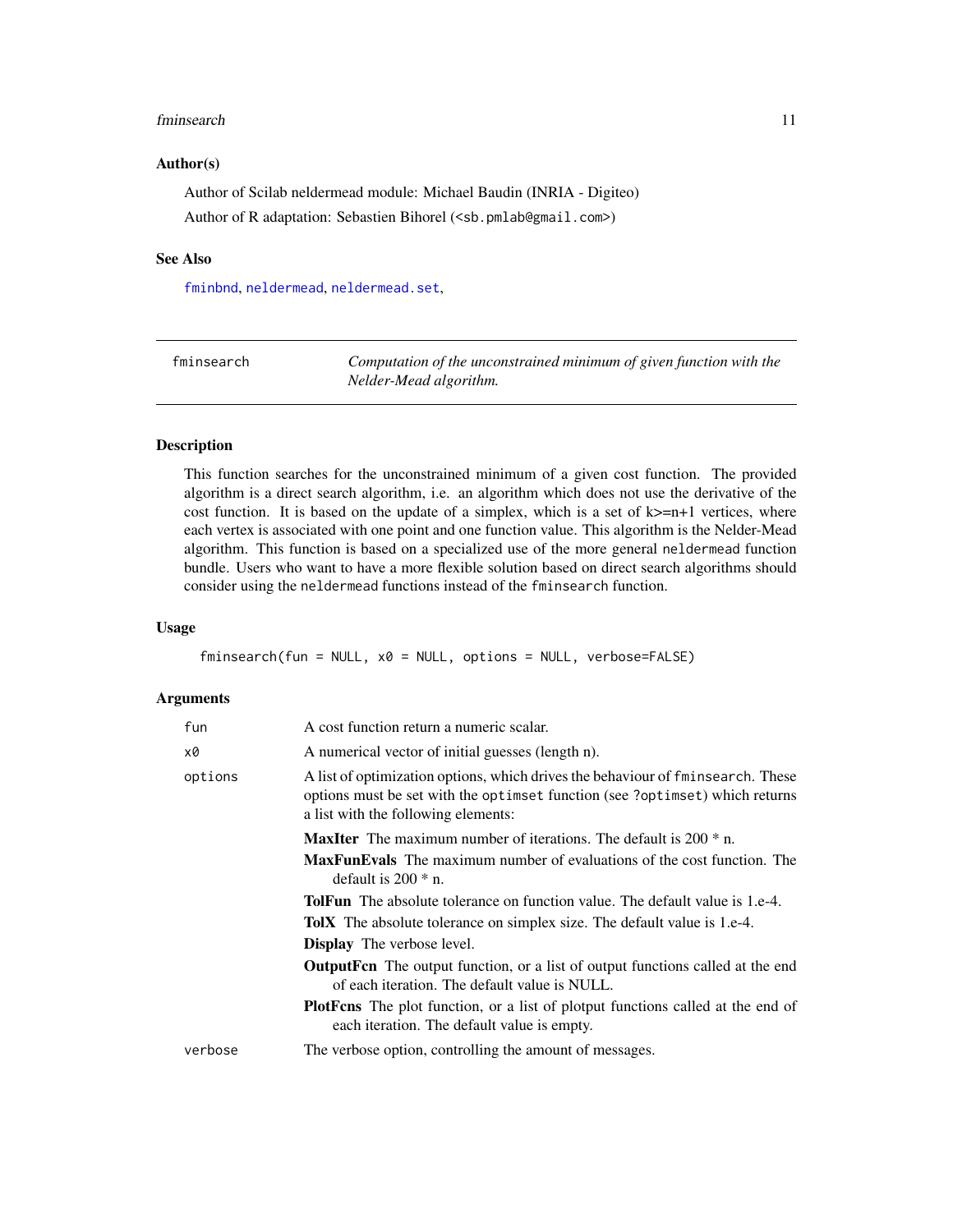# Details

#### Termination criteria

In this section, we describe the termination criteria used by fminsearch. The criteria is based on the following variables:

ssize the current simplex size,

shift fv the absolute value of the difference of function value between the highest and lowest vertices.

If both ssize < options\$TolX and shiftfv < options\$TolFun conditions are true, then the iterations stop. The size of the simplex is computed using the 'sigmaplus' method of the optimsimplex package. The 'sigmamplus' size is the maximum length of the vector from each vertex to the first vertex. It requires one loop over the vertices of the simplex.

# The initial simplex

The fminsearch algorithm uses a special initial simplex, which is an heuristic depending on the initial guess. The strategy chosen by fminsearch corresponds to the content of simplex0method element of the neldermead object (set to 'pfeffer'). It is applied using the content of the simplex0deltausual (0.05) and simplex0deltazero (0.0075) elements. Pfeffer's method is an heuristic which is presented in 'Global Optimization Of Lennard-Jones Atomic Clusters' by Ellen Fan. It is due to L. Pfeffer at Stanford. See in the help of optimsimplex for more details.

### The number of iterations

In this section, we present the default values for the number of iterations in fminsearch.

The options input argument is an optional list which can contain the MaxIter field, which stores the maximum number of iterations. The default value is 200n, where n is the number of variables. The factor 200 has not been chosen by chance, but is the result of experiments performed against quadratic functions with increasing space dimension. This result is presented in 'Effect of dimensionality on the Nelder-mead simplex method' by Lixing Han and Michael Neumann. This paper is based on Lixing Han's PhD, 'Algorithms in Unconstrained Optimization'. The study is based on numerical experiments with a quadratic function where the number of terms depends on the dimension of the space (i.e. the number of variables). Their study showed that the number of iterations required to reach the tolerance criteria is roughly 100n. Most iterations are based on inside contractions. Since each step of the Nelder-Mead algorithm only require one or two function evaluations, the number of required function evaluations in this experiment is also roughly 100n.

#### Output and plot functions

The optimset function can be used to configure one or more output and plot functions. The output or plot function is expected to have the following definition:

```
myfun <- function(x , optimValues , state)
```
The input arguments x, optimValues and state are described in detail in the optimset help page. The optimValues\$procedure field represents the type of step performed at the current iteration and can be equal to one of the following strings:

- " (the empty string),
- 'initial simplex',
- 'expand',
- 'reflect',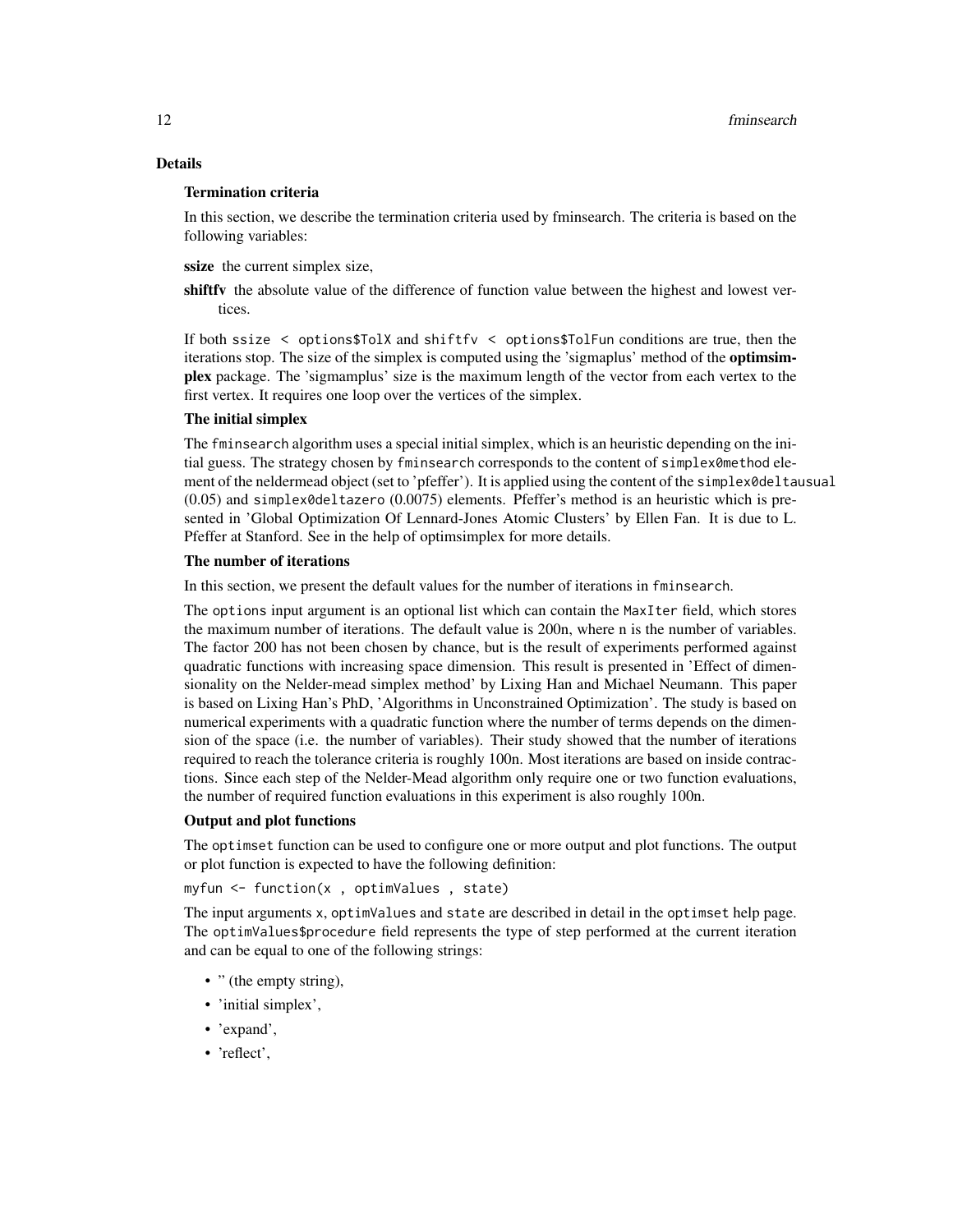#### fminsearch 13

- 'contract inside',
- 'contract outside'.

# Value

Return a object of class neldermead. Use the neldermead.get to extract the following element from the returned object:

**xopt** The vector of n numeric values, minimizing the cost function.

fopt The minimum value of the cost function.

exittlag The flag associated with exist status of the algorithm. The following values are available:

- -1 The maximum number of iterations has been reached.
- 0 The maximum number of function evaluations has been reached.
- 1 The tolerance on the simplex size and function value delta has been reached. This signifies that the algorithm has converged, probably to a solution of the problem.
- output A list which stores detailed information about the exit of the algorithm. This list contains the following fields:
	- algorithm A string containing the definition of the algorithm used, i.e. 'Nelder-Mead simplex direct search'.

funcCount The number of function evaluations.

iterations The number of iterations.

message A string containing a termination message.

#### Author(s)

Author of Scilab neldermead module: Michael Baudin (INRIA - Digiteo)

Author of R adaptation: Sebastien Bihorel (<sb.pmlab@gmail.com>)

#### References

'Sequential Application of Simplex Designs in Optimisation and Evolutionary Operation', Spendley, W. and Hext, G. R. and Himsworth, F. R., American Statistical Association and American Society for Quality, 1962

'A Simplex Method for Function Minimization', Nelder, J. A. and Mead, R., The Computer Journal, 1965

'Iterative Methods for Optimization', C. T. Kelley, SIAM Frontiers in Applied Mathematics, 1999

'Algorithm AS47 - Function minimization using a simplex procedure', O'Neill, R., Applied Statistics, 1971

'Effect of dimensionality on the nelder-mead simplex method', Lixing Han and Michael Neumann, Optimization Methods and Software, 21, 1, 1–16, 2006.

'Algorithms in Unconstrained Optimization', Lixing Han, Ph.D., The University of Connecticut, 2000.

'Global Optimization Of Lennard-Jones Atomic Clusters' Ellen Fan, Thesis, February 26, 2002, McMaster University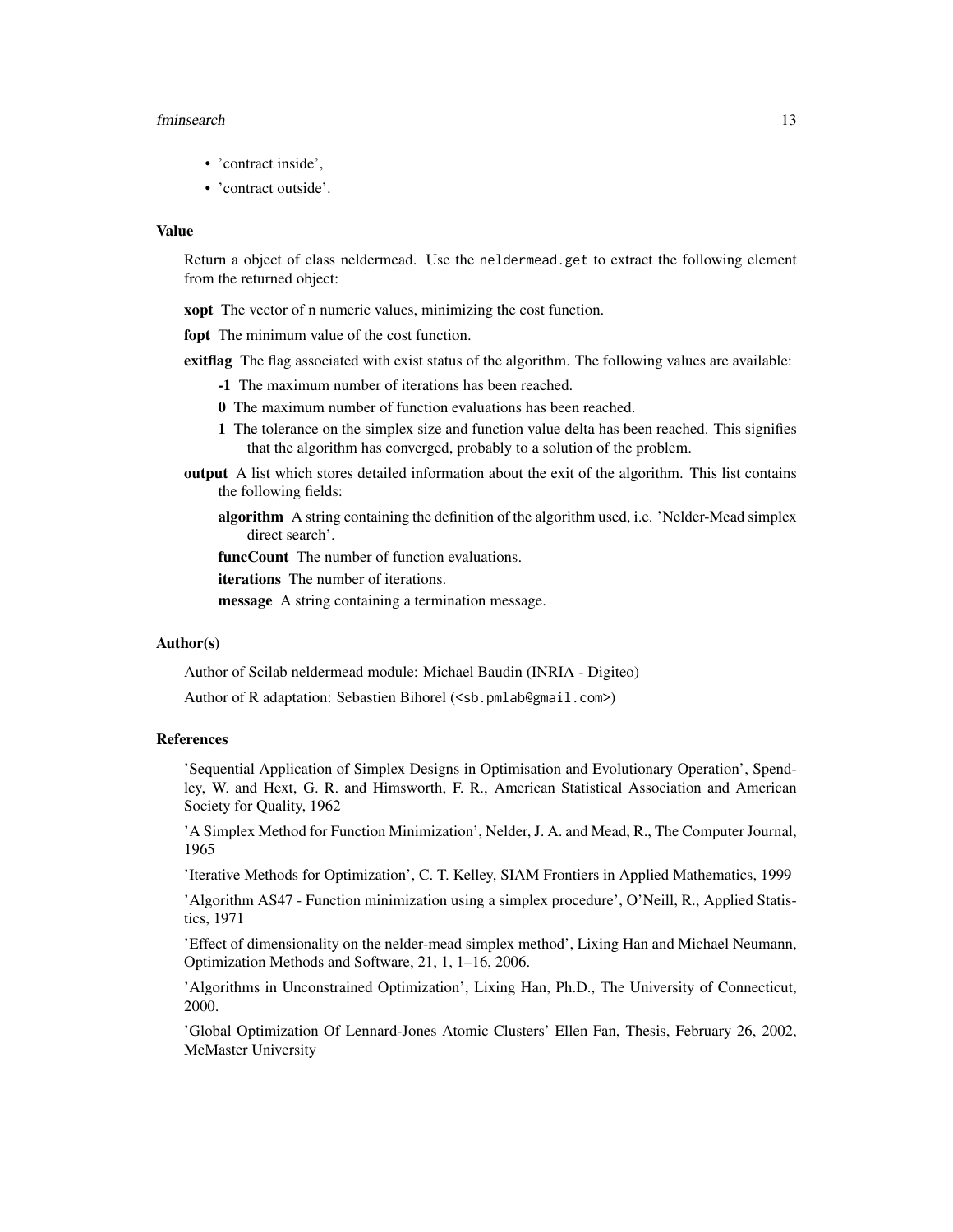#### See Also

[optimset](#page-35-1) [neldermead](#page-16-1)

# Examples

#In the following example, we use the fminsearch function to compute the minimum #of the Rosenbrock function. We first define the function 'banana', and then use #the fminsearch function to search the minimum, starting with the initial guess #(-1.2, 1.0). In this particular case, 85 iterations are performed with 159 #function evaluations

```
banana \leq function(x){
  y <- 100*(x[2]-x[1]^2)^2 + (1-x[1])^2
}
sol \leq fminsearch(banana, c(-1.2,1))
sol
```
#In the following example, we configure the absolute tolerance on the size of #the simplex to a larger value, so that the algorithm performs less iterations. #Since the default value of 'TolX' for the fminsearch function is 1.e-4, we #decide to use 1.e-2. The optimset function is used to create an optimization #option list and the field 'TolX' is set to 1.e-2. The options list is then #passed to the fminsearch function as the third input argument. In this #particular case, the number of iterations is 70 with 130 function evaluations.

```
opt <- optimset(TolX=1.e-2)
sol \leq fminsearch(banana, c(-1.2,1), opt)
sol
```
#In the following example, we want to produce intermediate outputs of the #algorithm. We define the outfun function, which takes the current point x as #input argument. The function plots the current point into the current graphic #window with the plot function. We use the 'OutputFcn' feature of the optimset #function and set it to the output function. Then the option list is passed #to the fminsearch function. At each iteration, the output function is called #back, which creates and update a plot. While this example creates a 2D plot, #the user may customized the output function so that it writes a message in #the console, write some data into a data file, etc... The user can distinguish #between the output function (associated with the 'OutputFcn' option) and the #plot function (associated with the 'PlotFcns' option). See the optimset for #more details on this feature.

```
outfun <- function(x, optimValues, state){
  plot(x[1],x[2],xlim=c(-1.5,1.5),ylim=c(-1.5,1.5))
  par(new=TRUE)
}
opt <- optimset(OutputFcn=outfun)
sol <- fminsearch(banana, c(-1.2,1), opt)
sol
```
#The 'Display' option allows to get some input about the intermediate steps of #the algorithm as well as to be warned in case of a convergence problem. #In the following example, we present what happens in case of a convergence

<span id="page-13-0"></span>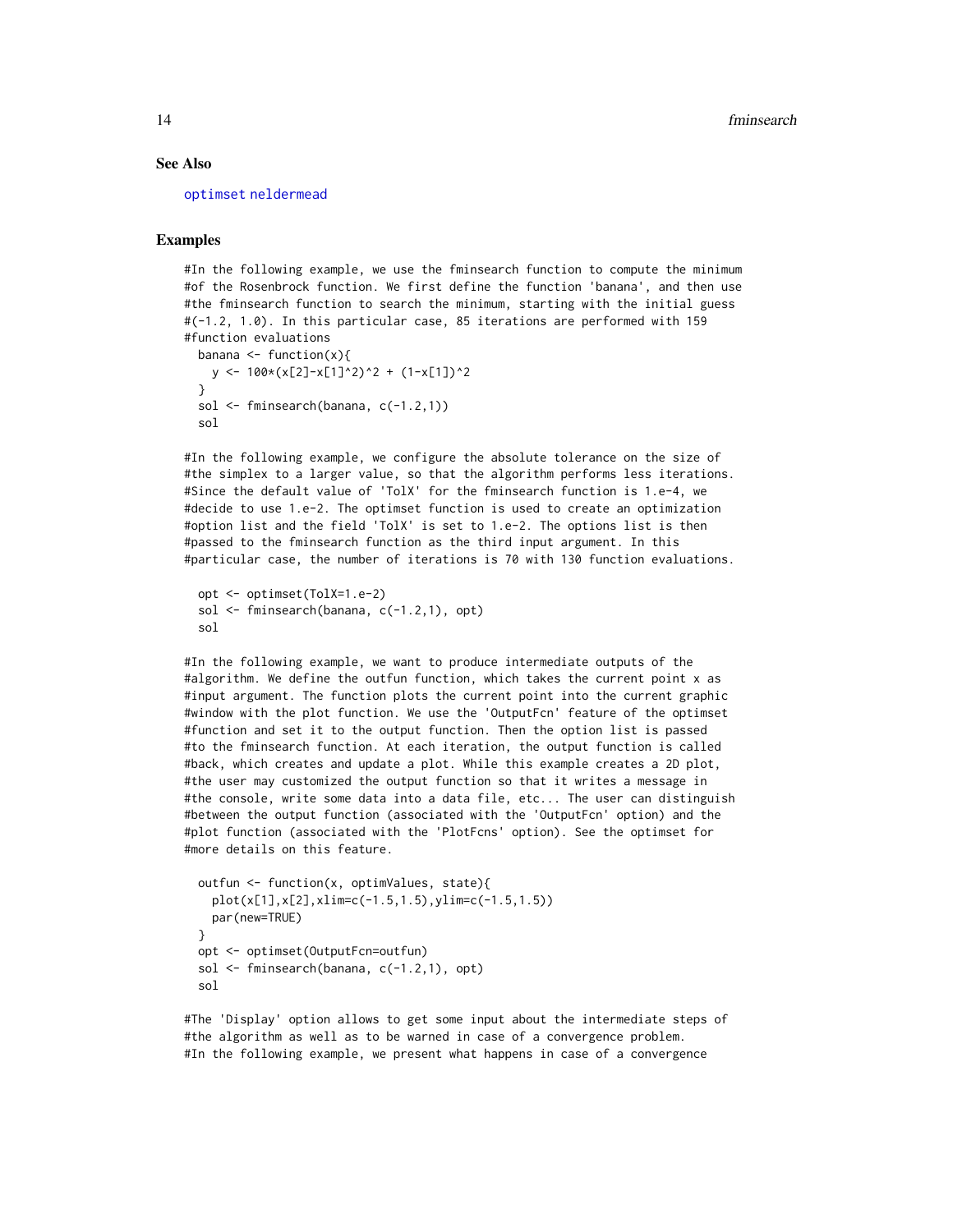<span id="page-14-0"></span>#problem. We set the number of iterations to 10, instead of the default 400 #iterations. We know that 85 iterations are required to reach the convergence #criteria. Therefore, the convergence criteria is not met and the maximum number #of iterations is reached.

```
opt <- optimset(MaxIter=10)
sol <- fminsearch(banana, c(-1.2,1), opt)
```
#Since the default value of the 'Display' option is 'notify', a message is #generated, which warns the user about a possible convergence problem. The #previous script produces the following output. # Exiting: Maximum number of iterations has been exceeded # - increase MaxIter option. # Current function value: 4.1355598

```
#In the following example, we present how to display intermediate steps used by
#the algorithm. We simply set the 'Display' option to the 'iter' value. This
#option allows to see the number of function evaluations, the minimum function
#value and which type of simplex step is used for the iteration.
 opt <- optimset(Display='iter')
 sol <- fminsearch(banana, c(-1.2,1), opt)
```

```
sol
```
fminsearch.function *fminsearch Cost Function Call*

#### Description

This function calls the cost function and makes it match neldermead requirements. It is used in the fminsearch function as the function element of the neldermead object (see ?neldermead and ?neldermead.set).

#### Usage

 $f$ minsearch.function( $x = NULL$ , index = NULL, fmsfundata = NULL)

#### Arguments

| X          | A single column vector of parameter estimates.                                                                                   |
|------------|----------------------------------------------------------------------------------------------------------------------------------|
| index      | An integer variable set to 2, indicating that only the cost function is to be com-<br>puted by the algorithm.                    |
| fmsfundata | An object of class 'optimbase.functionargs' and with (at least) a fun element,<br>which contains the user-defined cost function. |

# Value

Returns a list with the following elements:

f The value of the cost function at the current point estimate.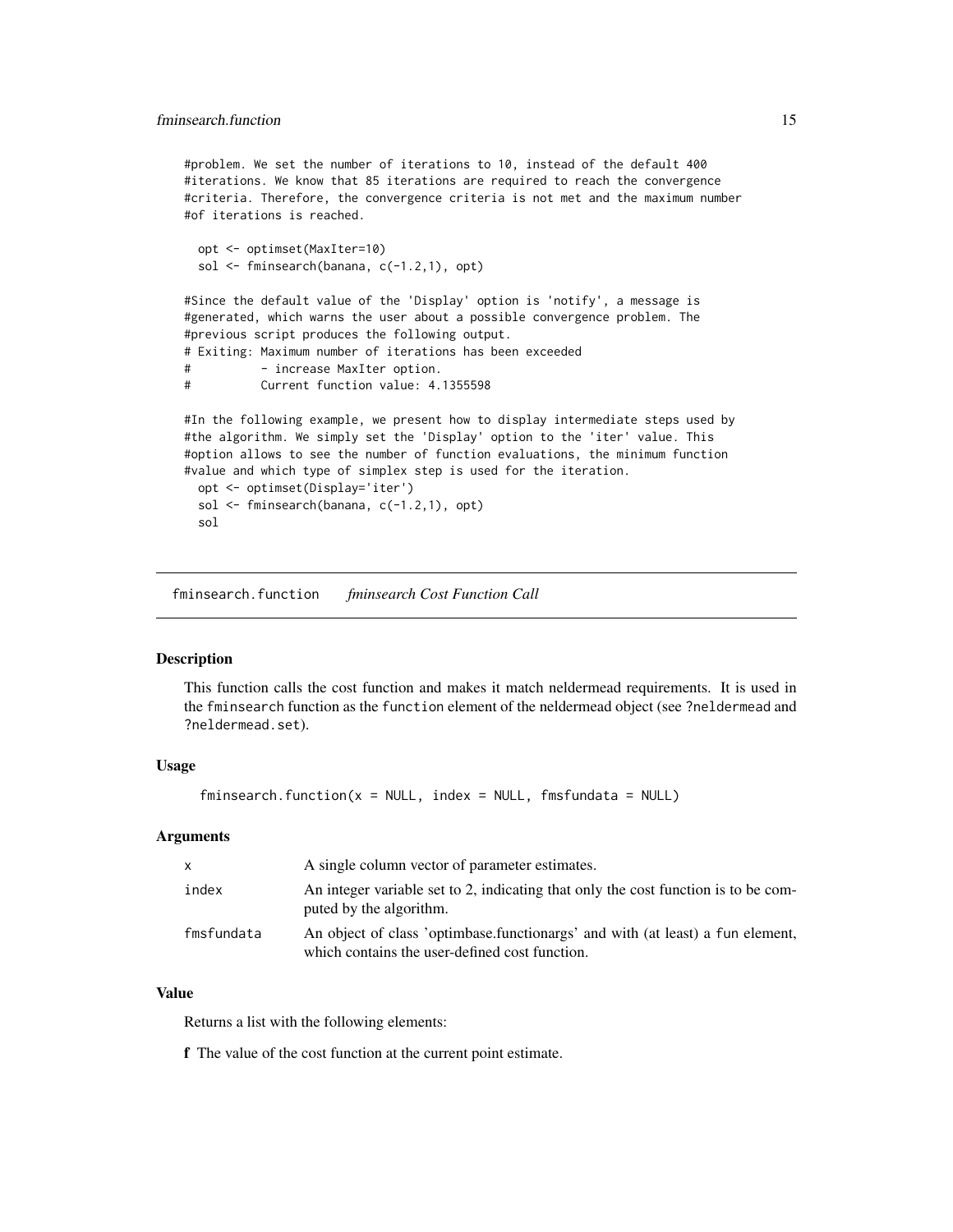<span id="page-15-0"></span>index The same index variable.

this A list with a single element costargument which contains fmsfundata.

# Author(s)

Author of Scilab neldermead module: Michael Baudin (INRIA - Digiteo) Author of R adaptation: Sebastien Bihorel (<sb.pmlab@gmail.com>)

# See Also

[fminsearch](#page-10-1), [neldermead](#page-16-1), [neldermead.set](#page-29-1),

fminsearch.outputfun *fminsearch Output Function Call*

# Description

This function calls the output function and make it match neldermead requirements. It is used in the fminsearch function as the outputcommand element of the neldermead object (see ?neldermead and ?neldermead.set).

#### Usage

```
fminsearch.outputfun(state = NULL, data = NULL, fmsdata = NULL)
```
#### Arguments

| state   | The current state of the algorithm either 'init', 'iter' or 'done'.                                                      |
|---------|--------------------------------------------------------------------------------------------------------------------------|
| data    | The data at the current state. This is an object of class 'neldermead.data', i.e. a<br>list with the following elements: |
|         | x The current parameter estimates.                                                                                       |
|         | <b>fyal</b> The current value of the cost function.                                                                      |
|         | simplex The current simplex object.                                                                                      |
|         | <b>iteration</b> The number of iterations performed.                                                                     |
|         | <b>funccount</b> The number of function evaluations.                                                                     |
|         | step The type of step in the previous iteration.                                                                         |
| fmsdata | This is an object of class 'optimbase.functionargs' which contains specific data<br>of the fminsearch algorithm:         |
|         | <b>Display</b> what to display                                                                                           |
|         | <b>OutputFen</b> the array of output functions                                                                           |
|         | <b>PlotFens</b> the array of plot functions                                                                              |
|         |                                                                                                                          |

# Value

This function does not return any data, but execute the output function(s).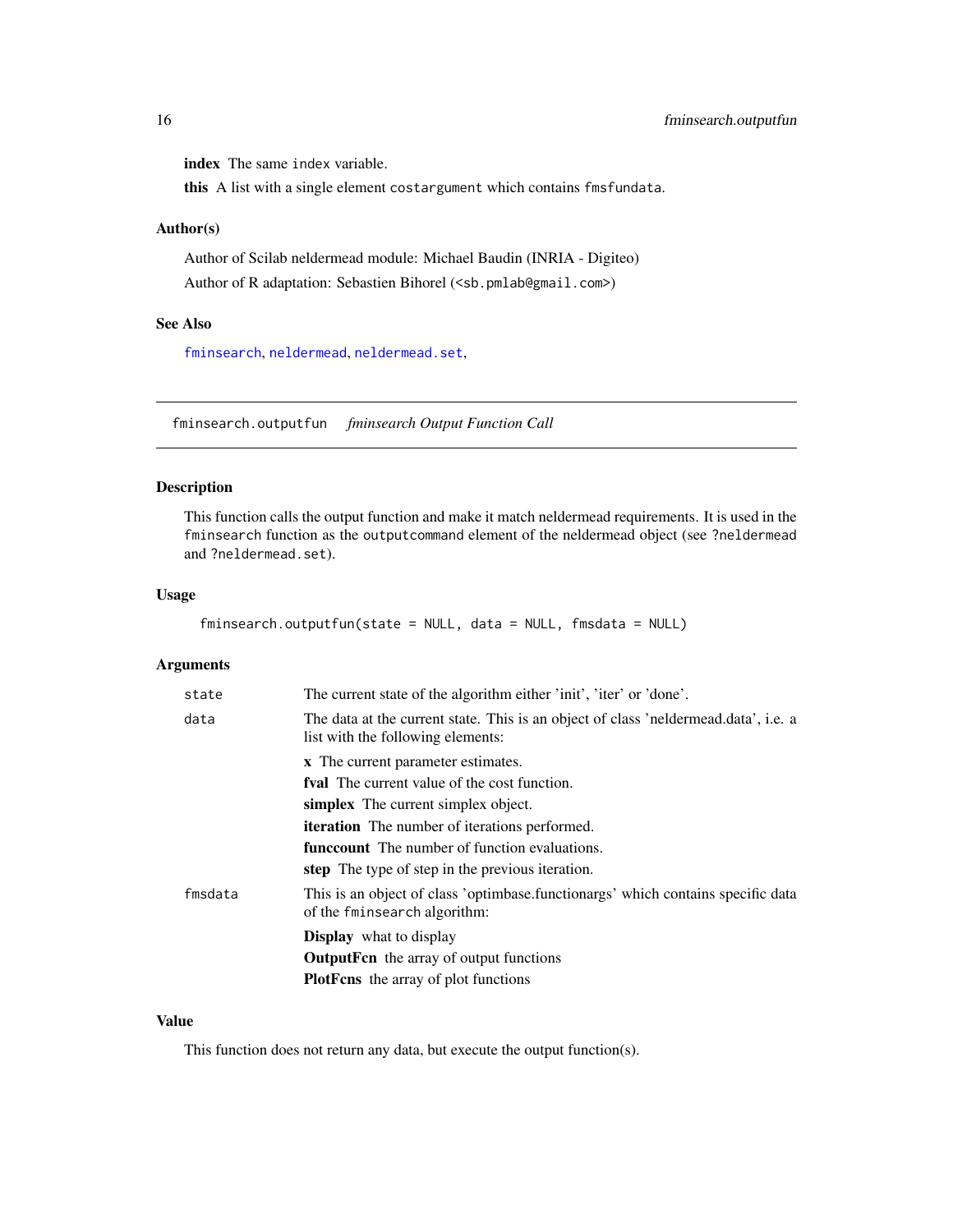#### <span id="page-16-0"></span>neldermead 17

#### Author(s)

Author of Scilab neldermead module: Michael Baudin (INRIA - Digiteo) Author of R adaptation: Sebastien Bihorel (<sb.pmlab@gmail.com>)

#### See Also

[fminsearch](#page-10-1), [neldermead](#page-16-1), [neldermead.set](#page-29-1),

<span id="page-16-1"></span>

neldermead *S3 neldermead object*

# Description

These functions support the S3 class 'neldermead'and are intended to either create objects of this class or check if an object is of this class.

#### Usage

```
neldermead(optbase, method, simplex0, simplex0method,
 simplex0length, simplexsize0, simplexopt, historysimplex, coords0, rho, chi,
 gamma, sigma, tolfstdeviation, tolfstdeviationmethod, tolsimplexizeabsolute,
 tolsimplexizerelative, tolsimplexizemethod, toldeltafv, tolssizedeltafvmethod,
 simplex0deltausual, simplex0deltazero, restartsimplexmethod, restartmax,
 restarteps, restartstep, restartnb, restartflag, restartdetection,
 kelleystagnationflag, kelleynormalizationflag, kelleystagnationalpha0,
 kelleyalpha, startupflag, boxnbpoints, boxnbpointseff, boxineqscaling,
 checkcostfunction, scalingsimplex0, guinalphamin, boxboundsalpha,
 boxtermination, boxtolf, boxnbmatch, boxkount, boxreflect, tolvarianceflag,
 tolabsolutevariance, tolrelativevariance, variancesimplex0, mymethod,
 myterminate, myterminateflag, greedy, output, exitflag)
```
## S3 method for class 'neldermead' print(x,verbose,...)

## S3 method for class 'neldermead' summary(object,showhistory,...)

## S3 method for class 'neldermead' is(x=NULL)

#### Arguments

optbase An object of class 'optimbase', i.e. a list created by optimbase() and containing the following elements:

verbose The verbose option, controlling the amount of messages.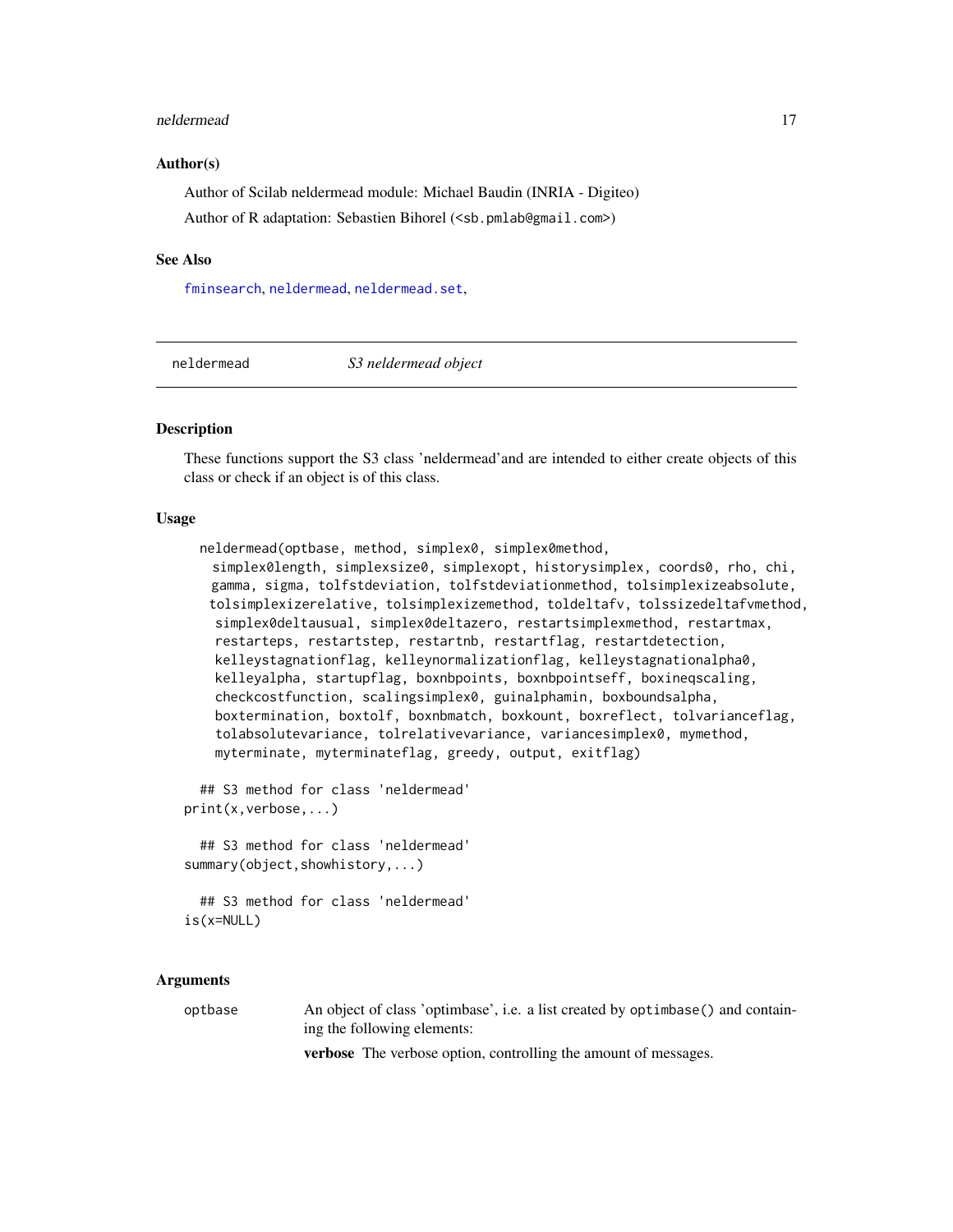x0 The initial guess.

fx0 The value of the function for the initial guess.

xopt The optimum parameter.

fopt The optimum function value.

tolfunabsolute The absolute tolerance on function value.

tolfunrelative The relative tolerance on function value.

tolfunmethod Logical flag for the tolerance on function value in the termination criteria. This criteria is suitable for functions which minimum is associated with a function value equal to 0.

tolxabsolute The absolute tolerance on x.

tolxrelative The relative tolerance on x.

tolxmethod Possible values: FALSE, TRUE.

funevals The number of function evaluations.

maxfunevals The maximum number of function evaluations.

maxiter The maximum number of iterations.

iterations The number of iterations.

fun The cost function.

status The status of the optimization.

- historyfopt The vector to store the history for fopt. The values of the cost function will be stored at each iteration in a new element, so the length of historyfopt at the end of the optimization should be the number of iterations.
- historyxopt The list to store the history for xopt. The vectors of estimates will be stored on separated levels of the list, so the length of historyfopt at the end of the optimization should be the number of iterations.

verbosetermination The verbose option for termination criteria.

outputcommand The command called back for output.

outputcommandarg The outputcommand argument is initialized as a string. If the user configure this element, it is expected that a matrix of values or a list is passed so that the argument is appended to the name of the function.

numberofvariables The number of variables to optimize.

storehistory The flag which enables/disables the storing of the history.

costfargument The costf argument is initialized as a string. If the user configure this element, it is expected that a matrix of values or a list is passed so that the argument is appended to the name of the function.

boundsmin Minimum bounds for the parameters.

boundsmax Maximum bounds for the parameters.

nbineqconst The number of nonlinear inequality constraints.

logfile The name of the log file.

logfilehandle The handle for the log file.

logstartup Set to TRUE when the logging is started up.

withderivatives Set to TRUE when the method uses derivatives.

method The name of the algorithm to use.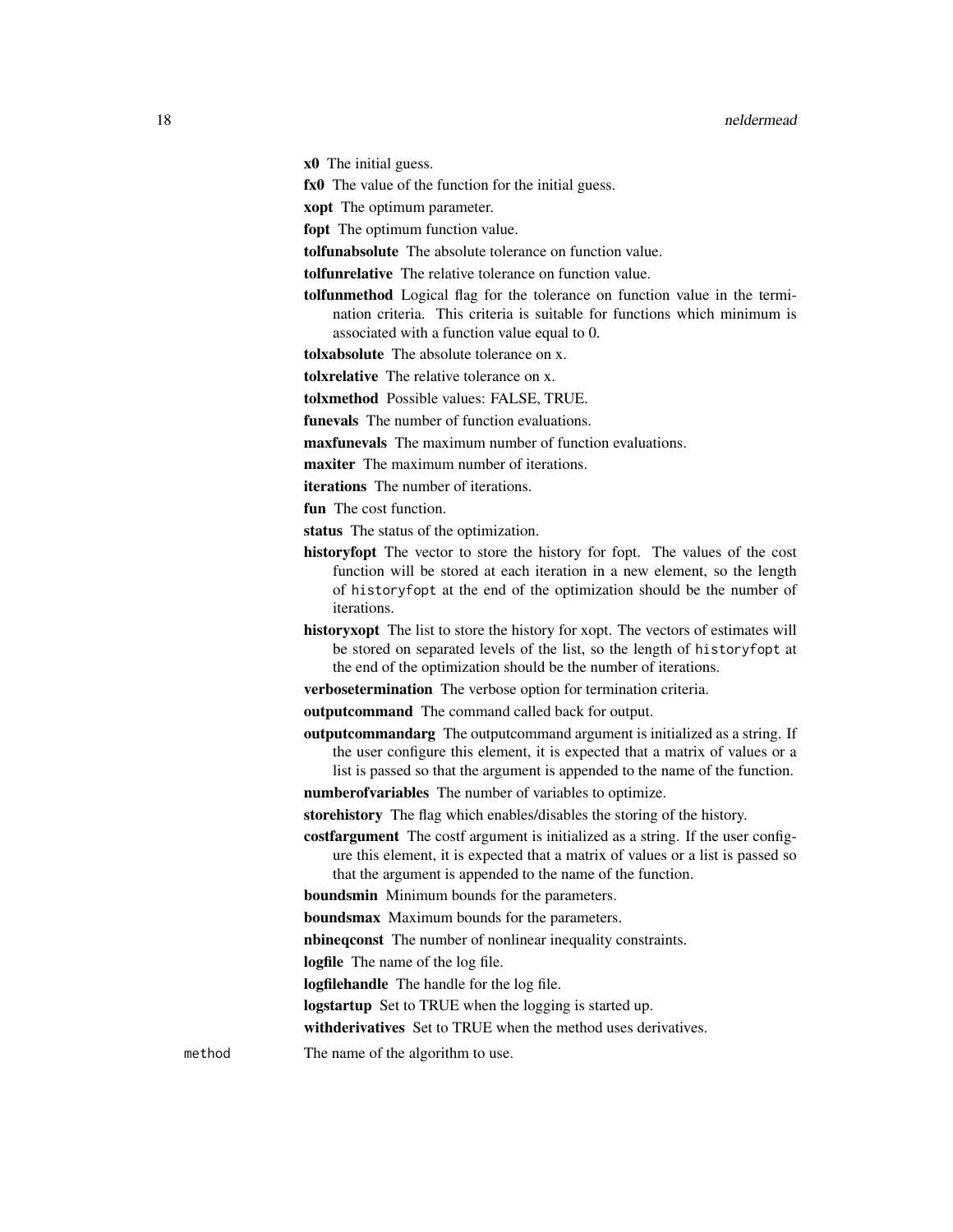# neldermead 19

| simplex0              | An object of class 'simplex', i.e. a list created by optimsimplex(), and con-<br>taining the following elements:                                                                                                                                                                                                                                                                                         |
|-----------------------|----------------------------------------------------------------------------------------------------------------------------------------------------------------------------------------------------------------------------------------------------------------------------------------------------------------------------------------------------------------------------------------------------------|
|                       | verbose The verbose option, controlling the amount of messages.                                                                                                                                                                                                                                                                                                                                          |
|                       | x The coordinates of the vertices, with size nbve x n.                                                                                                                                                                                                                                                                                                                                                   |
|                       | <b>n</b> The dimension of the space.                                                                                                                                                                                                                                                                                                                                                                     |
|                       | fv The function values, with size nbve x 1.                                                                                                                                                                                                                                                                                                                                                              |
|                       | nbve The number of vertices.                                                                                                                                                                                                                                                                                                                                                                             |
|                       | simplex0method The method to use to compute the initial simplex.                                                                                                                                                                                                                                                                                                                                         |
|                       | simplex0length The length to use when the initial simplex is computed with the 'axes' or 'spend-<br>ley' methods.                                                                                                                                                                                                                                                                                        |
| rho                   | The reflection coefficient. This parameter is used when the method element is<br>set to 'fixed' or 'variable'.                                                                                                                                                                                                                                                                                           |
| chi                   | The expansion coefficient. This parameter is used when the method element is<br>set to 'variable'.                                                                                                                                                                                                                                                                                                       |
| gamma                 | The contraction coefficient. This parameter is used when the method element is<br>set to 'variable'.                                                                                                                                                                                                                                                                                                     |
| sigma                 | The shrinkage coefficient. This parameter is used when the method element is<br>set to 'fixed' or 'variable'.                                                                                                                                                                                                                                                                                            |
| tolfstdeviation       |                                                                                                                                                                                                                                                                                                                                                                                                          |
|                       | The tolerance for the standard deviation.                                                                                                                                                                                                                                                                                                                                                                |
| tolfstdeviationmethod |                                                                                                                                                                                                                                                                                                                                                                                                          |
|                       | Set to FALSE.                                                                                                                                                                                                                                                                                                                                                                                            |
| tolsimplexizeabsolute | The absolute tolerance on the simplex size.                                                                                                                                                                                                                                                                                                                                                              |
| tolsimplexizerelative |                                                                                                                                                                                                                                                                                                                                                                                                          |
|                       | The relative tolerance on the simplex size.                                                                                                                                                                                                                                                                                                                                                              |
| tolsimplexizemethod   |                                                                                                                                                                                                                                                                                                                                                                                                          |
|                       | Logical flag to enable/disable the tolerance on the simplex size. When this crite-                                                                                                                                                                                                                                                                                                                       |
|                       | ria is enabled, the values of the tolsimplexizeabsolute and tolsimplexizerelative<br>elements are used in the termination criteria. The method to compute the size is<br>the 'sigmaplus' method.                                                                                                                                                                                                         |
| simplexsize0          | Initial size of the simplex, for the tolerance on the simplex size.                                                                                                                                                                                                                                                                                                                                      |
| toldeltafv            | The absolute tolerance on the difference between the highest and the lowest<br>function values.                                                                                                                                                                                                                                                                                                          |
| tolssizedeltafvmethod |                                                                                                                                                                                                                                                                                                                                                                                                          |
|                       | Logical flag to enable/disable the termination criteria based on the size of the<br>simplex and the difference of function value in the simplex. If this criteria is<br>triggered, the status of the optimization is set to 'tolsizedeltafv'. This termina-<br>tion criteria uses the values of the tolsimplexizeabsolute and toldeltafv<br>elements. This criteria is identical to Scilab's fminsearch. |
|                       | historysimplex The list to store the history for simplex. The simplex will be stored on a new<br>level of the list at each iteration, so the length of historyfopt at the end of the<br>optimization should be the number of iterations.                                                                                                                                                                 |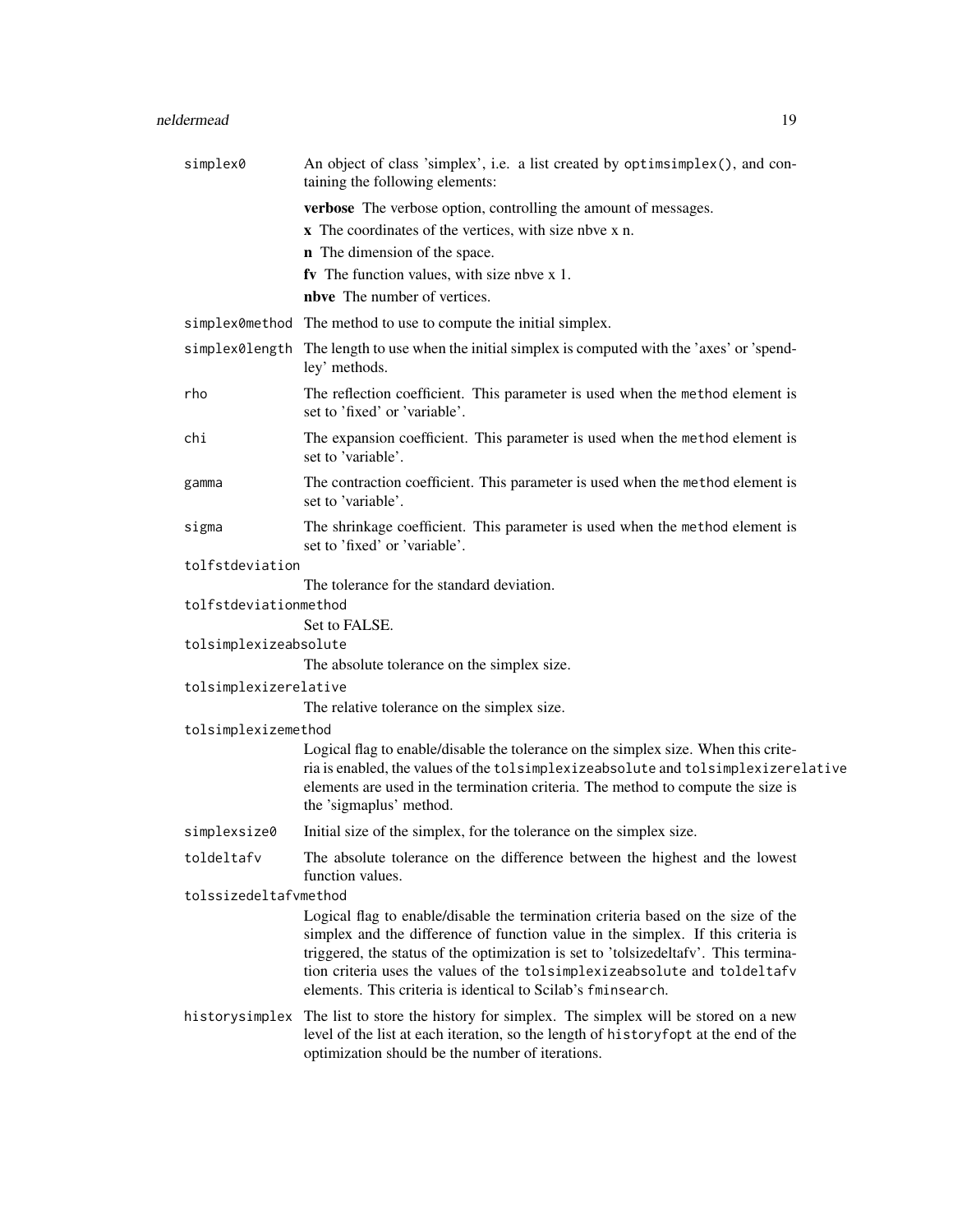| coords0                 | The coordinates of the vertices of the initial simplex. If the simplex0method<br>element is set to 'given', these coordinates are used to compute the initial sim-<br>plex. This matrix is expected to have shape nbve x n where nbve is the number<br>of vertices and n is the number of variables.                                                             |
|-------------------------|------------------------------------------------------------------------------------------------------------------------------------------------------------------------------------------------------------------------------------------------------------------------------------------------------------------------------------------------------------------|
| simplex0deltausual      |                                                                                                                                                                                                                                                                                                                                                                  |
|                         | The relative delta for non-zero parameters in 'pfeffer' method.                                                                                                                                                                                                                                                                                                  |
| simplex0deltazero       |                                                                                                                                                                                                                                                                                                                                                                  |
|                         | The absolute delta for non-zero parameters in 'pfeffer' method.                                                                                                                                                                                                                                                                                                  |
| simplexopt              | The optimum simplex, after one optimization process.                                                                                                                                                                                                                                                                                                             |
| restartsimplexmethod    |                                                                                                                                                                                                                                                                                                                                                                  |
|                         | The method to compute the initial simplex after a restart.                                                                                                                                                                                                                                                                                                       |
| restartmax              | The maximum number of restarts, when automatic restart is enabled via the<br>restartflag element.                                                                                                                                                                                                                                                                |
| restarteps              | The absolute epsilon value used to check for optimality in the factorial O'Neill<br>restart detection.                                                                                                                                                                                                                                                           |
| restartstep             | The absolute step length used to check for optimality in the factorial O'Neill<br>restart detection.                                                                                                                                                                                                                                                             |
| kelleystagnationflag    |                                                                                                                                                                                                                                                                                                                                                                  |
|                         | Logical flag to enable/disable the termination criteria using Kelley's stagnation<br>detection, based on sufficient decrease condition. If this criteria is triggered, the<br>status of the optimization is set to 'kelleystagnation'.,                                                                                                                          |
| kelleynormalizationflag |                                                                                                                                                                                                                                                                                                                                                                  |
|                         | Logical flag to enable/disable the normalization of the alpha coefficient in Kel-<br>ley's stagnation detection, i.e. use the value of the kelleystagnationalpha0<br>element as is.                                                                                                                                                                              |
| kelleystagnationalpha0  |                                                                                                                                                                                                                                                                                                                                                                  |
|                         | The parameter used in Kelley's stagnation detection.                                                                                                                                                                                                                                                                                                             |
| kelleyalpha             | The current value of Kelley's alpha, after normalization, if required.                                                                                                                                                                                                                                                                                           |
| restartnb               | Number of restarts performed.                                                                                                                                                                                                                                                                                                                                    |
| restartflag             | Logical flag to enable/disable the automatic restart of the algorithm.                                                                                                                                                                                                                                                                                           |
| restartdetection        |                                                                                                                                                                                                                                                                                                                                                                  |
|                         | The method to detect if the automatic restart must be performed.                                                                                                                                                                                                                                                                                                 |
| startupflag             | Set to TRUE when the startup has been performed.                                                                                                                                                                                                                                                                                                                 |
| boxnbpoints             | The number of points in the initial simplex, when the simplex0method is set<br>to 'randbounds'. The value of this element is also use to update the simplex<br>when a restart is performed and the restartsimplexmethod element is set to<br>'randbounds'. The default value is so that the number of points is twice the<br>number of variables of the problem. |
| boxnbpointseff          | The effective number of points required in the simplex for Box's algorithm.                                                                                                                                                                                                                                                                                      |
| boxineqscaling          | The scaling coefficient used to scale the trial point for function improvement or<br>into the constraints of Box's algorithm.                                                                                                                                                                                                                                    |
| checkcostfunction       |                                                                                                                                                                                                                                                                                                                                                                  |
|                         | Logical flag to enable/disable the checking of the connection of the cost func-<br>tion.                                                                                                                                                                                                                                                                         |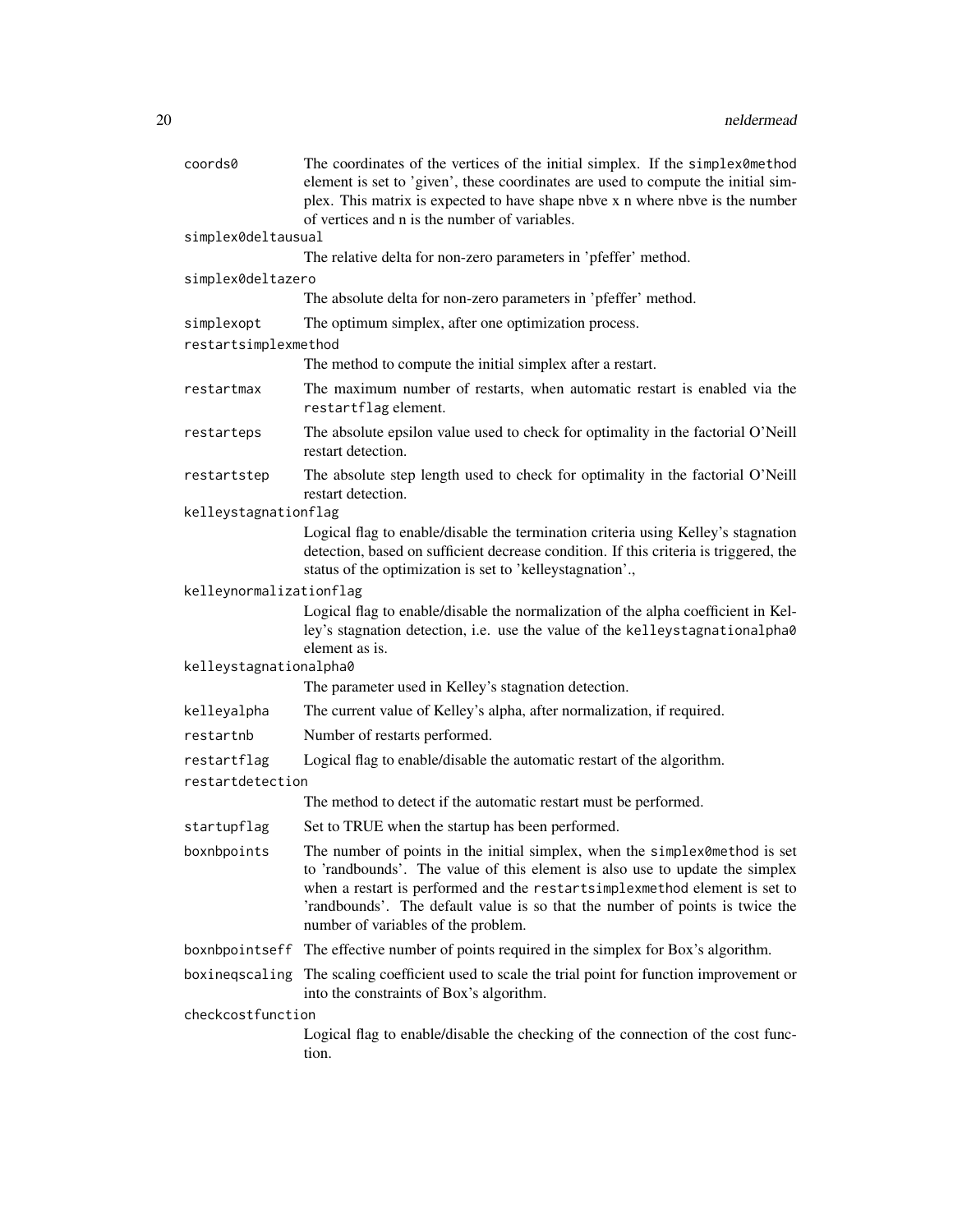# neldermead 21

| scalingsimplex0     |                                                                                                                                                                                                                                                    |  |
|---------------------|----------------------------------------------------------------------------------------------------------------------------------------------------------------------------------------------------------------------------------------------------|--|
|                     | The algorithm used to scale the initial simplex into the nonlinear constraints.<br>The following two algorithms are provided:                                                                                                                      |  |
|                     | 'tox0' scales the vertices toward the initial guess.                                                                                                                                                                                               |  |
|                     | 'tocentroid' scales the vertices toward the centroid, as recommended by Box.                                                                                                                                                                       |  |
|                     | If the centroid happens to be unfeasible, because the constraints are not convex,<br>the scaling of the initial simplex toward the centroid may fail. Since the initial<br>guess is always feasible, scaling toward the initial guess cannot fail. |  |
| guinalphamin        | The minimum value of alpha when scaling the vertices of the simplex into non-<br>linear constraints in Box's algorithm.                                                                                                                            |  |
|                     | boxboundsalpha The parameter used to project the vertices into the bounds in Box's algorithm.                                                                                                                                                      |  |
|                     | boxtermination Logical flag to enable/disable Box's termination criteria.                                                                                                                                                                          |  |
| boxtolf             | The absolute tolerance on difference of function values in the simplex, suggested<br>by Box. This tolerance is used if the boxtermination element is set to TRUE.                                                                                  |  |
| boxnbmatch          | The number of consecutive match of Box's termination criteria.                                                                                                                                                                                     |  |
| boxkount            | Current number of consecutive match.                                                                                                                                                                                                               |  |
| boxreflect          | The reflection factor in Box's algorithm.                                                                                                                                                                                                          |  |
| tolvarianceflag     |                                                                                                                                                                                                                                                    |  |
|                     | Logical flag to enable/disable the termination criteria based on the variance of<br>the function value. If this criteria is triggered, the status of the optimization is<br>set to 'tolvariance'. This criteria is suggested by Nelder and Mead.   |  |
| tolabsolutevariance |                                                                                                                                                                                                                                                    |  |
|                     | The absolute tolerance on the variance of the function values of the simplex.                                                                                                                                                                      |  |
| tolrelativevariance |                                                                                                                                                                                                                                                    |  |
|                     | The relative tolerance on the variance of the function values of the simplex.                                                                                                                                                                      |  |
| variancesimplex0    | Relative tolerance on variance.                                                                                                                                                                                                                    |  |
| mymethod            | A user-derined simplex algorithm.                                                                                                                                                                                                                  |  |
| myterminate         | A user-defined terminate function.                                                                                                                                                                                                                 |  |
| myterminateflag     |                                                                                                                                                                                                                                                    |  |
|                     | Logical flag to enable/disable the user-defined terminate function.                                                                                                                                                                                |  |
| greedy              | Logical flag to enable/disable greedy Nelder-Mead.                                                                                                                                                                                                 |  |
| output              | The command to call back for user-defined output of specialized function.                                                                                                                                                                          |  |
| exitflag            | Logical flag to enable/disable the user-defined output of specialized function.                                                                                                                                                                    |  |
| х                   | An object of class 'neldermead'.                                                                                                                                                                                                                   |  |
| verbose             | A logical flag, controlling the amount of data printed.                                                                                                                                                                                            |  |
| .                   | optional arguments to 'print' or 'plot' methods.                                                                                                                                                                                                   |  |
| object              | An object of class 'neldermead'.                                                                                                                                                                                                                   |  |
| showhistory         | Optional logical flag, to define whether optimization history must be summa-<br>rized or not.                                                                                                                                                      |  |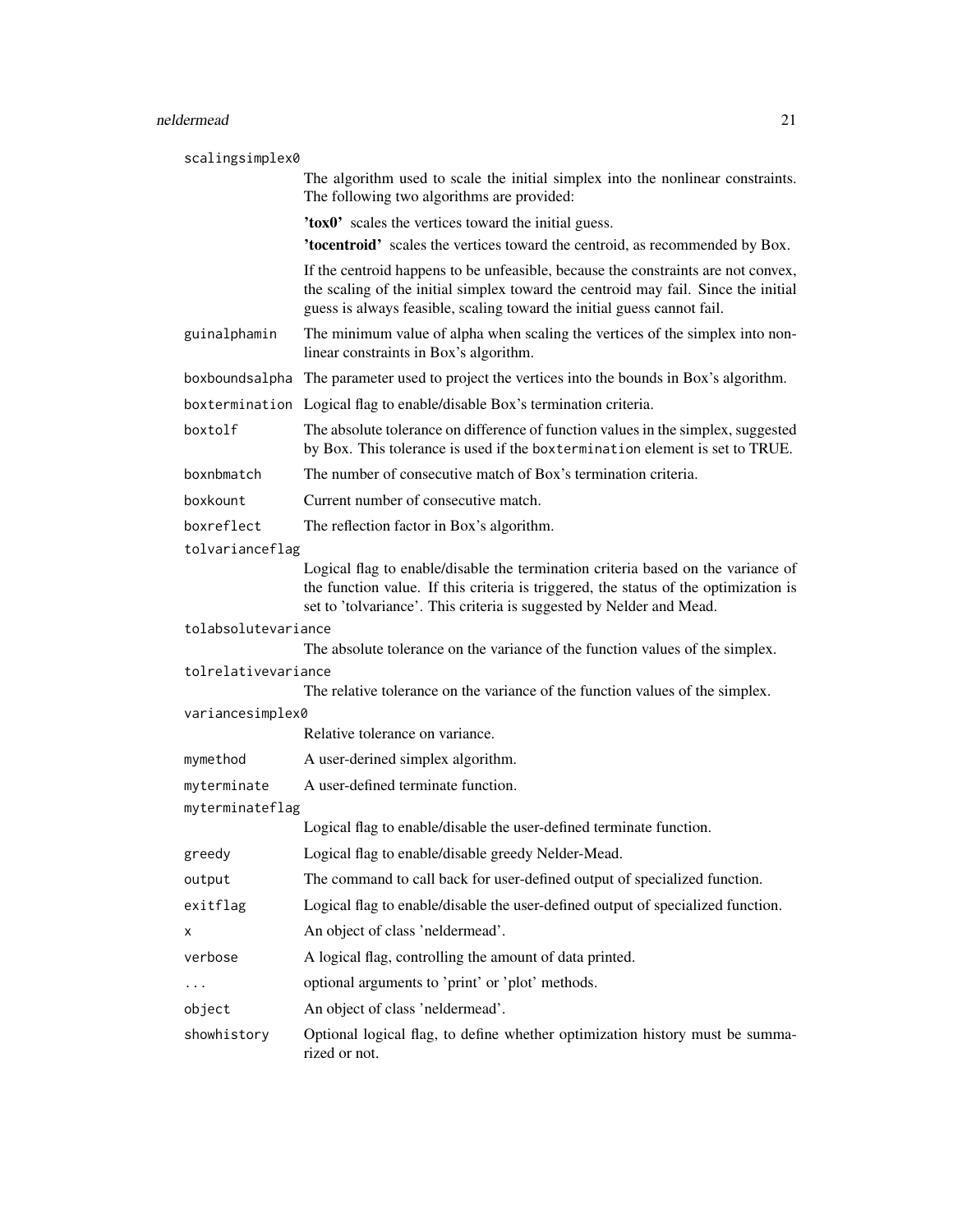The neldermead function returns a new object of class 'neldermead', with the following default content:

optbase An object of class 'optimbase' with the following default content:

verbose Default is FALSE. x0 Default is NULL. fx0 Default is NULL. xopt Default is 0. fopt Default is 0. tolfunabsolute Default is 0. tolfunrelative Default is .Machine\$double.eps. tolfunmethod Default is FALSE. tolxabsolute Default is 0. tolxrelative Default is .Machine\$double.eps. tolxmethod Default is TRUE. funevals Default is 0. maxfunevals Default is 100. maxiter Default is 100. iterations Default is 0. fun Default is ". status Default is ". historyfopt Default is NULL. historyxopt Default is NULL. verbosetermination Default is FALSE. outputcommand Default is ". outputcommandarg Default is ". If the user configures this element, it is expected to be an object of class 'optimbase.outputargs' or will be coerced to an object of class 'optimbase.outputargs'. numberofvariables Default is 0. storehistory Default is FALSE. costfargument Default is ". If the user configures this element, it is expected to be an object of class 'optimbase.functionargs' or will be coerced to an object of class 'optimbase.functionargs'. boundsmin Default is NULL. boundsmax Default is NULL. nbineqconst Default is 0. logfile Default is ". logfilehandle Default is 0. logstartup Default is FALSE. withderivatives Default is FALSE. method Default is 'variable'. simplex0 Default is an object of class 'simplex', with the following content: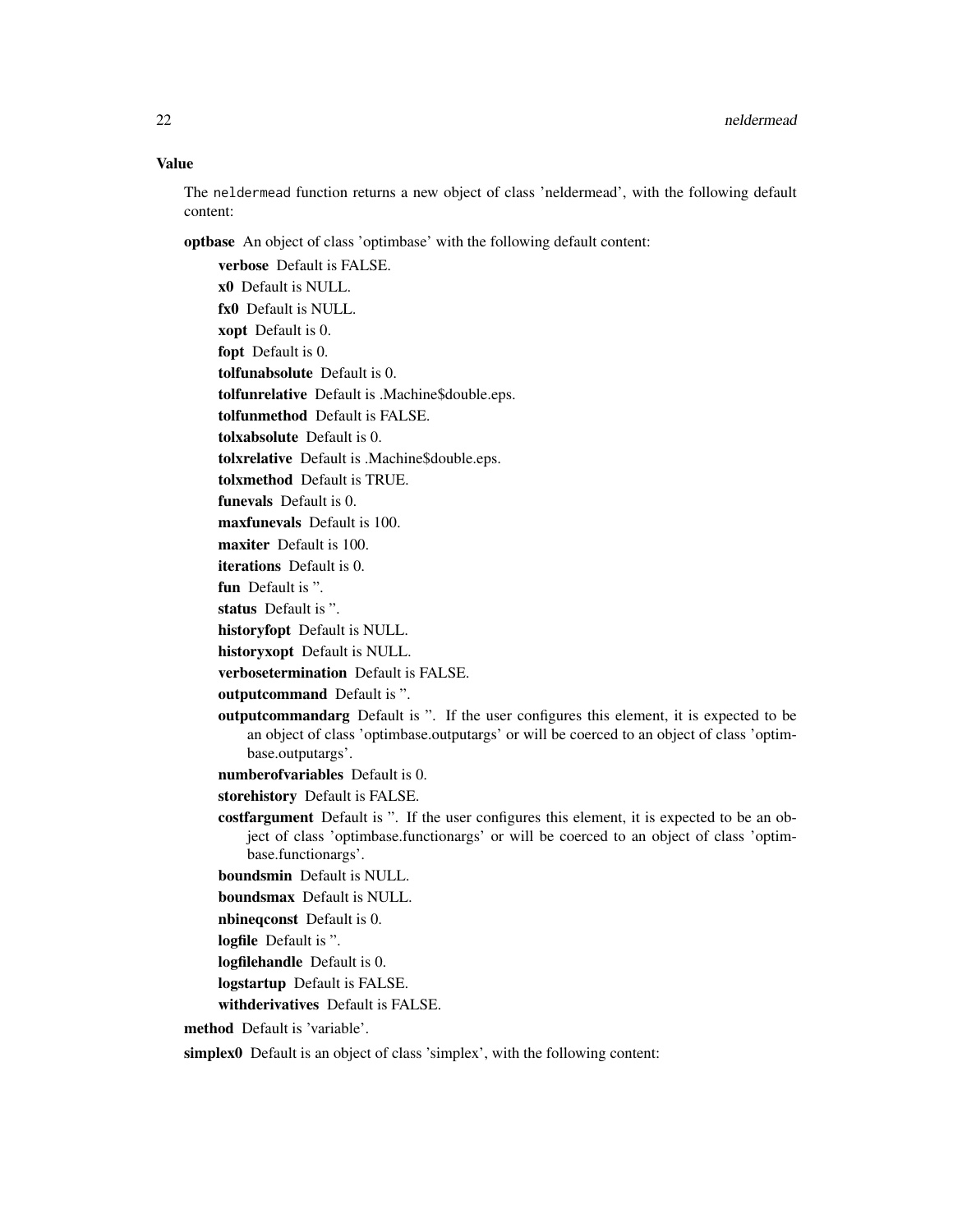verbose Default is 0. x Default is NULL. n Default is 0. fv Default is NULL. nbve Default is 0. simplex0method Default is 'axes'. simplex0length Default is 1. rho Default is 1. chi Default is 2. gamma Default is 0.5. sigma Default is 0.5. tolfstdeviation Default is 0. tolfstdeviationmethod Default is FALSE. tolsimplexizeabsolute Default is 0. tolsimplexizerelative Default is .Machine\$double.eps. tolsimplexizemethod Default is FALSE. simplexsize0 Default is 0. toldeltafv Default is .Machine\$double.eps. tolssizedeltafvmethod Default is FALSE. historysimplex Default is NULL. coords0 Default is NULL. simplex0deltausual Default is 0.05. simplex0deltazero Default is 0.0075. simplexopt Default is NULL. restartsimplexmethod Default is 'oriented'. restartmax Default is 3. restarteps Default is .Machine\$double.eps. restartstep Default is 1. kelleystagnationflag Default is FALSE., kelleynormalizationflag Default is TRUE, i.e. the simplex gradient of the initial simplex is taken into account in the stagnation detection. kelleystagnationalpha0 Default is 1.e-4. kelleyalpha Default is 1.e-4. restartnb Default is 0. restartflag Default is FALSE. restartdetection Default is 'oneill'. startupflag Default is FALSE. boxnbpoints Default is '2n'.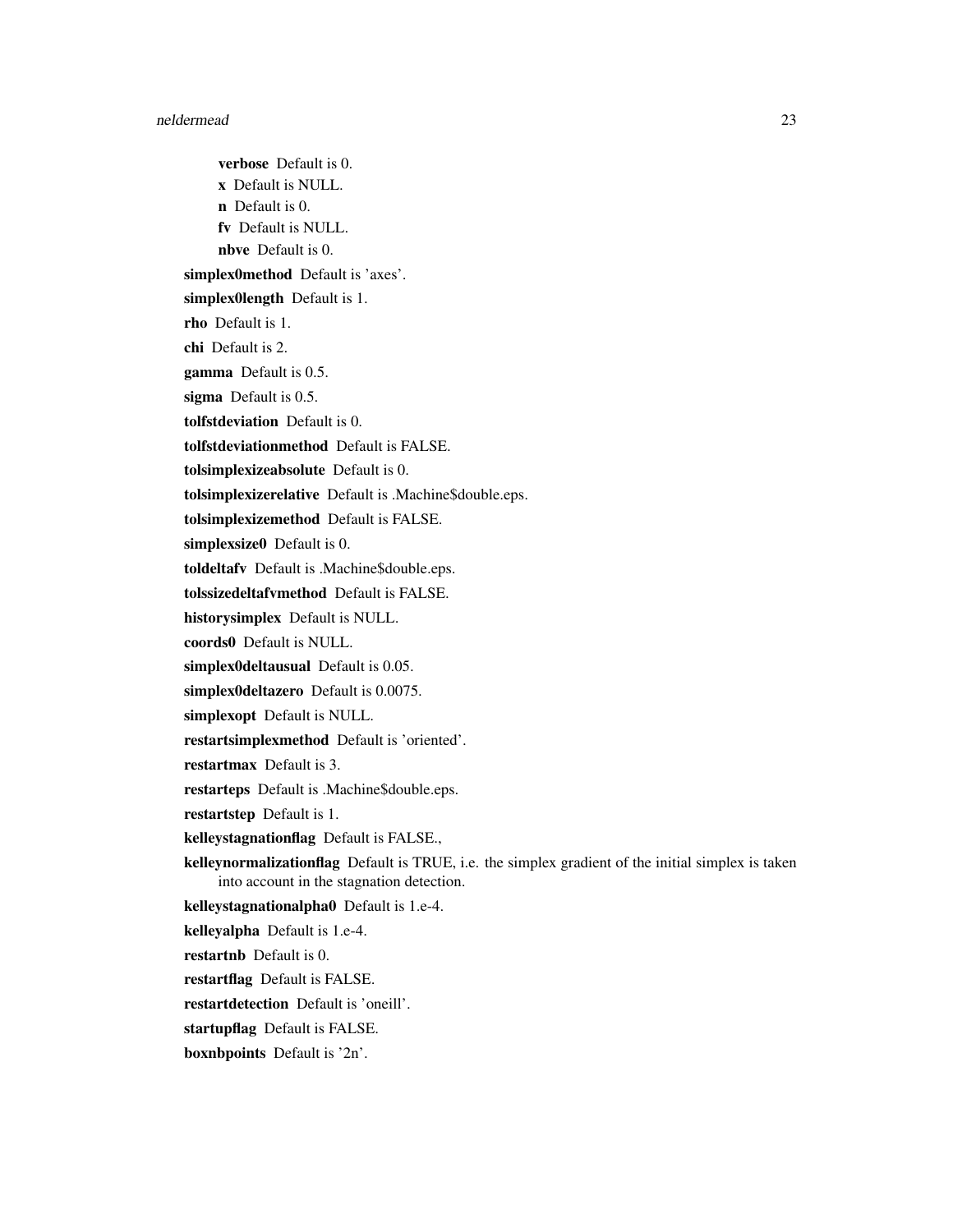<span id="page-23-0"></span>boxnbpointseff Default is 0. boxineqscaling Default is 0. checkcostfunction Default is TRUE. scalingsimplex0 Default is 'tox0'. guinalphamin Default is 1.e-6. boxtermination Default is FALSE. boxtolf Default is 1.e-5. boxnbmatch Default is 5. boxkount Default is 0. boxreflect Default is 1.3. tolvarianceflag Default is FALSE. tolabsolutevariance Default is 0. tolrelativevariance Default is .Machine\$double.eps. variancesimplex0 Default is .Machine\$double.eps. mymethod Default is NULL. myterminate Default is NULL. myterminateflag Default is FALSE. greedy Default is FALSE. output Default is list(). exitflag Default is FALSE.

# Author(s)

Author of Scilab neldermead module: Michael Baudin (INRIA - Digiteo) Author of R adaptation: Sebastien Bihorel (<sb.pmlab@gmail.com>)

# See Also

[optimbase](#page-0-0), [optimsimplex](#page-0-0)

neldermead.algo *Nelder-Mead Algorithm*

# **Description**

neldermead.algo performs an optimization without restart using the method associated with the method element of the neldermead object; neldermead.fixed, neldermead.variable, neldermead.box, boxlinesearch, neldermead.storehistory, neldermead.termination, and neldermead.interpolate are utility functions for neldermead.algo.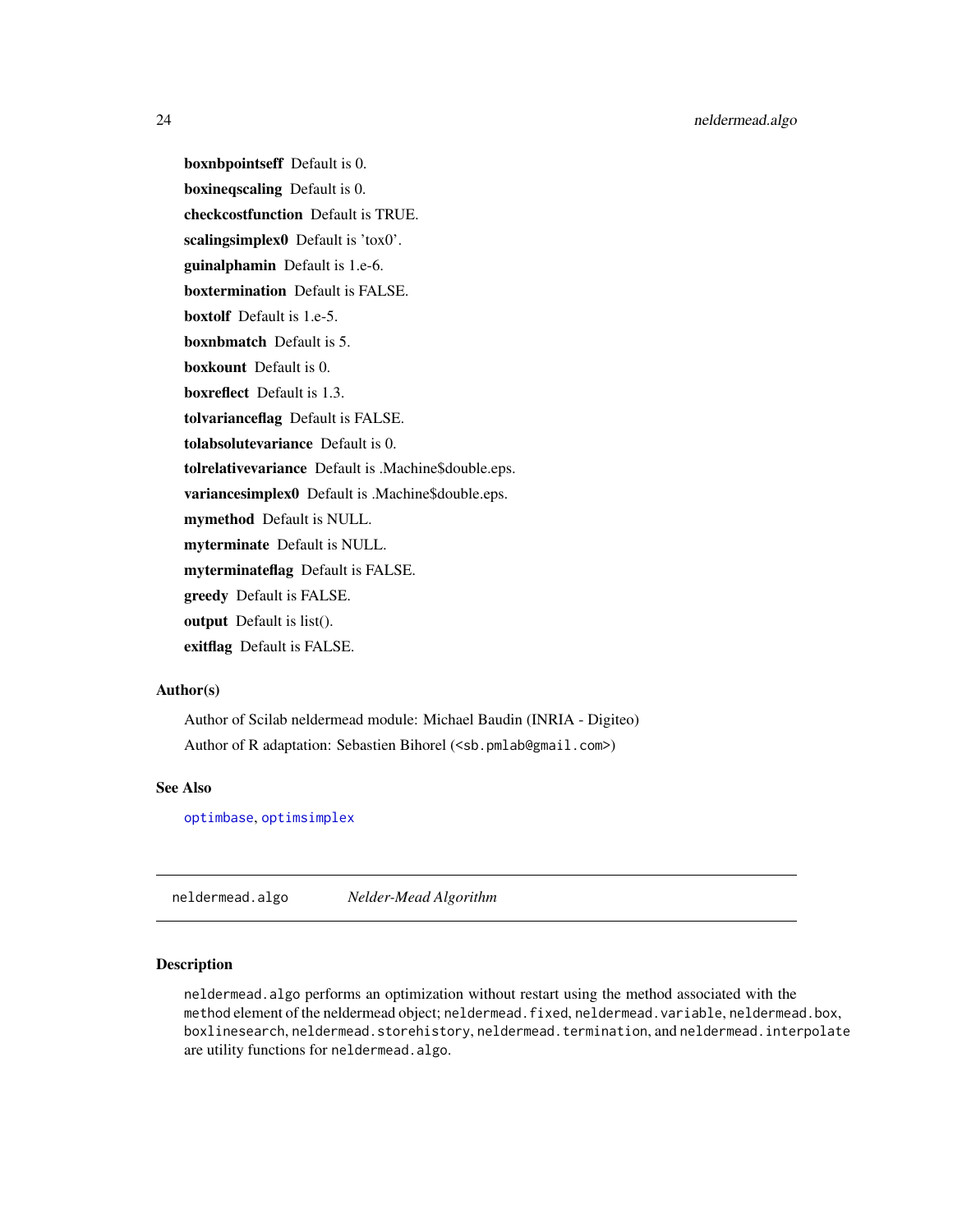# neldermead.algo 25

# Usage

```
neldermead.algo(this = NULL)
neldermead.fixed(this = NULL)
neldermead.variable(this = NULL)
neldermead.box(this = this)
boxlinesearch(this = NULL, n = NULL, xbar = NULL, xhigh = NULL, fhigh = NULL,
              rho = NULL)neldermead.storehistory(this = NULL, n = NULL, fopt = NULL, xopt = NULL,
                        fv = NULL, xcoords = NULL)
neldermead.termination(this = NULL, fvinitial = NULL, oldfvmean = NULL,
                       newfvmean = NULL, previousxopt = NULL,
                       currentxopt = NULL, simplex = NULL)
neldermed.interpolate(x1 = NULL, x2 = NULL, fac = NULL)
```
# Arguments

| this           | A neldermead object.                                                                                                                                                    |
|----------------|-------------------------------------------------------------------------------------------------------------------------------------------------------------------------|
| n              | Number of variables.                                                                                                                                                    |
| xbar           | The centroid.                                                                                                                                                           |
| xhigh          | The high point.                                                                                                                                                         |
| fhigh          | The value of the cost function at xhigh.                                                                                                                                |
| rho            | The reflection factor.                                                                                                                                                  |
| fopt           | The current value of the function at the current optimum point estimate.                                                                                                |
| xopt           | The current optimum point estimate.                                                                                                                                     |
| fv             | The function values, with size nbve x 1.                                                                                                                                |
| xcoords        | Matrix of size $n \times n+1$ , coordinates of the $n+1$ vertices                                                                                                       |
| fvinitial      | The initial cost function value.                                                                                                                                        |
| oldfvmean      | The old cost function value average on the simplex.                                                                                                                     |
| newfvmean      | The new cost function value average on the simplex.                                                                                                                     |
| previousxopt   | The previous point estimate.                                                                                                                                            |
| currentxopt    | The current point estimate.                                                                                                                                             |
| simplex        | The simplex. The best point estimate in the simplex is expected to be stored at<br>1, while the worst point estimate in the simplex is expected to be stored at $n+1$ . |
| x1             | The first reference point estimate to perform the interpolation.                                                                                                        |
| x <sub>2</sub> | The second reference point estimate to perform the interpolation.                                                                                                       |
| fac            | A factor to perform the interpolation.                                                                                                                                  |

# Details

neldermead.fixed The simplex algorithm with fixed size simplex. We implement the following 'rules' of the method of Spendley et al.

• Rule 1 is strictly applied, but the reflection is done by reflection of the high point, since we minimize a function instead of maximizing it, like Spendley.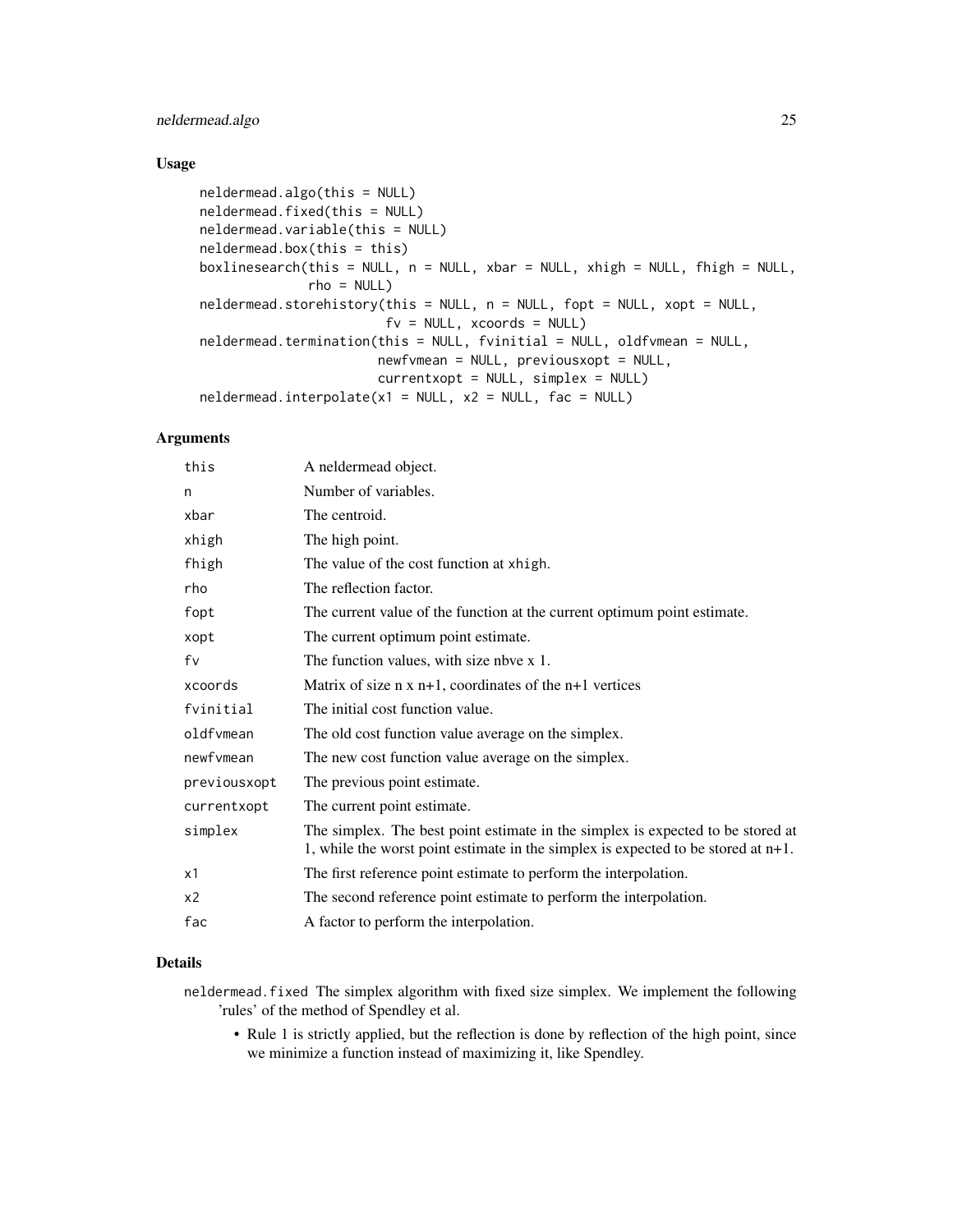- Rule 2 is NOT implemented, as we expect that the function evaluation is not subject to errors.
- Rule 3 is applied, i.e. reflection with respect to next to high point. A shrink step is included, with shrinkage factor sigma.

Rule 1. Ascertain the lowest reading y, of yi ... Yk+1 Complete a new simplex Sp by excluding the point  $Vp$  corresponding to y, and replacing it by  $V^*$  defined as above.

Rule 2. If a result has occurred in  $(k + 1)$  successive simplexes, and is not then eliminated by application of Rule 1, do not move in the direction indicated by Rule 1, or at all, but discard the result and replace it by a new observation at the same point.

Rule 3. If y is the lowest reading in So, and if the next observation made,  $y^*$ , is the lowest reading in the new simplex S , do not apply Rule 1 and return to So from Sp . Move out of S, by rejecting the second lowest reading (which is also the second lowest reading in So).

- neldermead.variable The original Nelder-Mead algorithm, with variable-size simplex.
- neldermead.box The Nelder-Mead algorithm, with variable-size simplex and modifications by Box for bounds and inequality constraints.
- boxlinesearch Called by neldermead.box, i.e. Box's method. Perform a line search from xbar, on the line (xhigh,xbar). The reflected point estimate satisfies the following constraints:
	- fr < fhigh
	- xr satisfies the bounds constraints
	- xr satisfies the nonlinear positive inequality constraints
	- xr satisfies the linear positive inequality constraints

The method is based on projection and scaling toward the centroid.

neldermead.storehistory Store the optimization history into the neldermead object.

- neldermead.termination Determine if the algorithm must continue or terminate. The function uses the cost function average in the simplex instead of the best cost function value. This is because the function average changes at each iteration. Instead, the best function value has a step-by-step evolution and may not change between two successive iterations, leading to a stop of the algorithm.
- neldermead.interpolate Compute the point estimate xi as an interpolation between x1 and x2, as follows:  $xi = (1 + fac)x1 - fac*x2$

#### Value

- neldermead.fixed, neldermead.variable, and neldermead.box Return the updated neldermead object, containing the optimum point estimate.
- boxlinesearch Return a list with the following elements:

this The updated neldermead object.

status TRUE if the search is successful, FALSE otherwise.

xr The reflected point estimate.

fr The value of the cost function at xr.

neldermead.storehistory Return the updated neldermead object.

neldermead.termination Return a list with the following elements:

this The updated neldermead object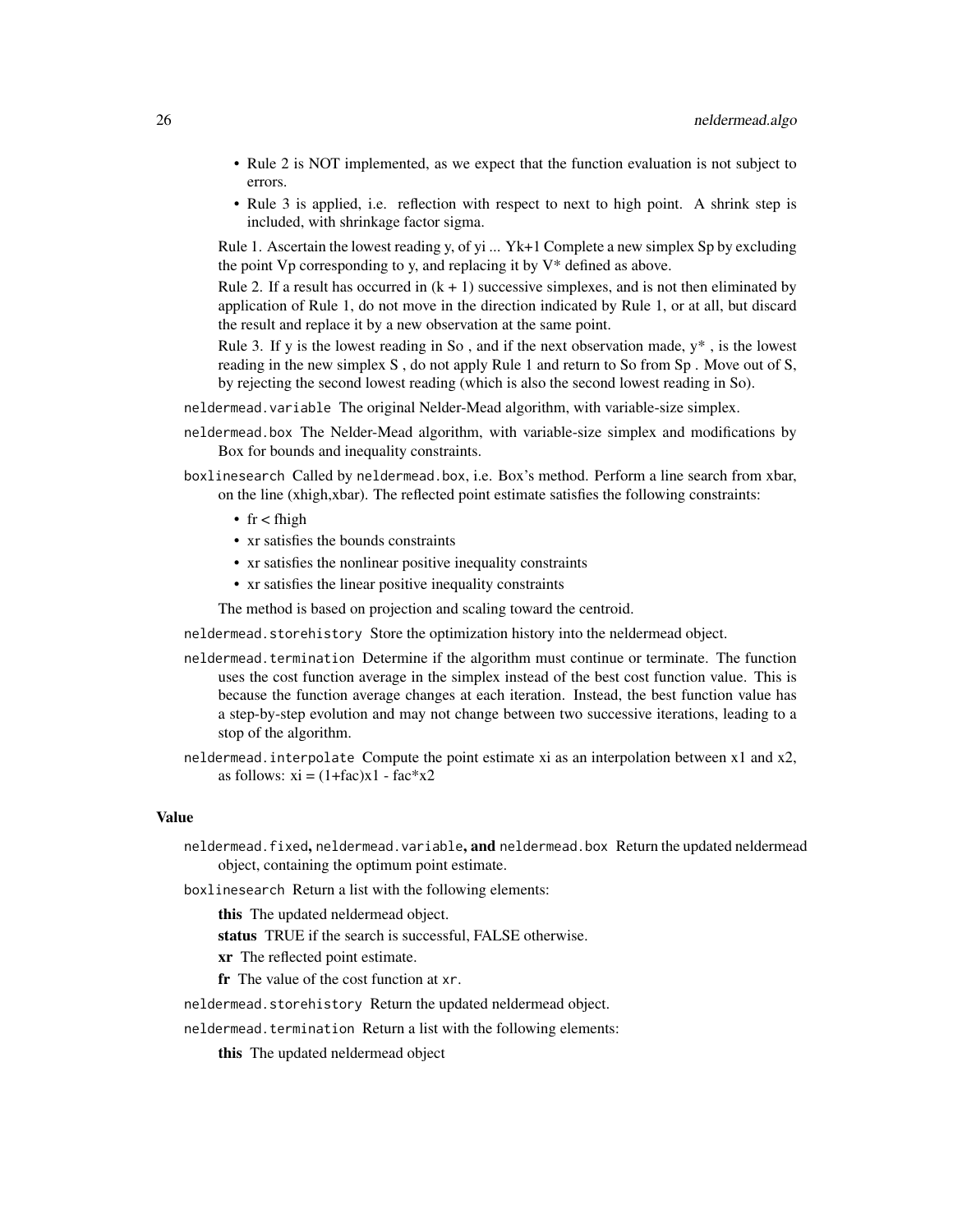<span id="page-26-0"></span>terminate TRUE if the algorithm terminates, FALSE if the algorithm must continue.

status The termination status: 'continue', 'maxiter', 'maxfuneval', 'tolf', 'tolx', 'tolsize', 'tolsizedeltafv', 'kelleystagnation', 'tolboxf', 'tolvariance' or the user-defined termination status.

neldermead.interpolate Return a new point estimate, i.e. a column vector.

#### Author(s)

Author of Scilab neldermead module: Michael Baudin (INRIA - Digiteo)

Author of R adaptation: Sebastien Bihorel (<sb.pmlab@gmail.com>)

neldermead.destroy *Erase a neldermead object.*

# Description

neldermead.destroy calls optimbase.destroy and optimsimplex.destroy to erase the content of this\$optbase and this\$simplex0.

#### Usage

neldermead.destroy(this = NULL)

#### Arguments

this A neldermead object.

# Value

Return an updated neldermead object.

# Author(s)

Author of Scilab neldermead module: Michael Baudin (INRIA - Digiteo) Author of R adaptation: Sebastien Bihorel (<sb.pmlab@gmail.com>)

#### See Also

[optimbase.destroy](#page-0-0), [optimsimplex.destroy](#page-0-0)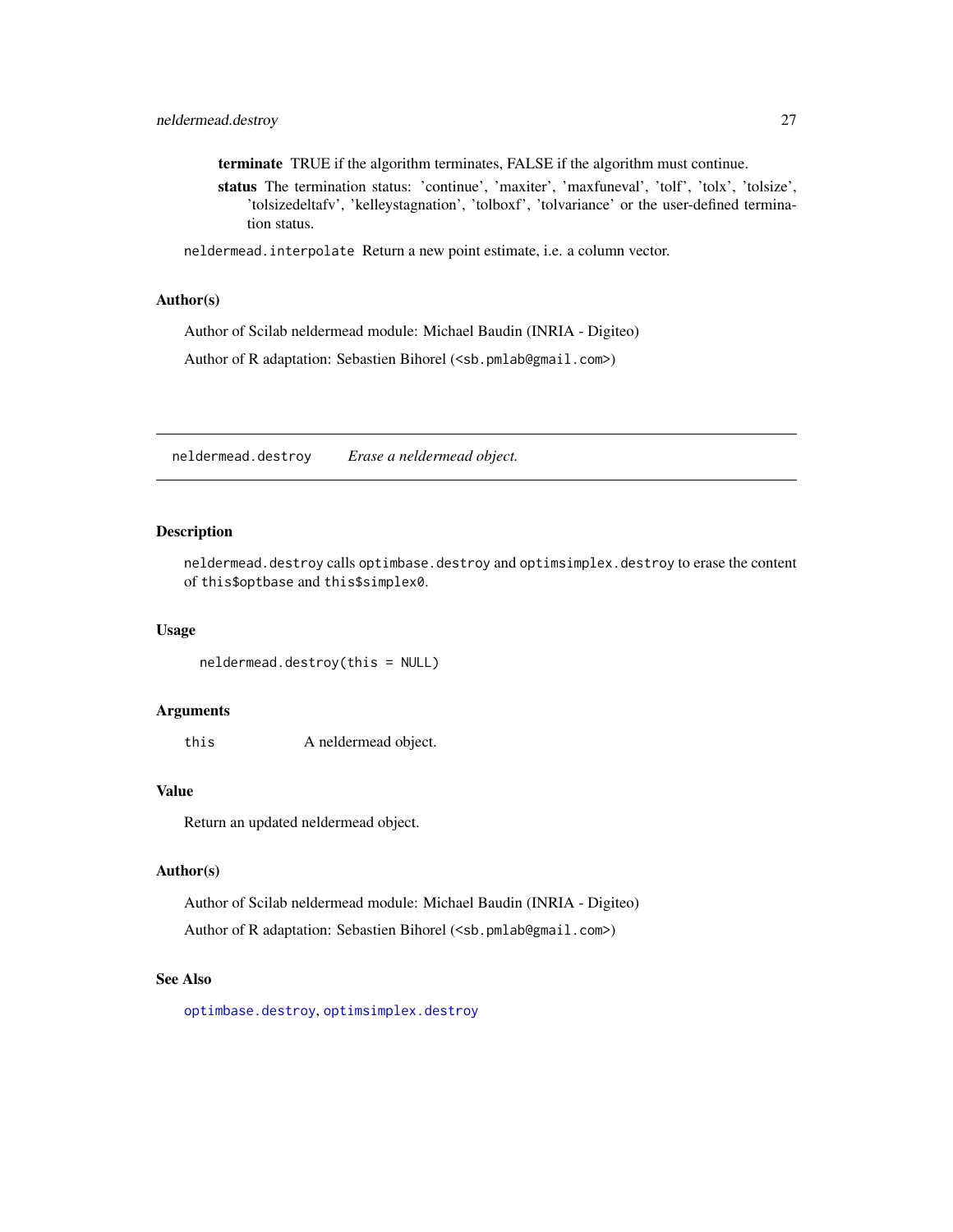<span id="page-27-0"></span>neldermead.function *Call Cost Function.*

# Description

Simple way to compute the value of the cost function specified in a neldermead object.

# Usage

 $neldermed.function(this = NULL, x = NULL)$ 

# Arguments

| this | A neldermead object.                                           |
|------|----------------------------------------------------------------|
|      | The point estimate where the cost function is to be evaluated. |

#### Value

Returns the value of the cost function.

# Author(s)

Author of Scilab neldermead module: Michael Baudin (INRIA - Digiteo) Author of R adaptation: Sebastien Bihorel (<sb.pmlab@gmail.com>)

neldermead.get *Get the value for the given element*

# Description

Get the value for the given element in a neldermead object.

# Usage

neldermead.get(this = NULL, key = NULL)

# Arguments

| this | A neldermead object.          |
|------|-------------------------------|
| key  | The name of the key to query. |

# Value

Return the value of the list element key, or an error message if key does not exist in the neldermead object this.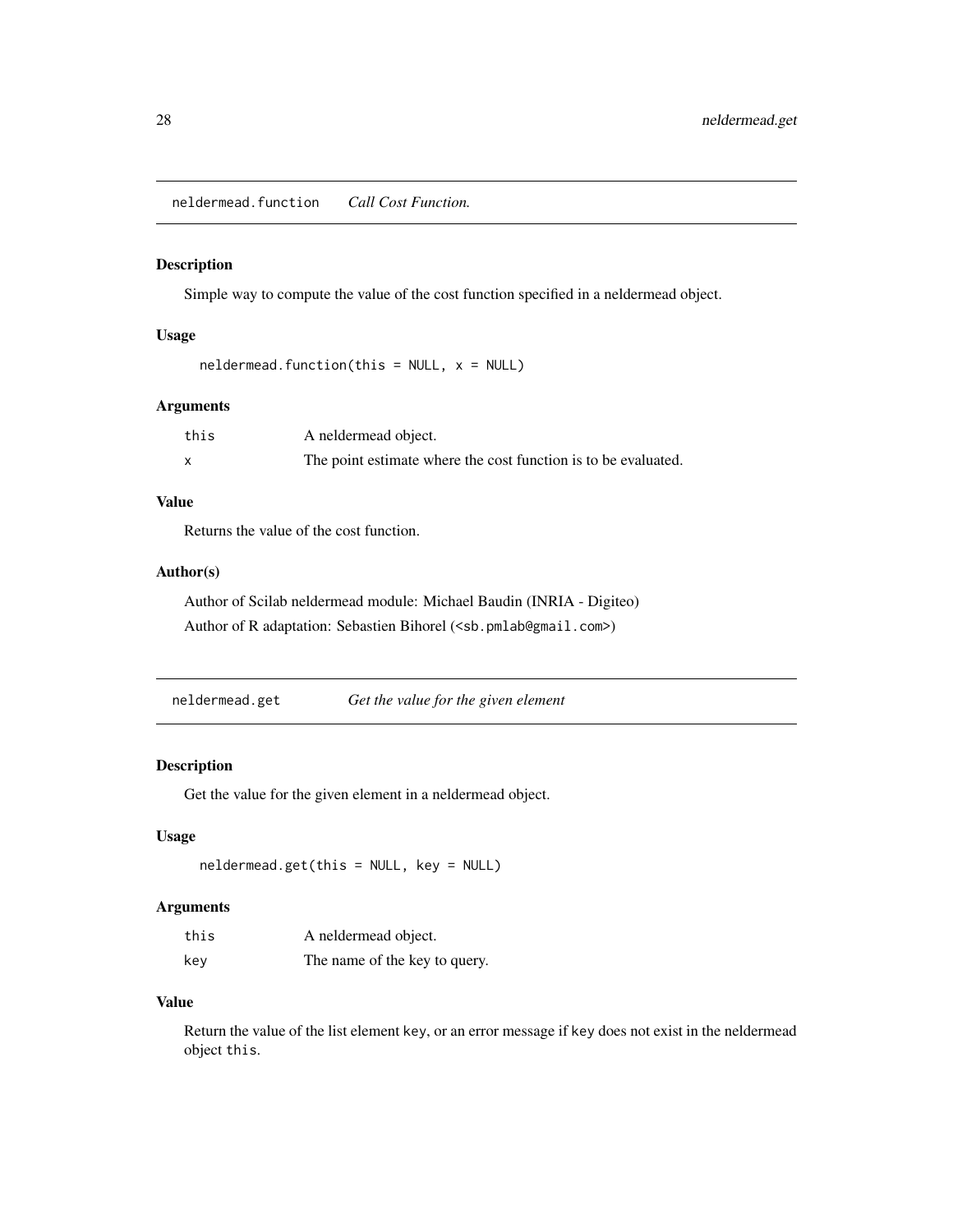# <span id="page-28-0"></span>neldermead.restart 29

# Author(s)

Author of Scilab neldermead module: Michael Baudin (INRIA - Digiteo) Author of R adaptation: Sebastien Bihorel (<sb.pmlab@gmail.com>)

#### See Also

[neldermead.set](#page-29-1), [optimbase.get](#page-0-0)

neldermead.restart *Restart neldermead search.*

# Description

Update the simplex with neldermead.updatesimp and restart the search with neldermead.search.

# Usage

neldermead.restart(this = NULL)

# Arguments

this A neldermead object.

# Value

Returns an updated neldermead object.

#### Author(s)

Author of Scilab neldermead module: Michael Baudin (INRIA - Digiteo)

Author of R adaptation: Sebastien Bihorel (<sb.pmlab@gmail.com>)

# See Also

[neldermead.updatesimp](#page-38-1), [neldermead.search](#page-29-2),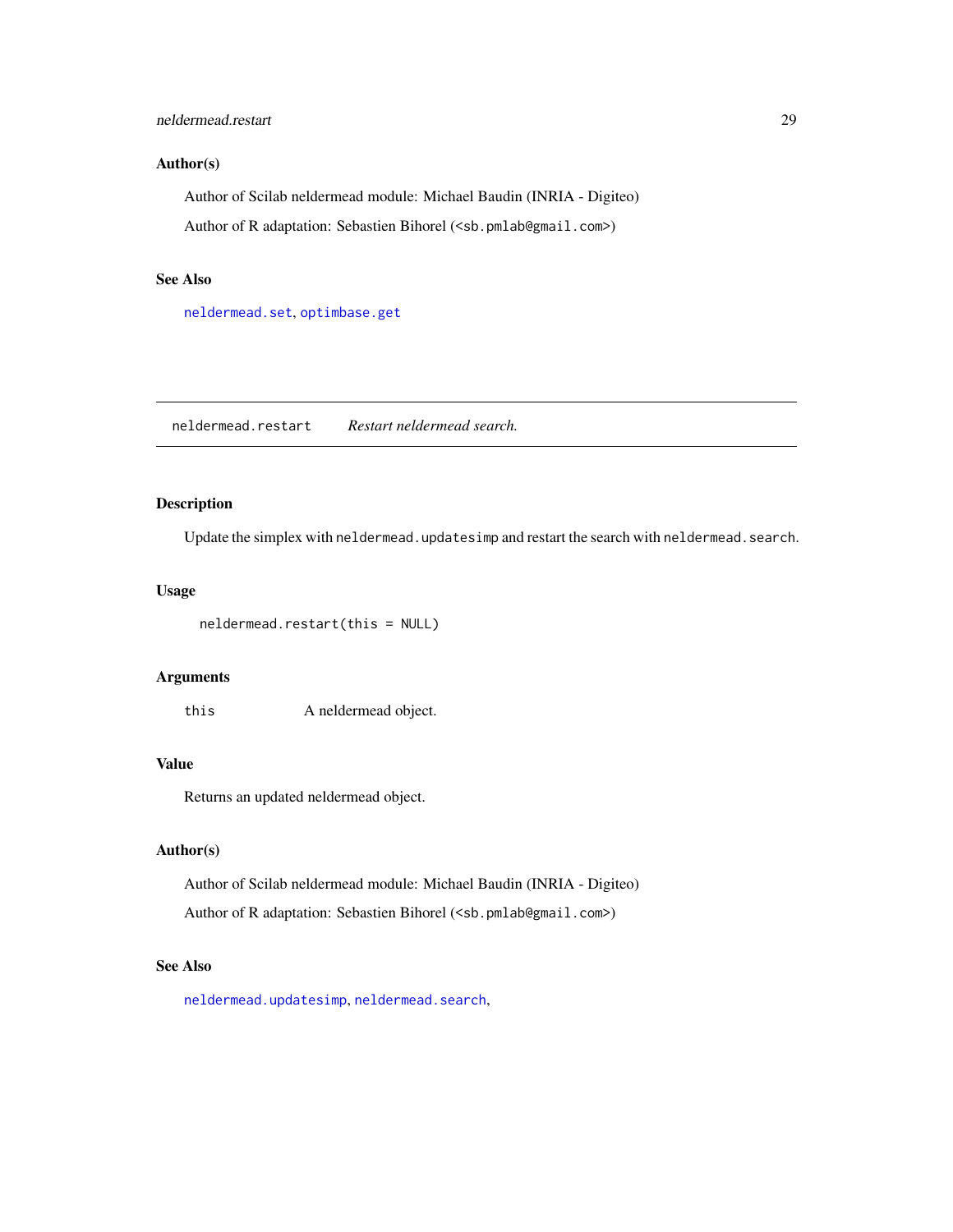<span id="page-29-2"></span><span id="page-29-0"></span>neldermead.search *Starts the optimization*

#### Description

Performs the optimization associated with the method associated with the method element of the neldermead object and find the optimum. If the restartflag element is enabled, automatic restarts are performed, based on the restartdetection element.

### Usage

```
neldermead.search(this = NULL)
```
# Arguments

this A neldermead object.

# Value

Return an updated neldermead object.

# Author(s)

Author of Scilab neldermead module: Michael Baudin (INRIA - Digiteo) Author of R adaptation: Sebastien Bihorel (<sb.pmlab@gmail.com>)

#### See Also

[fminsearch](#page-10-1), [neldermead](#page-16-1), [neldermead.set](#page-29-1),

<span id="page-29-1"></span>neldermead.set *Neldermead Object Configuration*

#### Description

Configure the current neldermead object with the given value for the given key.

# Usage

neldermead.set(this = NULL, key = NULL, value = NULL)

#### Arguments

| this  | The current neldermead object.                                   |
|-------|------------------------------------------------------------------|
| kev   | The key to configure. See details for the list of possible keys. |
| value | The value to assign to the key.                                  |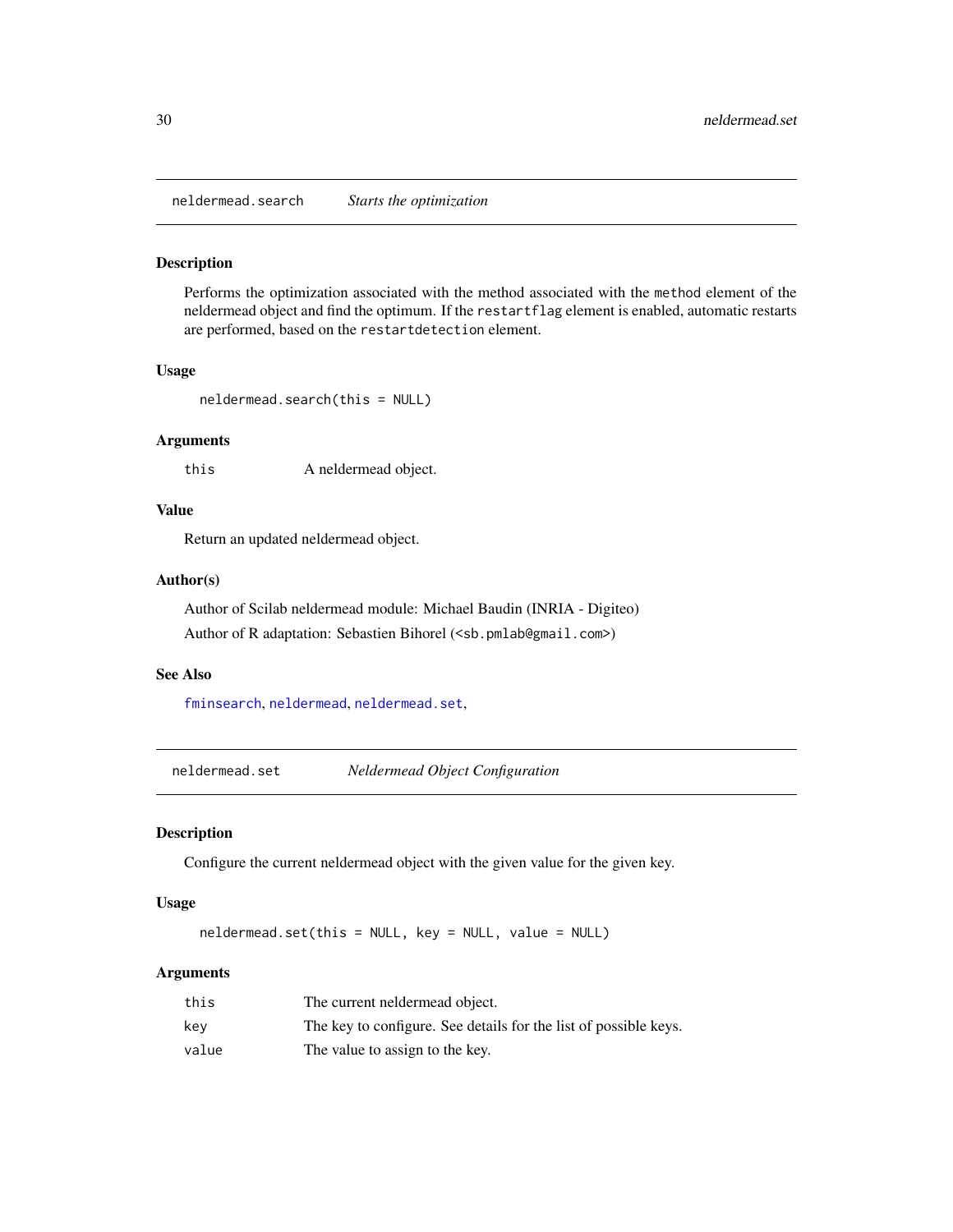# Details

neldermead.set sets the content of the key element of the neldermead object this to value. If key is a sub-element of this\$optbase, value is assigned by optimbase.set.

The main available keys are the following:

'-verbose' Set to 1 to enable verbose logging.

'-verbosetermination' Set to 1 to enable verbose termination logging.

'-x0' The initial guess, as a n x 1 column vector, where n is the number of variables.

- **'-maxfunevals'** The maximum number of function evaluations. If this criteria is triggered during optimization, the status of the optimization is set to 'maxfuneval'.
- '-maxiter' The maximum number of iterations. If this criteria is triggered during optimization, the status of the optimization is set to 'maxiter'.option

'-tolfunabsolute' The absolute tolerance for the function value.

'-tolfunrelative' The relative tolerance for the function value.

- '-tolfunmethod' The method used for the tolerance on function value in the termination criteria. The following values are available: TRUE, FALSE. If this criteria is triggered, the status of the optimization is set to 'tolf'.
- '-tolxabsolute' The absolute tolerance on x.

'-tolxrelative' The relative tolerance on x.

- '-tolxmethod' The method used for the tolerance on x in the termination criteria. The following values are available: TRUE, FALSE. If this criteria is triggered during optimization, the status of the optimization is set to 'tolx'.
- '-function' The objective function, which computes the value of the cost and the non linear constraints, if any. See vignette('neldermead',package='neldermead') for the details of the communication between the optimization system and the cost function.

'-costfargument' An additionnal argument, passed to the cost function.

'-outputcommand' A command which is called back for output. See vignette('neldermead', package='neldermead') for the details of the communication between the optimization system and the output command function.

'-outputcommandarg' An additionnal argument, passed to the output command.option

'-numberofvariables' The number of variables to optimize.

'-storehistory' Set to TRUE to enable the history storing.

- '-boundsmin' The minimum bounds for the parameters.
- '-boundsmax' The maximum bounds for the parameters.
- '-nbineqconst' The number of inequality constraints.

'-method' The name of the algorithm to use. The following methods are available:

- 'fixed' the fixed simplex shape algorithm of Spendley et al. This algorithm is for unconstrained problems (i.e. bounds and non linear constraints are not taken into account)
- 'variable' the variable simplex shape algorithm of Nelder and Mead. This algorithm is for unconstrained problems (i.e. bounds and non linear constraints are not taken into account)
- 'box' Box's complex algorithm. This algorithm takes into account bounds and nonlinear inequality constraints.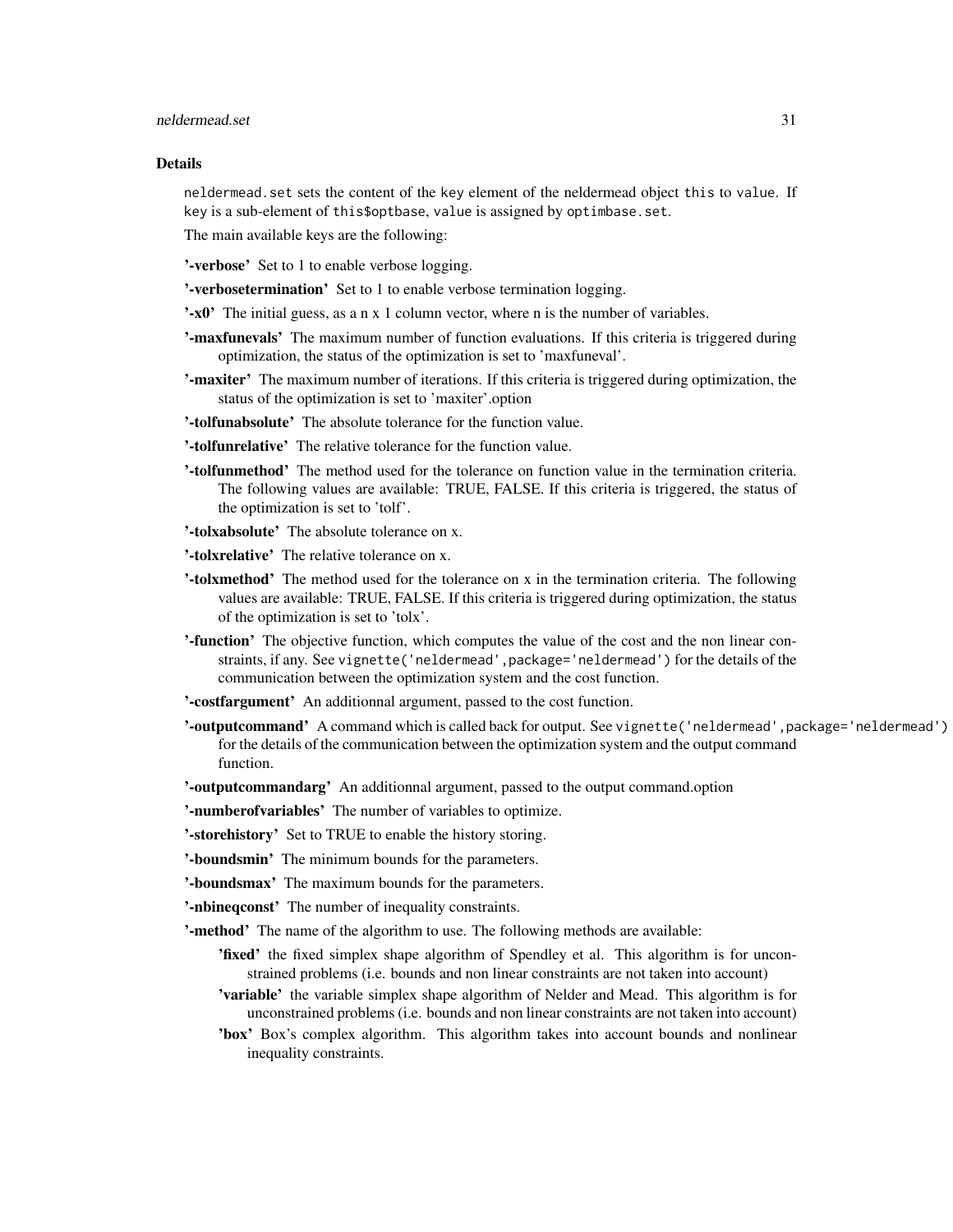# 32 neldermead.set

- 'mine' the user-defined algorithm, associated with the mymethod element. See vignette ('neldermead', package='n for details.
- **'-simplex0method'** The method to use to compute the initial simplex. The first vertex in the simplex is always the initial guess associated with the  $x\theta$  element. The following methods are available:
	- 'given' The coordinates associated with the coords0 element are used to compute the initial simplex, with arbitrary number of vertices. This allows the user to setup the initial simplex by a specific method which is not provided by the current package (for example with a simplex computed from a design of experiments). This allows also to configure the initial simplex so that a specific behaviour of the algorithm is to be reproduced (for example the Mac Kinnon test case). The given matrix is expected to have nbve rows and n columns, where n is the dimension of the problem and nbve is the number of vertices.
	- 'axes' The simplex is computed from the coordinate axes and the length associated with the simplex0length element.
	- 'spendley' The simplex is computed so that it is regular with the length associated with the simplex0length element (i.e. all the edges have the same length).
	- '**pfeffer'** The simplex is computed from an heuristic, in the neighborhood of the initial guess. This initial simplex depends on the -simplex0deltausual and -simplex0deltazero.
	- 'randbounds' The simplex is computed from the bounds and a random number. This option is available only if bounds are available: if bounds are not available, an error is generated. This method is usually associated with Box's algorithm. The number of vertices in the simplex is taken from the boxnbpoints element.
- '-coords0' The coordinates of the vertices of the initial simplex. If the simplex0method element is set to 'given', these coordinates are used to compute the initial simplex. This matrix is expected to have shape nbve x n, where nbve is the number of vertices and n is the number of variables.
- '-simplex0length' The length to use when the initial simplex is computed with the 'axes' or 'spendley' methods. If the initial simplex is computed from 'spendley' method, the length is expected to be a scalar value. If the initial simplex is computed from 'axes' method, it may be either a scalar value or a vector of values, of length n, where n is the number of variables.
- '-simplex0deltausual' The relative delta for non-zero parameters in 'pfeffer' method.
- '-simplex0deltazero' The absolute delta for non-zero parameters in 'pfeffer' method.
- '-rho' The reflection coefficient. This parameter is used when the method element is set to 'fixed' or 'variable'.
- '-chi' The expansion coefficient. This parameter is used when the method element is set to 'variable'.
- '-gamma' The contraction coefficient. This parameter is used when the method element is set to 'variable'.
- **Exammerally** The shrinkage coefficient. This parameter is used when the method element is set to 'fixed' or 'variable'.
- '-tolsimplexizemethod' Set to FALSE to disable the tolerance on the simplex size. If this criteria is triggered, the status of the optimization is set to 'tolsize'. When this criteria is enabled, the values of the tolsimplexizeabsolute and tolsimplexizerelative elements are used in the termination criteria. The method to compute the size is the 'sigmaplus' method.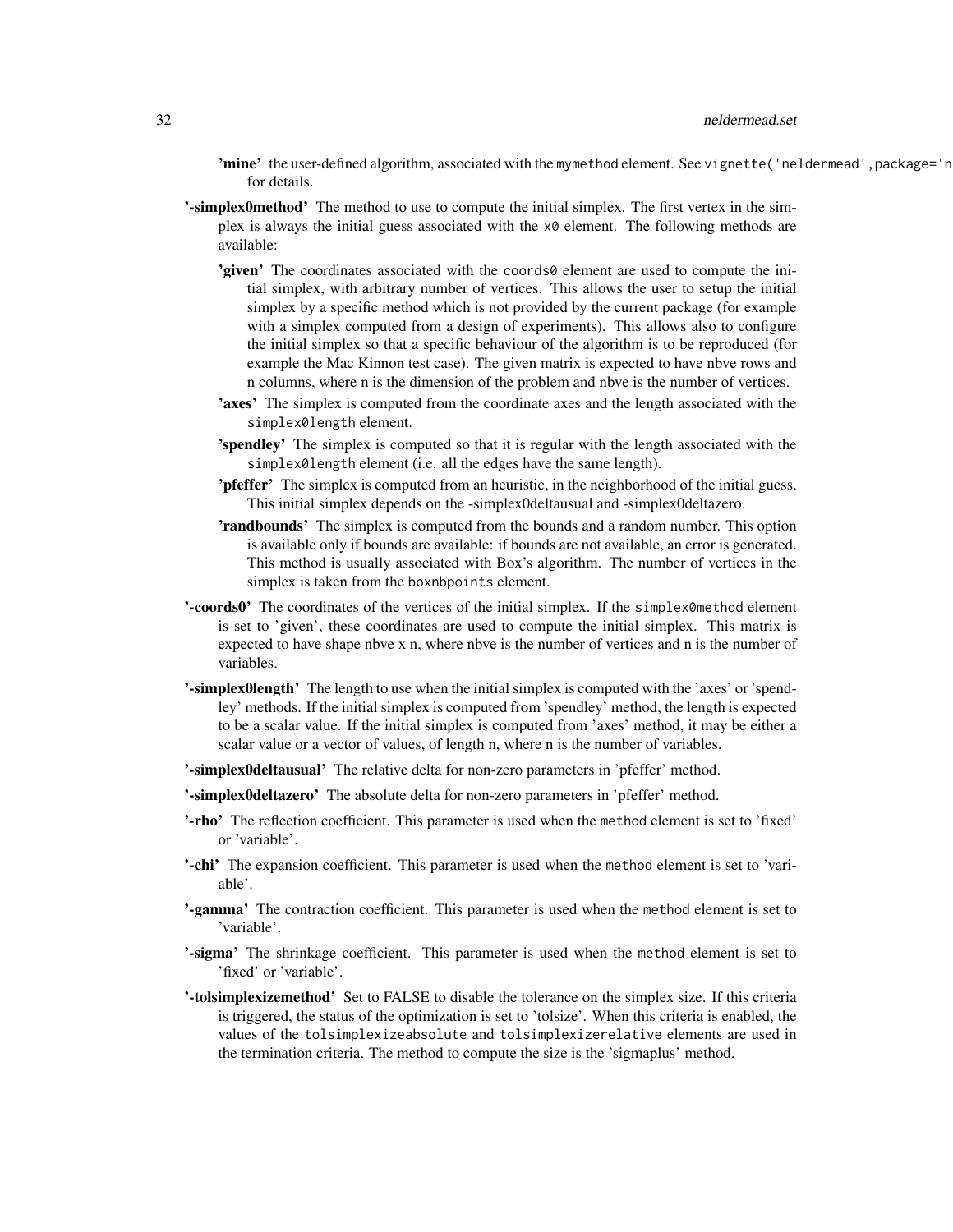- '-tolsimplexizeabsolute' The absolute tolerance on the simplex size.
- '-tolsimplexizerelative' The relative tolerance on the simplex size.
- '-tolssizedeltafvmethod' Set to TRUE to enable the termination criteria based on the size of the simplex and the difference of function value in the simplex. If this criteria is triggered, the status of the optimization is set to 'tolsizedeltafv'. This termination criteria uses the values of the tolsimplexizeabsolute and toldeltafv elements.option
- '-toldeltafv' The absolute tolerance on the difference between the highest and the lowest function values.
- '-tolvarianceflag' Set to TRUE to enable the termination criteria based on the variance of the function value. If this criteria is triggered, the status of the optimization is set to 'tolvariance'. This criteria is suggested by Nelder and Mead.
- '-tolabsolutevariance' The absolute tolerance on the variance of the function values of the simplex.
- '-tolrelativevariance' The relative tolerance on the variance of the function values of the simplex.
- '-kelleystagnationflag' Set to TRUE to enable the termination criteria using Kelley's stagnation detection, based on sufficient decrease condition. If this criteria is triggered, the status of the optimization is set to 'kelleystagnation'.
- '-kelleynormalizationflag' Set to FALSE to disable the normalization of the alpha coefficient in Kelley's stagnation detection, i.e. use the value of the kelleystagnationalpha0 element as is. Default value is TRUE, i.e. the simplex gradient of the initial simplex is takeoptionn into account in the stagnation detection.
- '-kelleystagnationalpha0' The parameter used in Kelley's stagnation detection.
- '-restartflag' Set to TRUE to enable the automatic restart of the algorithm.
- '-restartdetection' The method to detect if the automatic restart must be performed. The following methods are available:
	- 'oneill' The factorial local optimality test by O'Neill is used. If the test finds a local point which is better than the computed optimum, a restart is performed.
	- 'kelley' The sufficient decrease condition by O'Neill is used. If the test finds that the status of the optimization is 'kelleystagnation', a restart is performed. This status may be generated if the -kelleystagnationflag option is set to TRUE.
- '-restartmax' The maximum number of restarts, when automatic restart is enabled via the -restartflag option.
- '-restarteps' The absolute epsilon value used to check for optimality in the factorial O'Neill restart detection.
- '-restartstep' The absolute step length used to check for optimality in the factorial O'Neill restart detection.
- '-restartsimplexmethod' The method to compute the initial simplex after a restart. The following methods are available.
	- 'given' The coordinates associated with the coords0 element are used to compute the initial simplex, with arbitrary number of vertices. This allow the user to setup the initial simplex by a specific method which is not provided by the current package (for example with a simplex computed from a design of experiments). This allows also to configure the initial simplex so that a specific behaviour of the algorithm is to be reproduced (for example the Mc Kinnon test case). The given matrix is expected to have nbve rows and n columns, where n is the dimension of the problem and nbve is the number of vertices.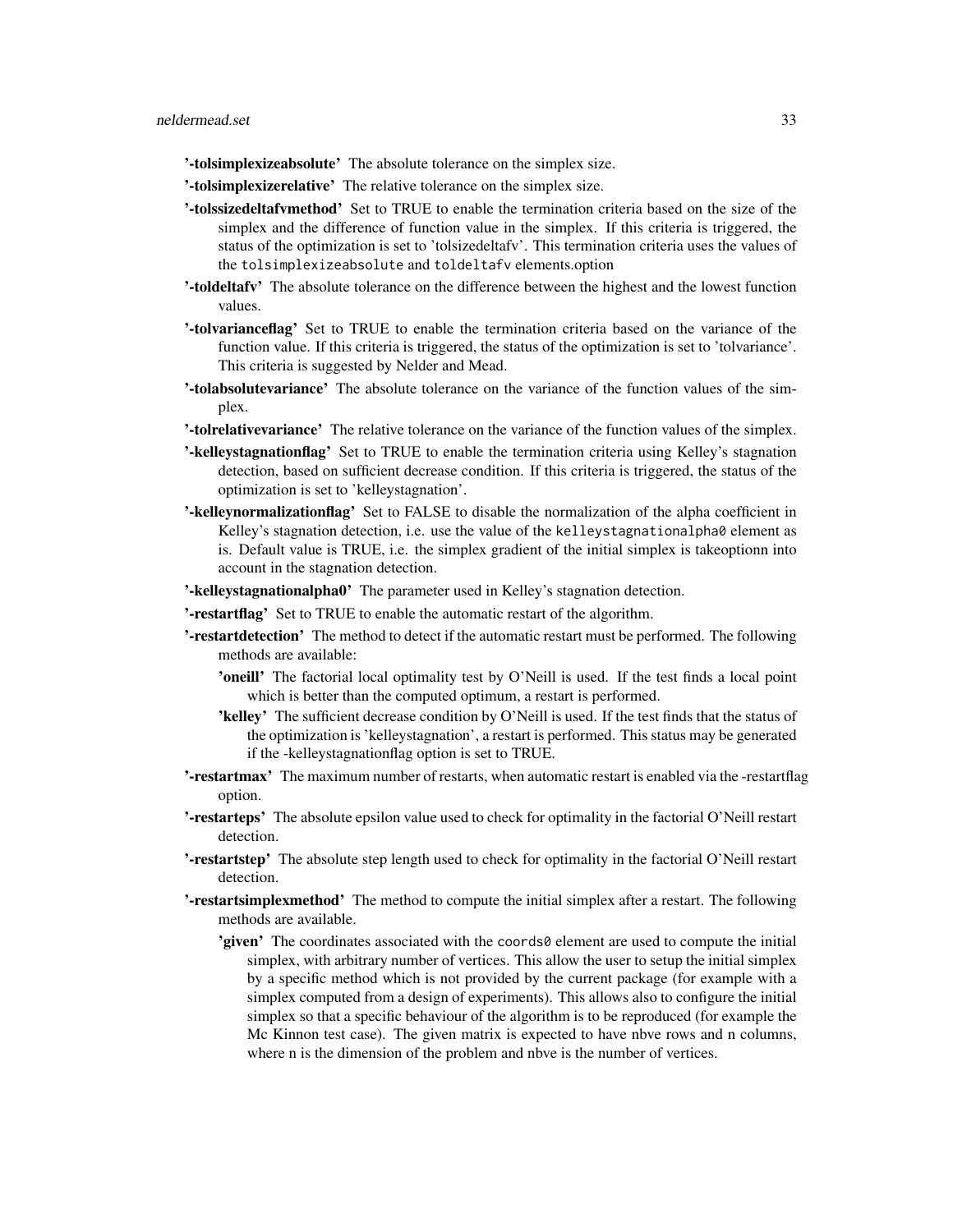- 'axes' The simplex is computed from the coordinate axes and the length associated with the -simplex0length option.
- 'spendley' The simplex is computed so that it is regular with the length associated with the -simplex0length option (i.e. all the edges have the same length).
- **'pfeffer'** The simplex is computed from an heuristic, in the neighborhood of the initial guess. This initial simplex depends on the -simplex0deltausual and -simplex0deltazero.
- 'randbounds' The simplex is computed from the bounds and a random number. This option is available only if bounds are available: if bounds are not available, an error is generated. This method is usually associated with Box's algorithm. The number of vertices in the simplex is taken from the -boxnbpoints option.
- **'oriented'** The simplex is computed so that it is oriented, as suggested by Kelley.
- '-scalingsimplex0' The algorithm used to scale the initial simplex into the nonlinear constraints. The following two algorithms are provided:

'tox0' scales the vertices toward the initial guess.

'tocentroid' scales the vertices toward the centroid, as recommended by Box.

If the centroid happens to be unfeasible, because the constraints are not convex, the scaling of the initial simplex toward the centroid may fail. Since the initial guess is always feasible, scaling toward the initial guess cannot fail.

- '-boxnbpoints' The number of points in the initial simplex, when the -simplex0method is set to 'randbounds'. The value of this option is also use to update the simplex when a restart is performed and the -restartsimplexmethod option is set to 'randbounds'. The default value is so that the number of points is twice the number of variables of the problem.
- '-boxineqscaling' The scaling coefficient used to scale the trial point for function improvement or into the constraints of Box's algorithm.
- '-guinalphamin' The minimum value of alpha when scaling the vertices of the simplex into nonlinear constraints in Box's algorithm.
- '-boxreflect' The reflection factor in Box's algorithm.
- '-boxtermination' Set to TRUE to enable Box's termination criteria.
- '-boxtolf' The absolute tolerance on difference of function values in the simplex, suggested by Box. This tolerance is used if the -boxtermination element is set to TRUE.
- '-boxnbmatch' The number of consecutive match of Box's termination criteria.
- '-boxboundsalpha' The parameter used to project the vertices into the bounds in Box's algorithm.
- '-mymethod' A user-derined simplex algorithm. See vignette('neldermead', package='neldermead') for details.
- '-myterminate' A user-defined terminate function. See vignette('neldermead',package='neldermead') for details.

'-myterminateflag' Set to TRUE to enable the user-defined terminate function.

# Value

An updated neldermead object.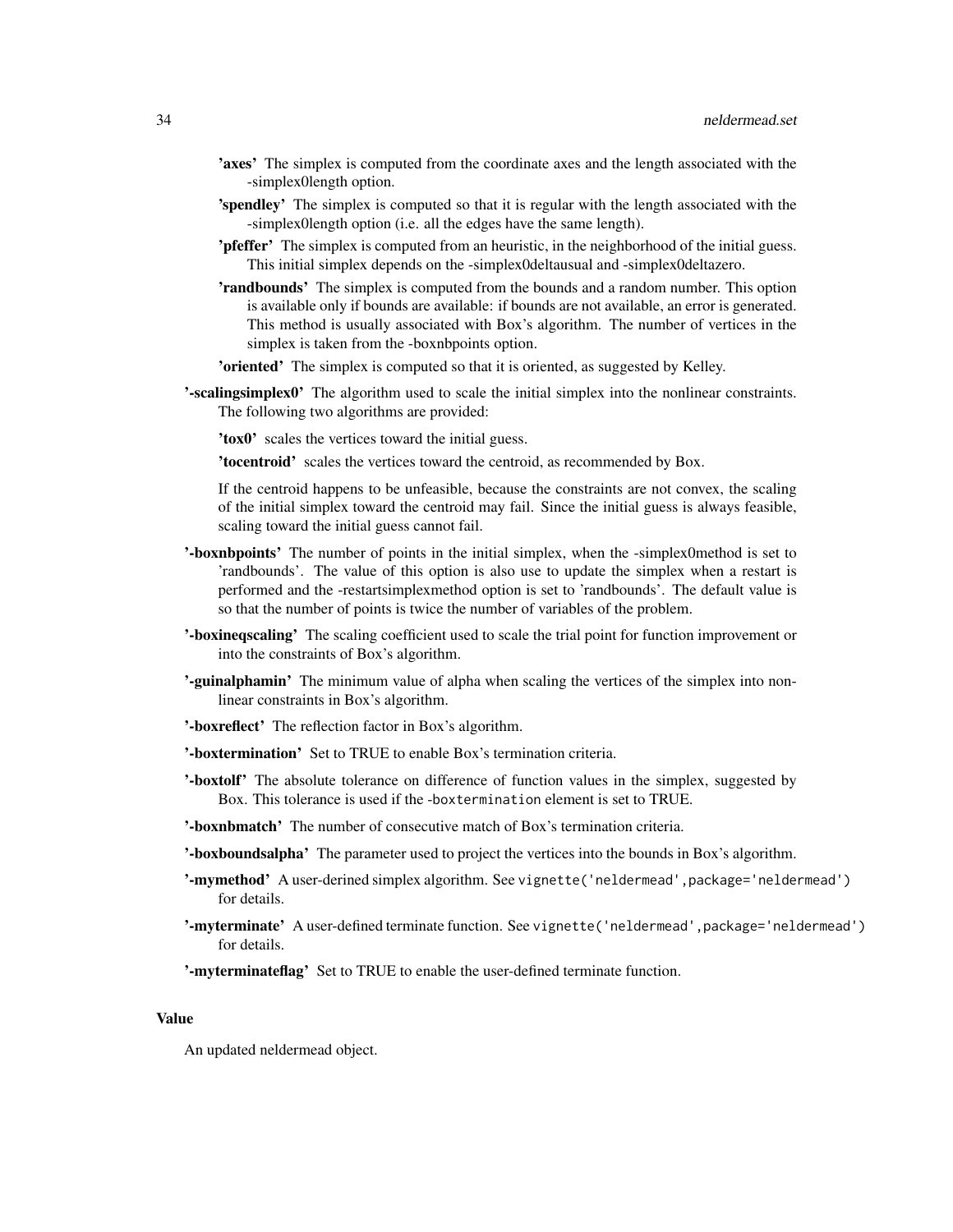#### <span id="page-34-0"></span>optimget 35

#### Author(s)

Author of Scilab neldermead module: Michael Baudin (INRIA - Digiteo) Author of R adaptation: Sebastien Bihorel (<sb.pmlab@gmail.com>)

# See Also

[neldermead](#page-16-1)

optimget *Queries an optimization option list*

# Description

This function allows to make queries on an existing optimization option list. This list must have been created and updated by the optimset function. The optimget allows to retrieve the value associated with a given key.

#### Usage

optimget(options = NULL, key = NULL, value = NULL)

#### Arguments

| options | A list created or modifies by optimset.                                                                     |
|---------|-------------------------------------------------------------------------------------------------------------|
| kev     | A single character string, which should be the name of the field in options to<br>query (case insensitive). |
| value   | A default value.                                                                                            |

#### Details

key is matched against the field names of options using grep and a case-insensitive regular expression. If key is not found in options, the function returns NULL. If several matches are found, optimget is stopped.

# Value

Return options\$key if key is found in options. Return value, otherwise.

#### Author(s)

Author of Scilab neldermead module: Michael Baudin (INRIA - Digiteo) Author of R adaptation: Sebastien Bihorel (<sb.pmlab@gmail.com>)

# See Also

[optimset](#page-35-1)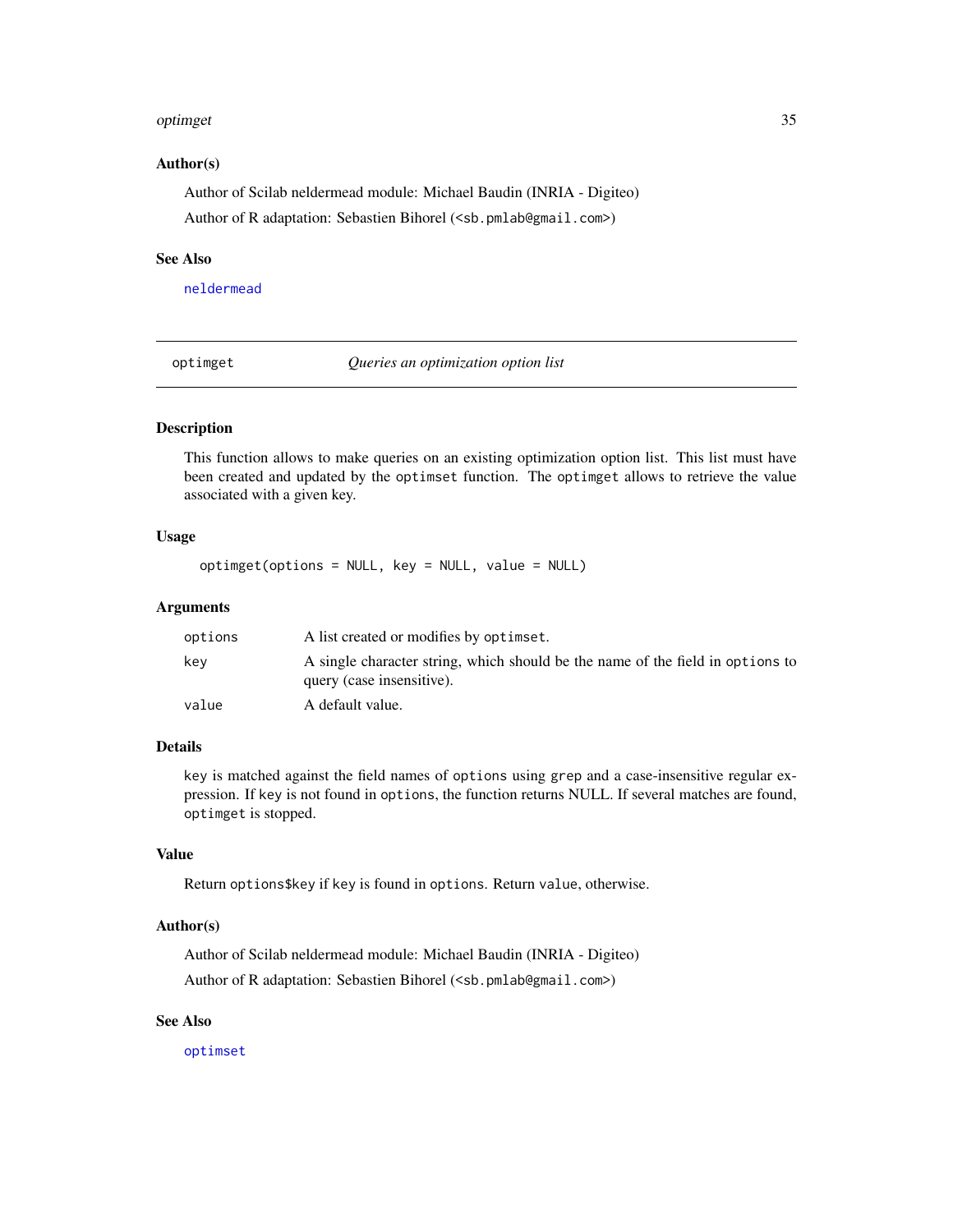# Examples

```
opt <- optimset(method='fminsearch')
optimget(opt,'Display')
optimget(opt,'abc','!@')
```
<span id="page-35-1"></span>optimset *Configures and returns an optimization data structure.*

#### Description

This function creates or updates a list which can be used to modify the behaviour of optimization methods. The goal of this function is to manage the options list with a set of fields (for example, 'MaxFunEvals', 'MaxIter', etc...). The user can create a new list with empty fields or create a new structure with default fields which correspond to a particular algorithm. The user can also configure each field and set it to a particular value. Finally, the user passes the list to an optimization function so that the algorithm uses the options configured by the user.

# Usage

```
optimset(method = NULL, ...)
```
#### Arguments

| method                  | If provided, the method calls the optimized method function. If the content of |
|-------------------------|--------------------------------------------------------------------------------|
|                         | method is recognized, a default set of options are returned. The only current  |
|                         | recognized character strings are 'fminsearch' and 'fminbnd'.                   |
| $\cdot$ $\cdot$ $\cdot$ | Additional arguments which would be included in the options output if the      |
|                         | method argument is not used. See Details.                                      |

#### Details

Most optimization algorithms require many algorithmic parameters such as the number of iterations or the number of function evaluations. If these parameters are given to the optimization function as input parameters, this forces both the user and the developer to manage many input parameters. The goal of the optimset function is to simplify the management of input arguments, by gathering all the parameters into a single list.

While the current implementation of the optimset function only supports the fminsearch and fminbnd function, it is designed to be extended to as many optimization function as required. Because all optimization algorithms do not require the same parameters, the data structure aims at remaining flexible. But, most of the time, most parameters are the same from algorithm to algorithm, for example, the tolerance parameters which drive the termination criteria are often the same, even if the termination criteria itself is not the same.

Optimization parameters that are returned by the optimset function and that can be defined in ... are the following:

Display The verbose level. The default value is 'notify'. The following is a list of available verbose levels.

<span id="page-35-0"></span>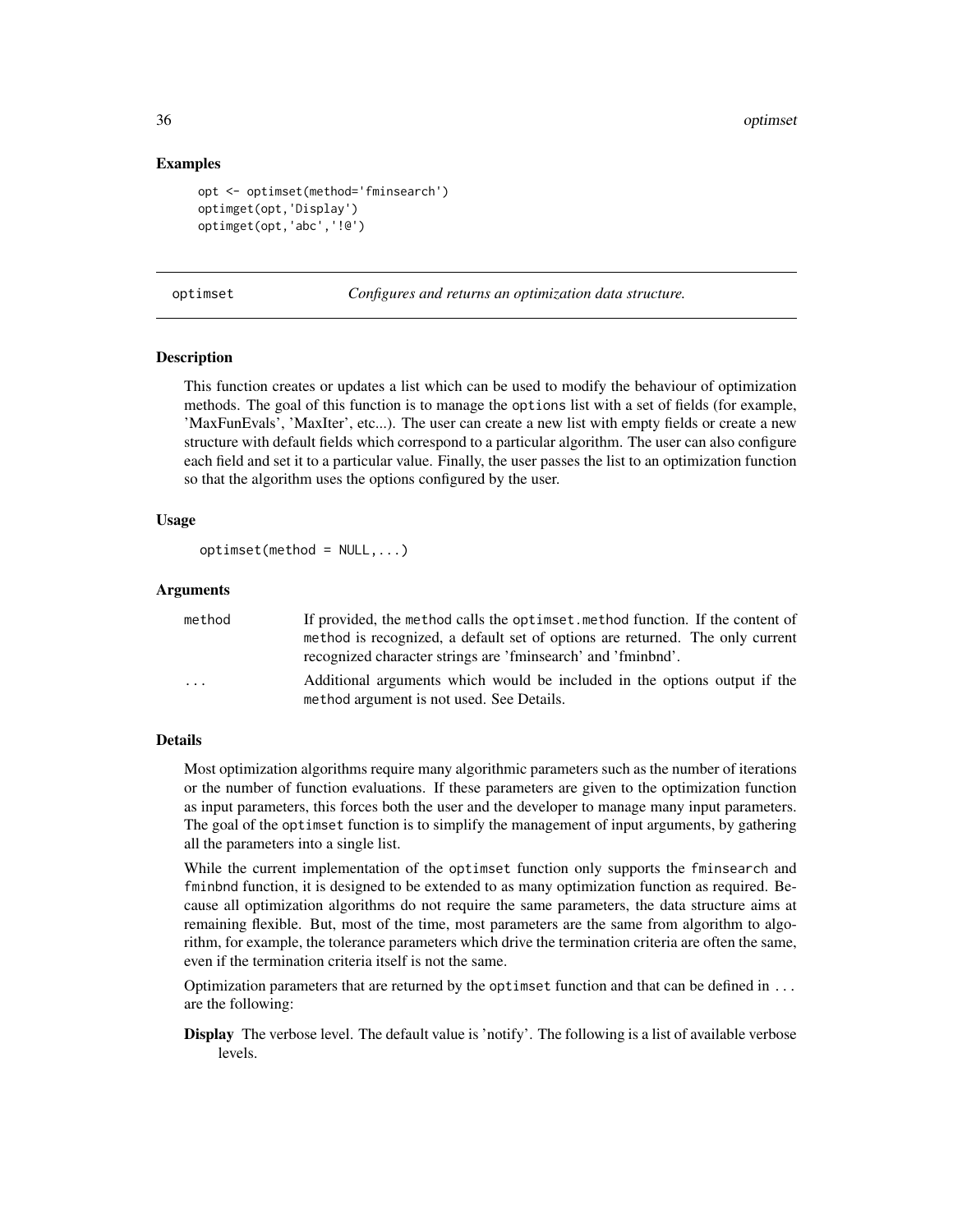'off' The algorithm displays no message at all.

- 'notify' The algorithm displays message if the termination criteria is not reached at the end of the optimization. This may happen if the maximum number or iterations of the maximum number of function evaluations is reached and warns the user of a convergence problem.
- 'final' The algorithm displays a message at the end of the optimization, showing the number of iterations, the number of function evaluations and the status of the optimization. This option includes the messages generated by the 'notify' option i.e. warns in case of a convergence problem.
- 'iter' The algorithm displays a one-line message at each iteration. This option includes the messages generated by the 'notify' option i.e. warns in case of a convergence problem. It also includes the message generated by the 'final' option.
- FunValCheck A logical flag to enable the checking of function values.
- MaxFunEvals The maximum number of evaluations of the cost function.
- MaxIter The maximum number of iterations.
- **OutputFcn** A function which is called at each iteration to print out intermediate state of the optimization algorithm (for example into a log file).
- PlotFcns A function which is called at each iteration to plot the intermediate state of the optimization algorithm (for example into a 2D graphic).
- TolFun The absolute tolerance on function value.
- TolX The absolute tolerance on the variable x.
- nbMatch Specific to Box method: the number of consecutive times the TolFun criteria must be met to terminate the optimization.
- boundsAlpha Specific to Box method: the parameter used to project the vertices into the bounds in Box's algorithm
- boxScaling Specific to Box method: the scaling coefficient used to scale the trial point for function improvement or into the constraints of Box's algorithm
- alphaMin Specific to Box method: the minimum value of alpha when scaling the vertices of the simplex into nonlinear constraints in Box's algorithm

Output and plot functions The 'OutputFcn' and 'PlotFcns' options accept as argument a function (or a list of functions). In the client optimization algorithm, this output or plot function is called back once per iteration. It can be used by the user to display a message in the console, write into a file, etc... The output or plot function is expected to have the following definition:

myfun  $\leq$ - function $(x,$  optimValues, state)

where the input parameters are:

x The current point estimate.

- optimValues A list which contains the following fields:
	- funccount The number of function evaluations.
	- fval The best function value.
	- iteration The current iteration number.
	- procedure The type of step performed. This string depends on the specific algorithm (see fminsearch for details).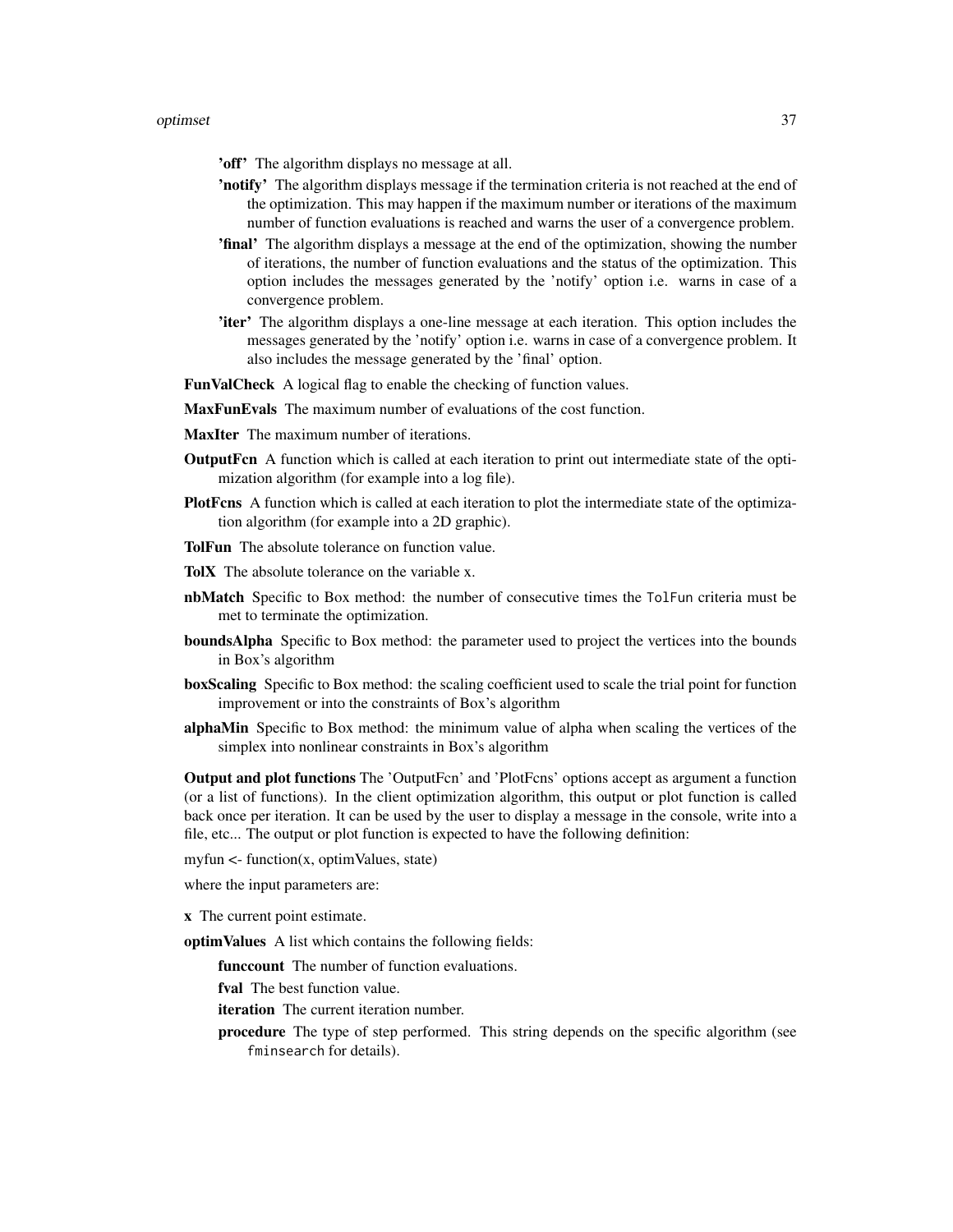<span id="page-37-0"></span>state the state of the algorithm. The following states are available:

'init' when the algorithm is initializing,

'iter' when the algorithm is performing iterations,

'done' when the algorithm is terminated.

#### Value

Return a list with the following fields: Display, FunValCheck, MaxFunEvals, MaxIter, OutputFcn, PlotFcns, TolFun, TolX, nbMatch, boundsAlpha, boxScaling, and alphaMin.

# Author(s)

Author of Scilab neldermead module: Michael Baudin (INRIA - Digiteo) Author of R adaptation: Sebastien Bihorel (<sb.pmlab@gmail.com>)

# See Also

[optimset.method](#page-37-1),[fminsearch](#page-10-1), [fminbnd](#page-5-1)

# Examples

```
optimset()
optimset(Display='iter')
optimset(method='fminbnd')
```
<span id="page-37-1"></span>optimset.method *Default set of optimization options*

#### Description

This function returns a default set of optimization options for defined 'methods'; optimset.method is called by optimset when a method was provided as input. Currently, the only valid method is 'fminsearch'.

#### Usage

```
optimset.method(method = NULL)
```
#### Arguments

method A character string.

# Value

Returns a list with the following fields: Display, FunValCheck, MaxFunEvals, MaxIter, OutputFcn, PlotFcns, TolFun, and TolX.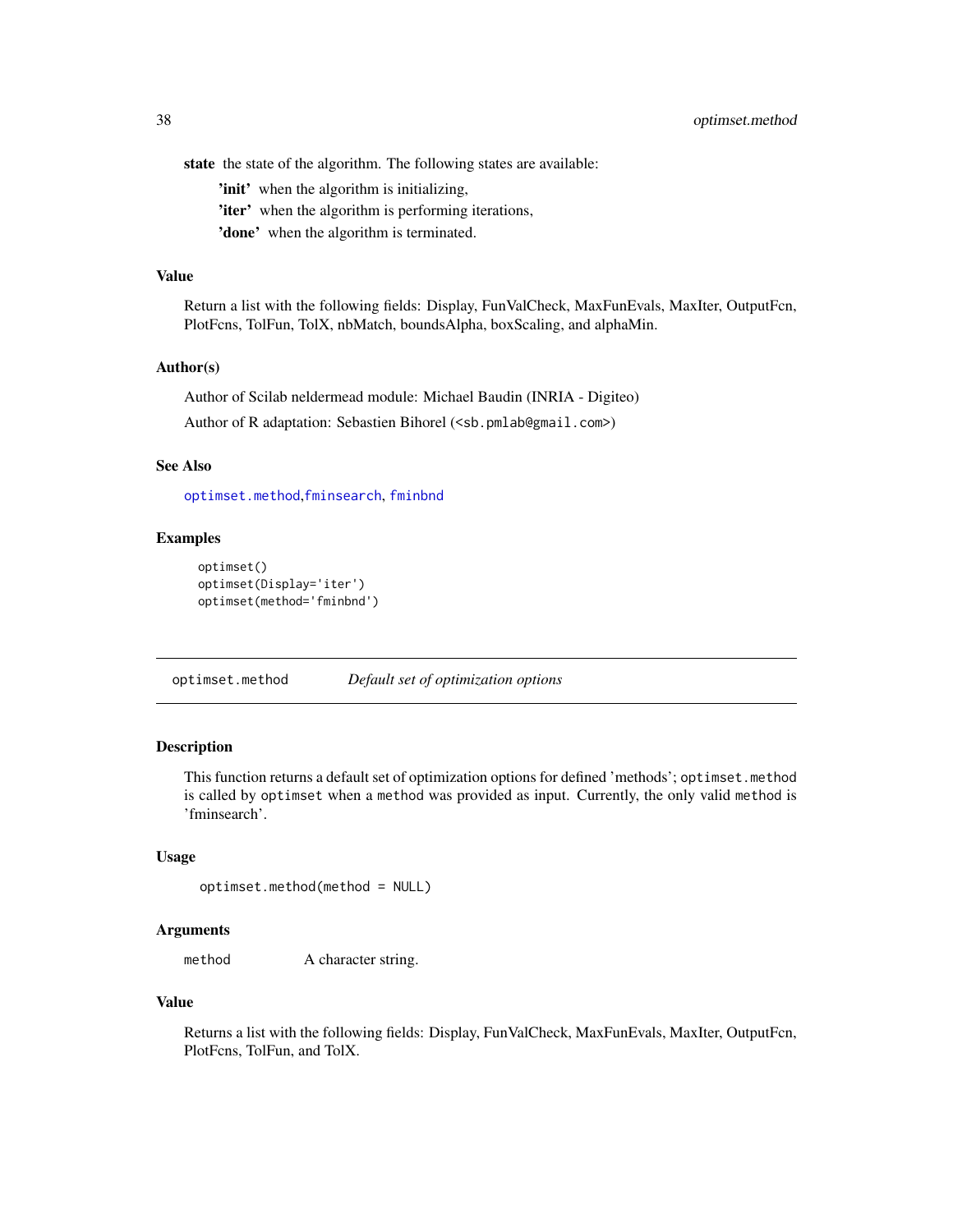#### <span id="page-38-0"></span>Author(s)

Author of Scilab neldermead module: Michael Baudin (INRIA - Digiteo) Author of R adaptation: Sebastien Bihorel (<sb.pmlab@gmail.com>)

#### See Also

[optimset](#page-35-1)

#### Examples

```
optimset.method('fminsearch')
## Not run: optimset.method('abc')
```
Secondary search functions

*Secondary functions for neldermead.search*

# <span id="page-38-1"></span>Description

Utility functions for neldermead.serch and dependent functions.

#### Usage

```
neldermead.startup(this = NULL)
neldermead.log(this = NULL, msg = NULL)
neldermead.scaletox0(this = NULL, simplex0 = NULL)
neldermead.scaletocenter(this = NULL, simplex0 = NULL, x0 = NULL)
neldermead.termstartup(this = NULL)
neldermead.outputcmd(this = NULL, state = NULL, simplex = NULL, step = NULL)
neldermead.autorestart(this = NULL)
neldermead.istorestart(this = NULL)
neldermead.isroneill(this = NULL)
neldermead.isrkelley(this = this)
neldermead.updatesimp(this = NULL)
scaleinconstraints(this = NULL, x = NULL, xref = NULL)
neldermed.costf(x = NULL, this = NULL)
```
# Arguments

| this     | A neldermead object.                                         |
|----------|--------------------------------------------------------------|
| msg      | A character string.                                          |
| simplex0 | The initial simplex object.                                  |
| x0       | A column matrix of initial parameters.                       |
| state    | The state of the algorithm, either 'init', 'done' or 'iter'. |
| simplex  | The current simplex object.                                  |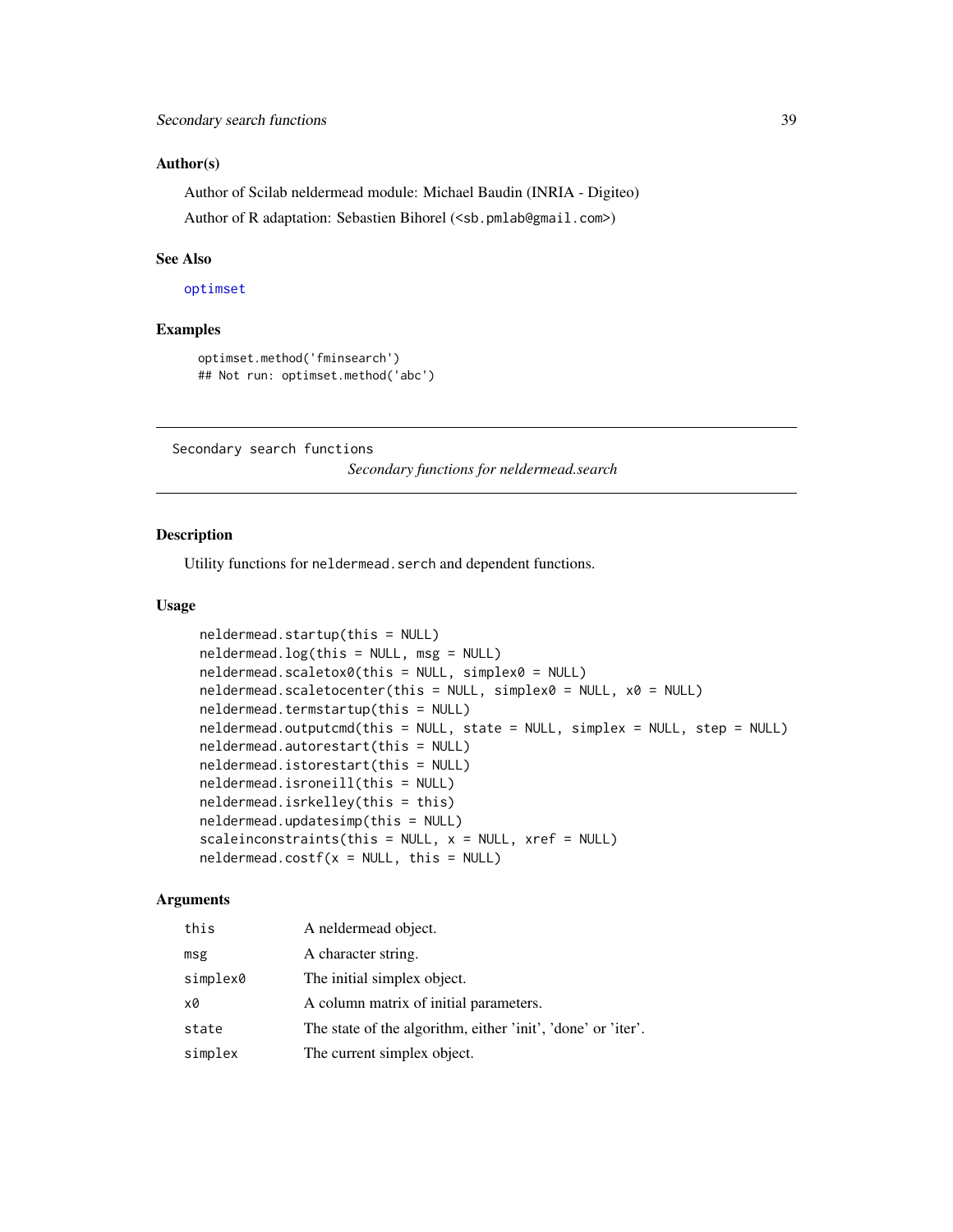| step | The type of step performed during the iteration: 'init', 'done', 'reflection', 'ex- |
|------|-------------------------------------------------------------------------------------|
|      | pansion', 'insidecontraction', 'outsidecontraction', 'reflectionnext' or 'shrink'.  |
|      | The point estimate to scale.                                                        |
| xref | The reference point estimate.                                                       |
|      |                                                                                     |

#### Details

- neldermead.startup Startup the algorithm. Compute the initial simplex, depending on the content of the simplex0method element of the neldermead object ('given', 'axes', 'spendley', 'pfeffer' or 'randbounds').
- neldermead.log Print a message to the log file using optimbase.log.
- neldermead.scaletox0 Scale the simplex into the nonlinear inequality constraints, if any. Scale toward x0, which is feasible.
- neldermead.scaletocenter Scale the simplex into the nonlinear inequality constraints, if any. Scale to the centroid of the points which satisfy the constraints. This is Box's method for scaling. It is unsure, since the centroid of the points which satisfy the constraints may not be feasible.
- neldermead.termstartup Initialize Kelley's stagnation detection system when normalization is required, by computing kelleyalpha. If the simplex gradient is zero, then use alpha0 as alpha.
- neldermead.outputcmd Call the array of user-defined output functions
- neldermead.autorestart Perform an optimization with automatic restart. The loop processes for  $i = 1$  to restartmax  $+ 1$ . This is because a RE-start is performed after one simulation has been performed, hence the 'RE'.
- neldermead.istorestart Determine if the optimization is to restart using neldermead.isroneill or neldermead.isrkelley depending on the content of the restartdetection element.
- neldermead.isroneill Determine if the optimization is to restart. Use O'Neill method as a criteria for restart. It is an axis-by-axis search for optimality.
- neldermead.isrkelley Determine if the optimization is to restart. Use kelleystagnation as a criteria for restart.
- neldermead.updatesimp Update the initial simplex simplex0 for a restart.
- scaleinconstraints Given a point reference to scale and a reference point which satisfies the constraints, scale the point towards the reference point estimate until it satisfies all the constraints.
- neldermead.costf Call the cost function and return the value. This function is given to the simplex function class as a callback. Input/Output arguments are swapped w.r.t. optimbase.function, so that it matches the requirements of simplex methods.

#### Value

neldermead.startup Return an updated neldermead object this.

neldermead.log Return the neldermead object this.

neldermead.scaletox0 Return an updated simplex.

neldermead.scaletocenter Return an updated simplex.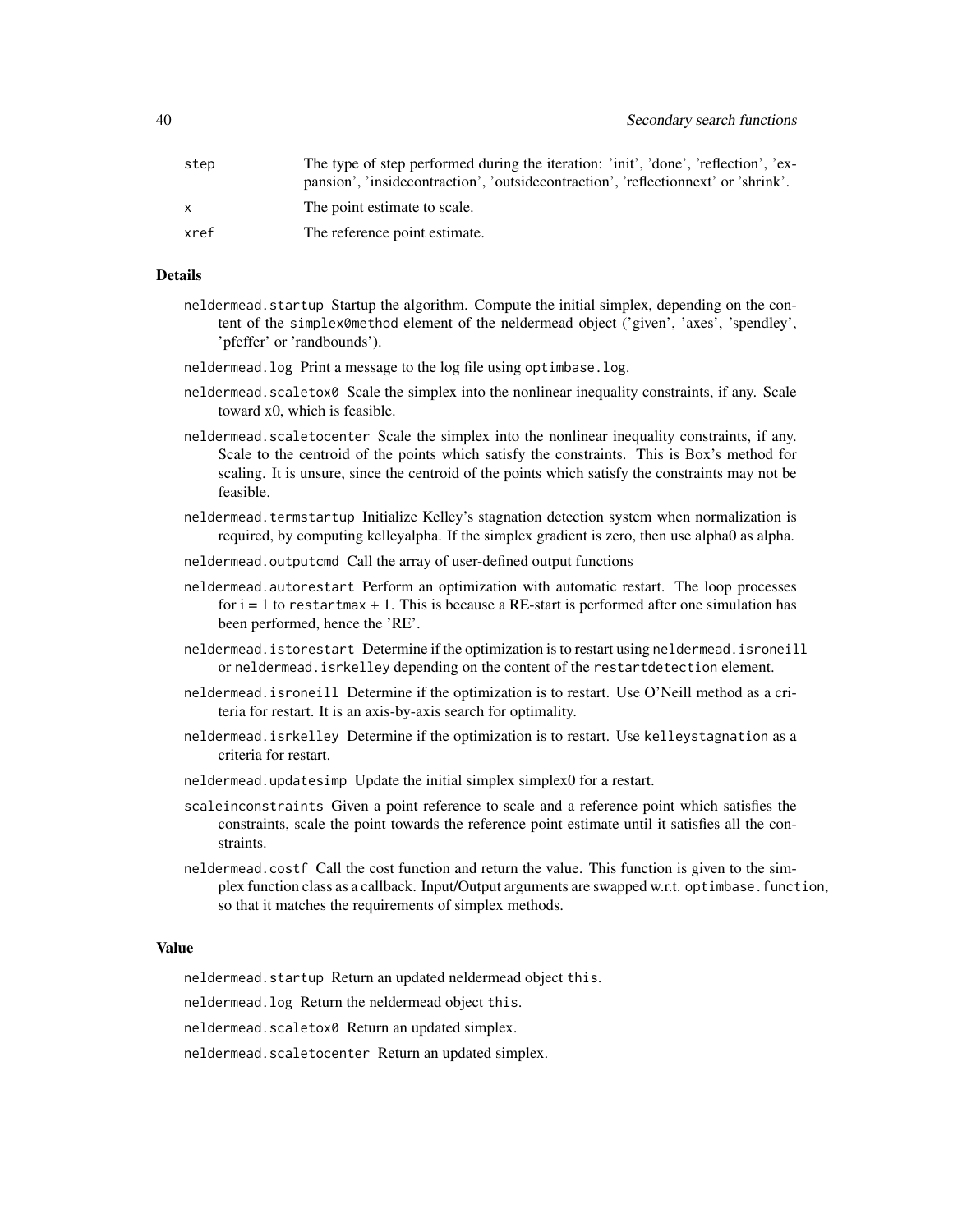neldermead.termstartup Return an updated neldermead object this.

neldermead.outputcmd Do not return any data, but execute the output function(s).

neldermead.autorestart Return an updated neldermead object this.

neldermead.istorestart Return a list with the following elements:

this The input neldermead object.

istorestart Set to TRUE if the optimization is to restart, to FALSE otherwise.

neldermead.isroneill Return a list with the following elements:

this The input neldermead object.

istorestart Set to TRUE if the optimization is to restart, to FALSE otherwise.

neldermead.isrkelley Return a list with the following elements:

this The input neldermead object.

istorestart Set to TRUE if the optimization is to restart, to FALSE otherwise.

neldermead.updatesimp Return an updated neldermead object this.

scaleinconstraints Return a list with the following elements:

this The updated neldermead object.

isscaled TRUE if the procedure has succeeded before boxnbnlloops, FALSE if it has failed. p The scaled parameters.

neldermead.costf Return a list with the following elements:

f The value of the cost function.

this The updated neldermead object.

# Author(s)

Author of Scilab neldermead module: Michael Baudin (INRIA - Digiteo) Author of R adaptation: Sebastien Bihorel (<sb.pmlab@gmail.com>)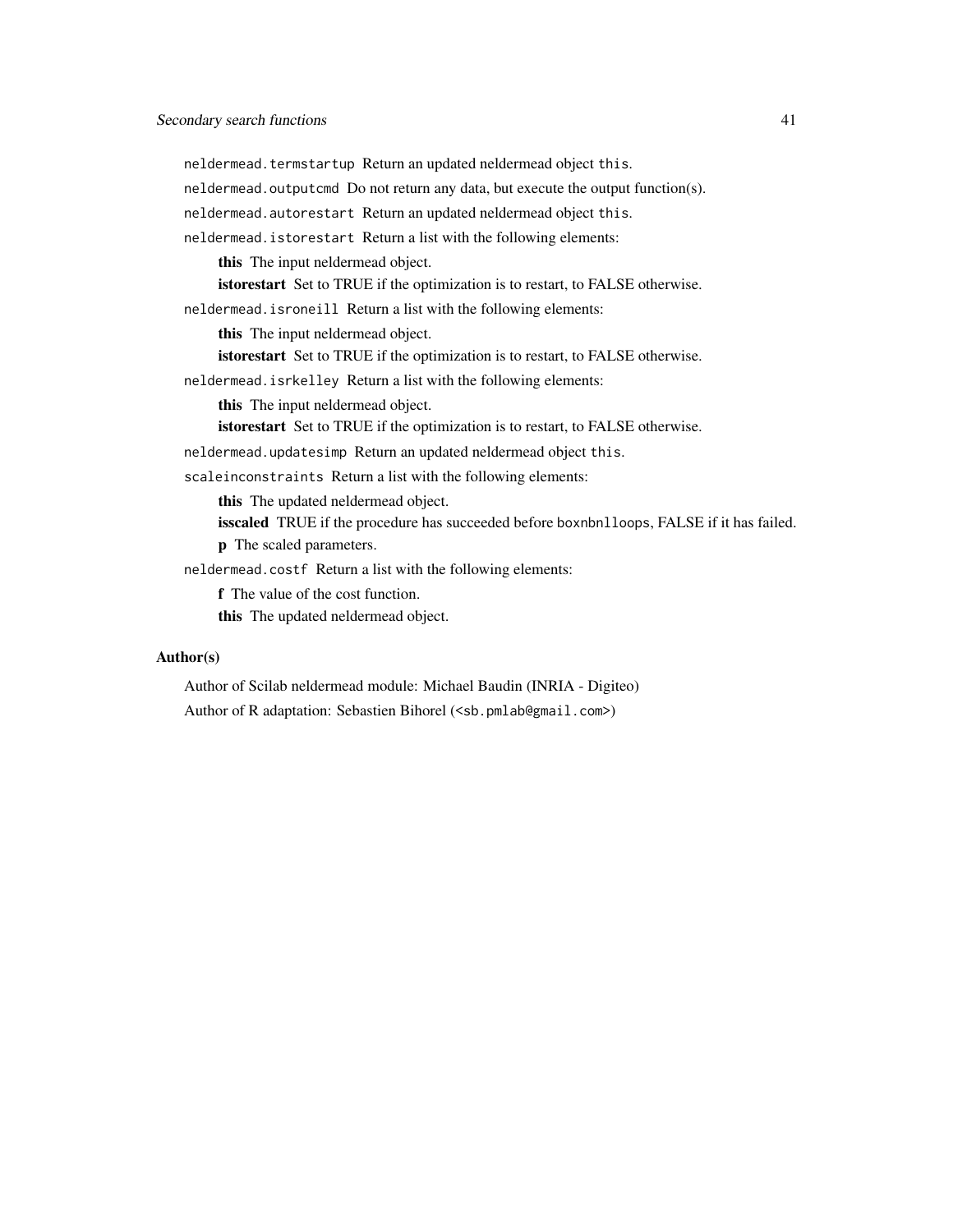# <span id="page-41-0"></span>**Index**

∗Topic method costf.transposex, [4](#page-3-0) fmin.gridsearch, [5](#page-4-0) fminbnd, [6](#page-5-0) fminbnd.function, [9](#page-8-0) fminbnd.outputfun, [10](#page-9-0) fminsearch, [11](#page-10-0) fminsearch.function, [15](#page-14-0) fminsearch.outputfun, [16](#page-15-0) neldermead, [17](#page-16-0) neldermead.algo, [24](#page-23-0) neldermead.destroy, [27](#page-26-0) neldermead.function, [28](#page-27-0) neldermead.get, [28](#page-27-0) neldermead.restart, [29](#page-28-0) neldermead.search, [30](#page-29-0) neldermead.set, [30](#page-29-0) optimget, [35](#page-34-0) optimset, [36](#page-35-0) optimset.method, [38](#page-37-0) Secondary search functions, [39](#page-38-0) ∗Topic package neldermead-package, [2](#page-1-0)

boxlinesearch *(*neldermead.algo*)*, [24](#page-23-0)

costf.transposex, [4](#page-3-0)

fmin.gridsearch, [5](#page-4-0) fminbnd, [6,](#page-5-0) *[10,](#page-9-0) [11](#page-10-0)*, *[38](#page-37-0)* fminbnd.function, [9](#page-8-0) fminbnd.outputfun, [10](#page-9-0) fminsearch, *[6](#page-5-0)*, [11,](#page-10-0) *[16,](#page-15-0) [17](#page-16-0)*, *[30](#page-29-0)*, *[38](#page-37-0)* fminsearch.function, [15](#page-14-0) fminsearch.outputfun, [16](#page-15-0)

is.neldermead *(*neldermead*)*, [17](#page-16-0)

neldermead, *[10,](#page-9-0) [11](#page-10-0)*, *[14](#page-13-0)*, *[16,](#page-15-0) [17](#page-16-0)*, [17,](#page-16-0) *[30](#page-29-0)*, *[35](#page-34-0)* neldermead-package, [2](#page-1-0) neldermead.algo, [24](#page-23-0)

neldermead.autorestart *(*Secondary search functions*)*, [39](#page-38-0) neldermead.box *(*neldermead.algo*)*, [24](#page-23-0) neldermead.costf, *[5](#page-4-0)* neldermead.costf *(*Secondary search functions*)*, [39](#page-38-0) neldermead.destroy, [27](#page-26-0) neldermead.fixed *(*neldermead.algo*)*, [24](#page-23-0) neldermead.function, [28](#page-27-0) neldermead.get, [28](#page-27-0) neldermead.interpolate *(*neldermead.algo*)*, [24](#page-23-0) neldermead.isrkelley *(*Secondary search functions*)*, [39](#page-38-0) neldermead.isroneill *(*Secondary search functions*)*, [39](#page-38-0) neldermead.istorestart *(*Secondary search functions*)*, [39](#page-38-0) neldermead.log *(*Secondary search functions*)*, [39](#page-38-0) neldermead.outputcmd *(*Secondary search functions*)*, [39](#page-38-0) neldermead.restart, [29](#page-28-0) neldermead.scaletocenter *(*Secondary search functions*)*, [39](#page-38-0) neldermead.scaletox0 *(*Secondary search functions*)*, [39](#page-38-0) neldermead.search, *[29](#page-28-0)*, [30](#page-29-0) neldermead.set, *[10,](#page-9-0) [11](#page-10-0)*, *[16,](#page-15-0) [17](#page-16-0)*, *[29,](#page-28-0) [30](#page-29-0)*, [30](#page-29-0) neldermead.startup *(*Secondary search functions*)*, [39](#page-38-0) neldermead.storehistory *(*neldermead.algo*)*, [24](#page-23-0) neldermead.termination *(*neldermead.algo*)*, [24](#page-23-0) neldermead.termstartup *(*Secondary search functions*)*, [39](#page-38-0) neldermead.updatesimp, *[29](#page-28-0)* neldermead.updatesimp *(*Secondary